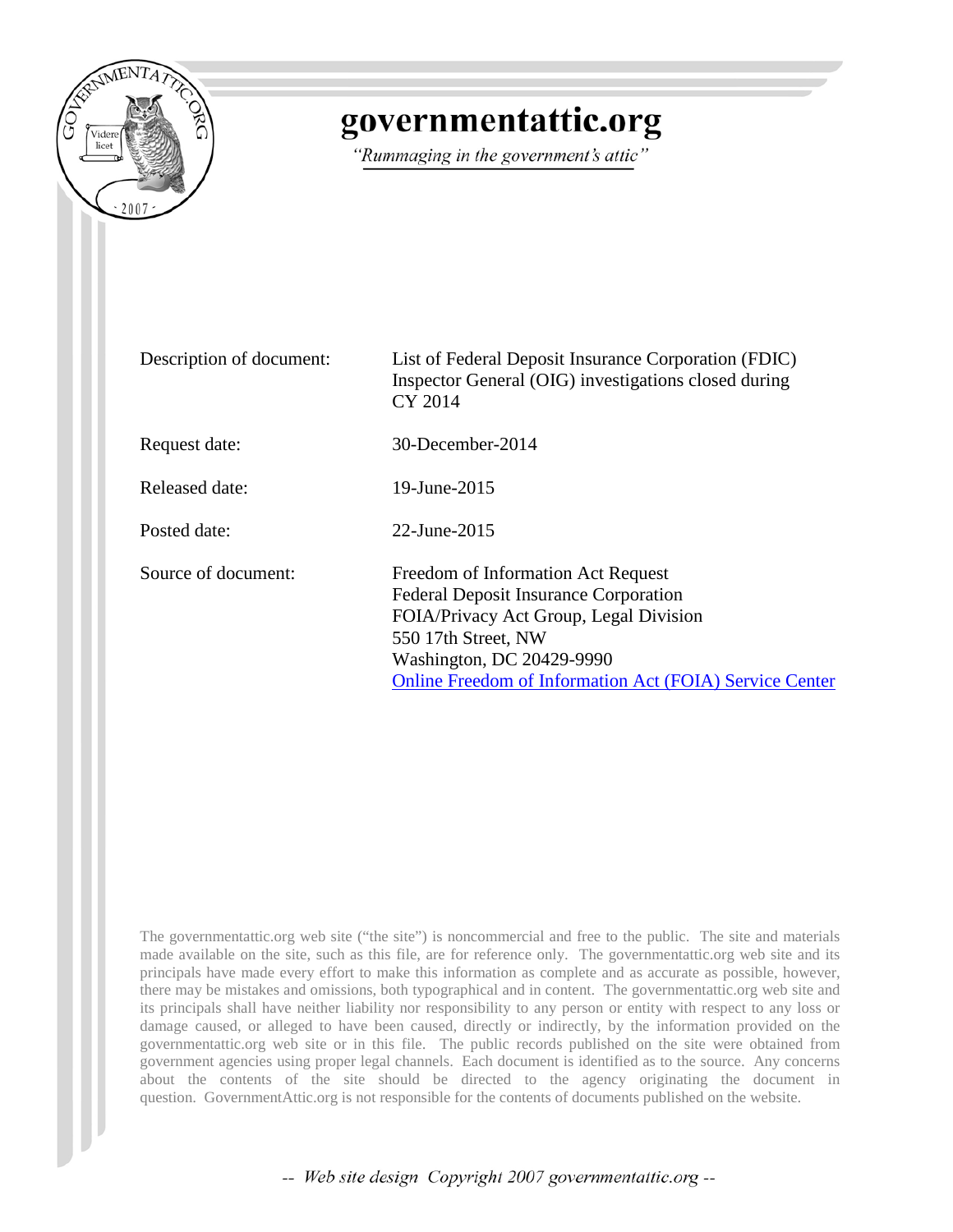

June 19, 2015

## FDIC FOIA Log Number 15-0233

This will respond to your letter dated December 30, 2014 submitted pursuant to the Freedom of Information Act (FOIA), 5 U.S.C. § 552, for "a copy of the list or printout or database listing of IG Investigations closed during calendar year 2014." You also agreed to pay up to \$25.00 in fees for the processing of your request.

This file (Log No. 15-0233) represents a reopening of your December 30 letter from your previous file (Log No. 15-0105), which was closed as you had an outstanding FOIA fee to the FDIC. The FDIC's Division of Finance has acknowledged your payment of this outstanding fee as of March 3, 2015, and this new file was established to process your request.

Enclosed please find copies of the records located by the FDIC (consisting of a total of 40 pages) which are responsive to your request. However, certain information in these records has been redacted pursuant to FOIA Exemptions 4, 5, 6, 7(C), 7(E), and/or 8, 5 U.S.C.  $\S 52(b)(4)$ , (b)(5), (b)(6), (b)(7)(C), (b)(7)(E), and (b)(8), respectively.

FOIA Exemption 4 permits the withholding of trade secrets, and confidential or privileged commercial or financial information obtained from a person.

FOIA Exemption 5 permits the withholding of inter-agency or intra-agency memoranda or letters which would not be available by law to a party other than an agency in litigation with the agency, including information contained in internal communications which relate to predecisional staff opinions, recommendations, and discussions of policy alternatives (deliberative process privileged information), documents and other memorandum prepared by an attorney in contemplation of litigation (attorney work-product privileged information), confidential communications between an attorney and the agency (attorney-client privileged information) and information subject to a commercial privilege. $<sup>1</sup>$ </sup>

FOIA Exemption 6 permits the withholding of personal and medical files and similar files the disclosure of which would constitute a clearly unwarranted invasion of personal privacy.

FOIA Exemption 7 permits the withholding of records or information compiled for law enforcement purposes to the extent that the production of such law enforcement records or information: (C) could reasonably be expected to constitute an unwarranted invasion of personal

 $<sup>1</sup>$  These privileges are cited for illustrative purposes only.</sup>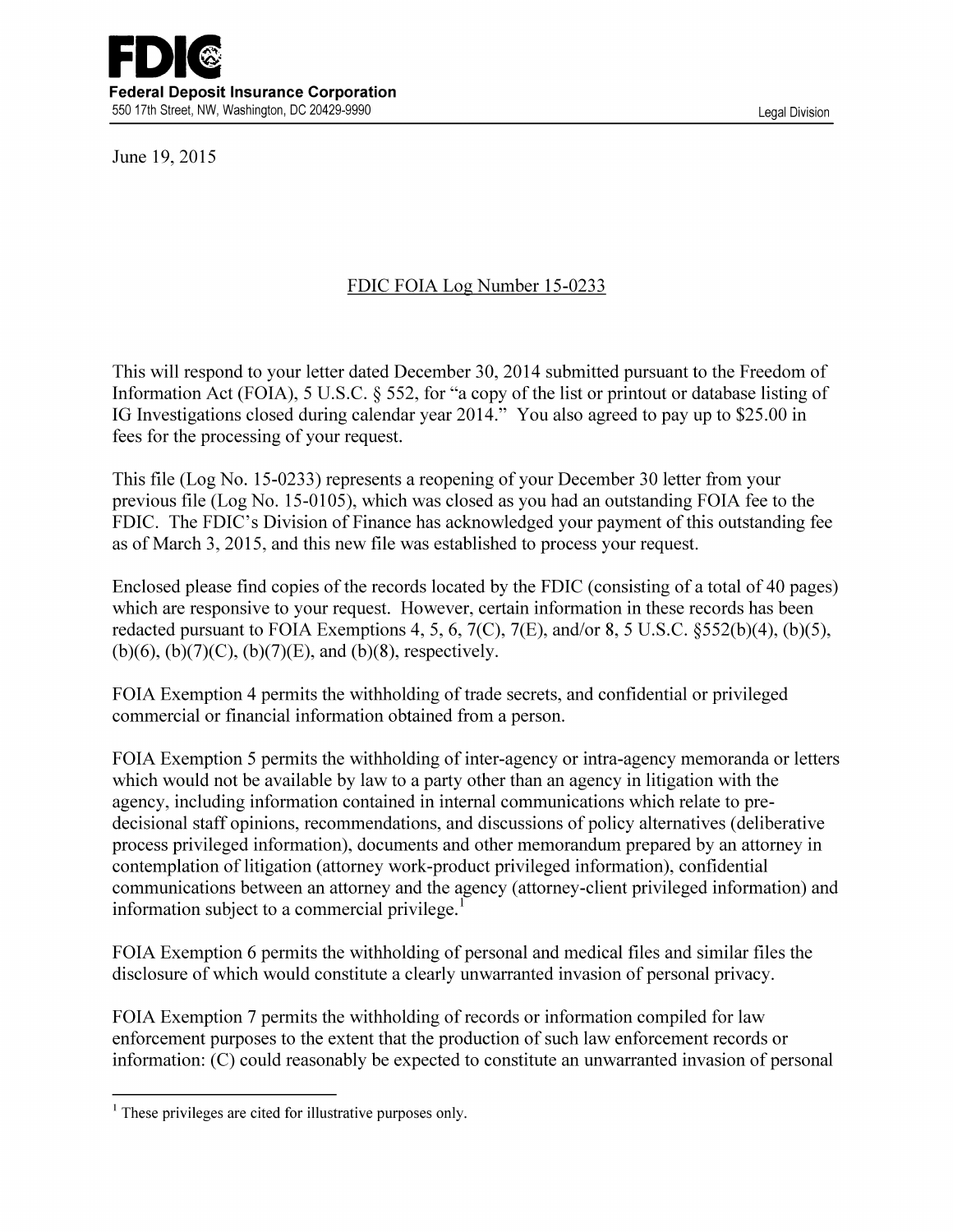privacy; and (E) would disclose techniques and procedures for law enforcement investigations or prosecutions, or would disclose guidelines for law enforcement investigations or prosecutions if such disclosure could reasonably be expected to risk circumvention of the law.

FOIA Exemption 8 permits the withholding of information contained in or related to examination, operating, or condition reports prepared by, on behalf of, or for the use of an agency responsible for the regulation or supervision of financial institutions.

Should you consider the redaction of information in the records provided to you to be a denial of your request, you may appeal the denial to the FDIC's General Counsel within 30 business days following receipt of this letter. If you decide to appeal, please submit your appeal in writing to the Legal Division, FOIA/Privacy Act Group, at the above address. Please refer to the FDIC log number and include any additional information that you would like the General Counsel to consider.

This completes the processing of your request. Fees, if any, will be addressed under separate correspondence.

Sincerely,

Lisa M. Snider

Lisa M. Snider Government Information Specialist FOIA/Privacy Act Group, Legal Division

Enclosure (40 pages)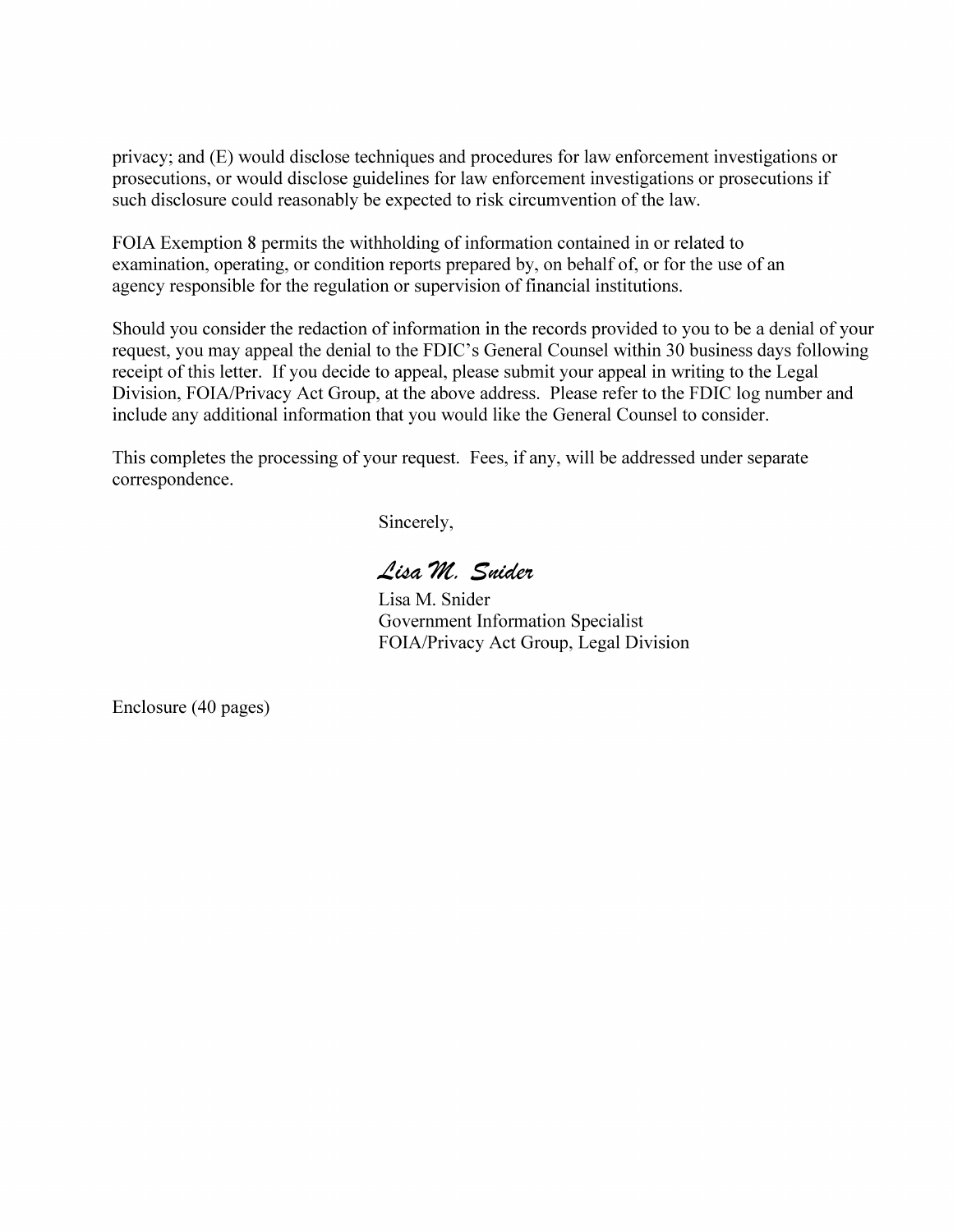## Page 1

 $(b)(5)(b)$  $(7)(E)$ 



۱a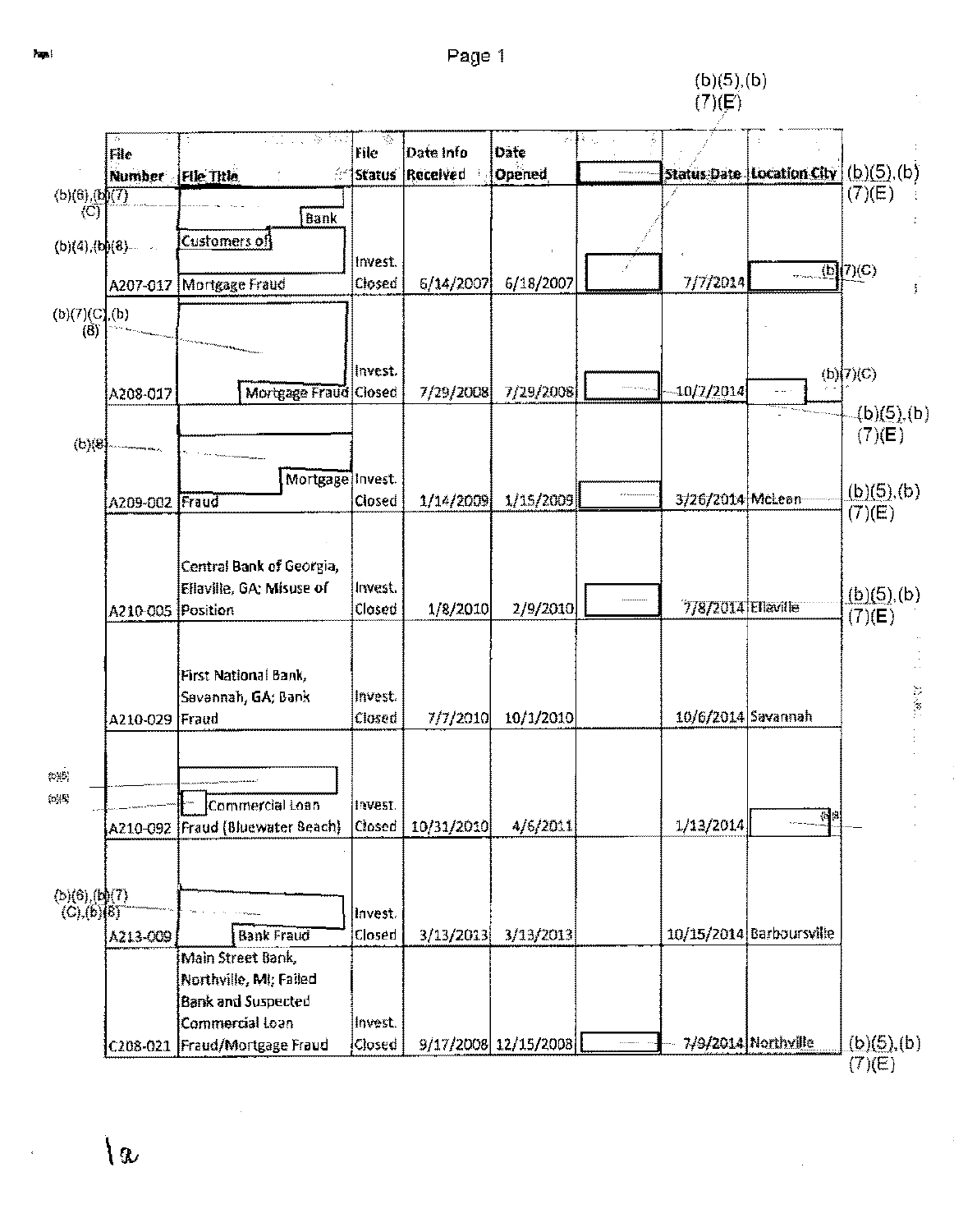l,

 $\hat{\mathcal{A}}$ 

| $(b)(6)$ $(b)(7)$<br>(C), (b)[8) |                |                                      |                   |           |                       |                      |                                  |                              |
|----------------------------------|----------------|--------------------------------------|-------------------|-----------|-----------------------|----------------------|----------------------------------|------------------------------|
|                                  |                | Washington Mutual                    |                   |           |                       |                      |                                  |                              |
|                                  |                | (Victim Institutions);               | Invest.           |           |                       |                      | $\langle \mathbf{d}   8 \rangle$ |                              |
|                                  | C208-028       | Alleged Mortgage Fraud               | Closed            |           | 10/16/2008 11/24/2008 | 6/4/2014             |                                  | $(16)(5)$ ,(b)               |
|                                  |                |                                      |                   |           |                       |                      |                                  | (7)(E)                       |
|                                  |                |                                      |                   |           |                       |                      |                                  |                              |
| (帧线函图,(b)(7)<br>€C)              |                |                                      |                   |           |                       |                      |                                  |                              |
|                                  |                | Alleged Bank Fraud, Rock             |                   |           |                       |                      |                                  |                              |
|                                  |                | River Bank, Oregon, iL               | invest.           |           |                       |                      |                                  |                              |
|                                  |                | C210-003 (Failed Bank)               | Closed            | 1/22/2010 | 1/22/2010             | 2/3/2014 Reckford    |                                  | $(b)(5)$ ,(b)                |
| (b)(6),(d)(7)                    |                |                                      |                   |           |                       |                      |                                  | (7)(E)                       |
| $(C)$ (6)[8)                     |                |                                      |                   |           |                       |                      |                                  |                              |
|                                  |                |                                      |                   |           |                       |                      |                                  |                              |
|                                  |                |                                      |                   |           |                       |                      |                                  |                              |
|                                  |                | Alleged<br>Commercial Loan Fraud     | invest.<br>Closed | 2/24/2010 | 3/18/2010             | 8/21/2014            |                                  | $\frac{1}{2}$ (b)(5),(b)     |
|                                  | C210-013       |                                      |                   |           |                       |                      |                                  | (7)(E)                       |
|                                  |                |                                      |                   |           |                       |                      |                                  |                              |
|                                  |                | Wheatland Bank,                      |                   |           |                       |                      |                                  |                              |
|                                  |                | Naperville, IL (Fafied               | Invest.           |           |                       |                      |                                  |                              |
|                                  |                | C210-037 JBank); Bank Fraud          | Closed            | 6/16/2010 | 6/16/2010             | 8/14/2014 Naperville |                                  | $\underline{(b)(5)}$ ,(b)    |
| (b)(6),(b)(7)(C)                 |                | Former                               |                   |           |                       |                      |                                  | (7)(E)                       |
|                                  |                | Director of Arcola                   |                   |           |                       |                      |                                  |                              |
|                                  |                | Homestead Savings Bank,              |                   |           |                       |                      |                                  |                              |
|                                  |                | Arcola, iL; Alleged Bank             | invest.           |           |                       |                      |                                  |                              |
|                                  | C210-040 Fraud |                                      | Closed            | 7/6/2010  | 9/28/2010             | 10/29/2014 Arcola    |                                  |                              |
|                                  |                |                                      |                   |           |                       |                      |                                  |                              |
|                                  |                |                                      |                   |           |                       |                      |                                  |                              |
| (b)(6),(b)(7)                    |                | <b>Citizens</b>                      |                   |           |                       |                      |                                  |                              |
| (C)                              |                | First Bancorp, Port                  | Invest.           |           |                       |                      |                                  |                              |
|                                  |                | C210-044 Huron, MI; Bank Fraud       | Closed            | 8/10/2010 | 8/22/2011             |                      | 2/3/2014 Port Huron              | <u>(b)(5)</u> ,(b)           |
|                                  |                |                                      |                   |           |                       |                      |                                  | (7)(E)                       |
|                                  |                |                                      |                   |           |                       |                      |                                  |                              |
|                                  |                | Amcore Bank, Failed                  |                   |           |                       |                      |                                  |                              |
|                                  |                | Bank; Alleged                        | Invest.           |           |                       |                      |                                  |                              |
|                                  |                | C210-047 Commercial Loan Fraud       | Closed            | 8/25/2010 | 3/15/2011             | 8/13/2014 Rockford   |                                  | (b)(5), (b)                  |
| (b)(6), (b)(7)                   |                |                                      |                   |           |                       |                      |                                  | (7)(E)                       |
| $(C)$ (b) $[8]$                  |                |                                      |                   |           |                       |                      |                                  |                              |
|                                  |                | ∦Victím                              |                   |           |                       |                      |                                  |                              |
|                                  |                | (Institution); Alleged Bank (Invest. |                   |           |                       |                      | (b)[8)                           |                              |
|                                  | C210-054 Fraud |                                      | Closed            | 9/1/2010  | 12/9/2010             | 1/27/2014            |                                  | <u>(b)(5)</u> ,(b)<br>(7)(E) |

 $2a$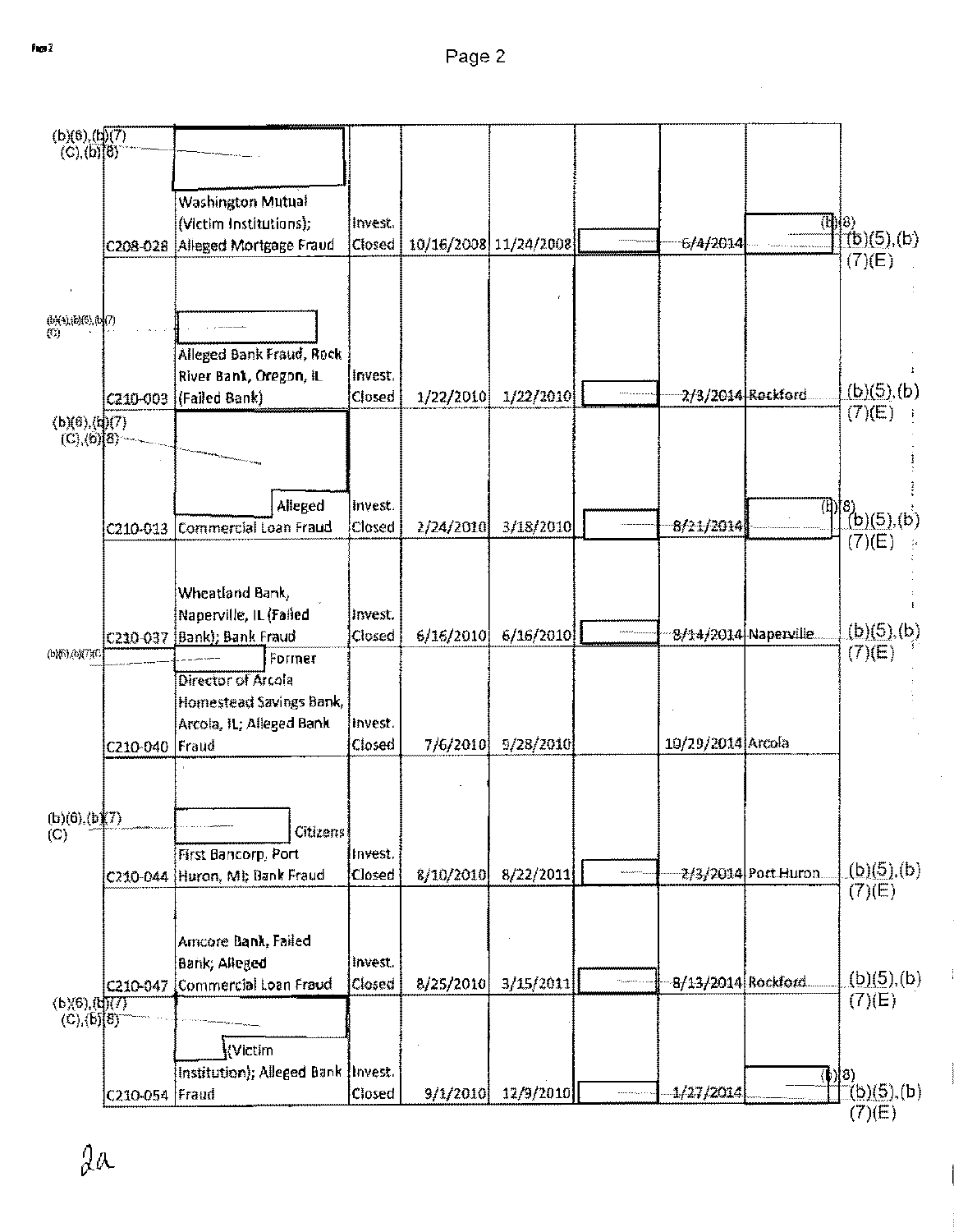

r---,-·--------,--~----~--~---.,.----~----~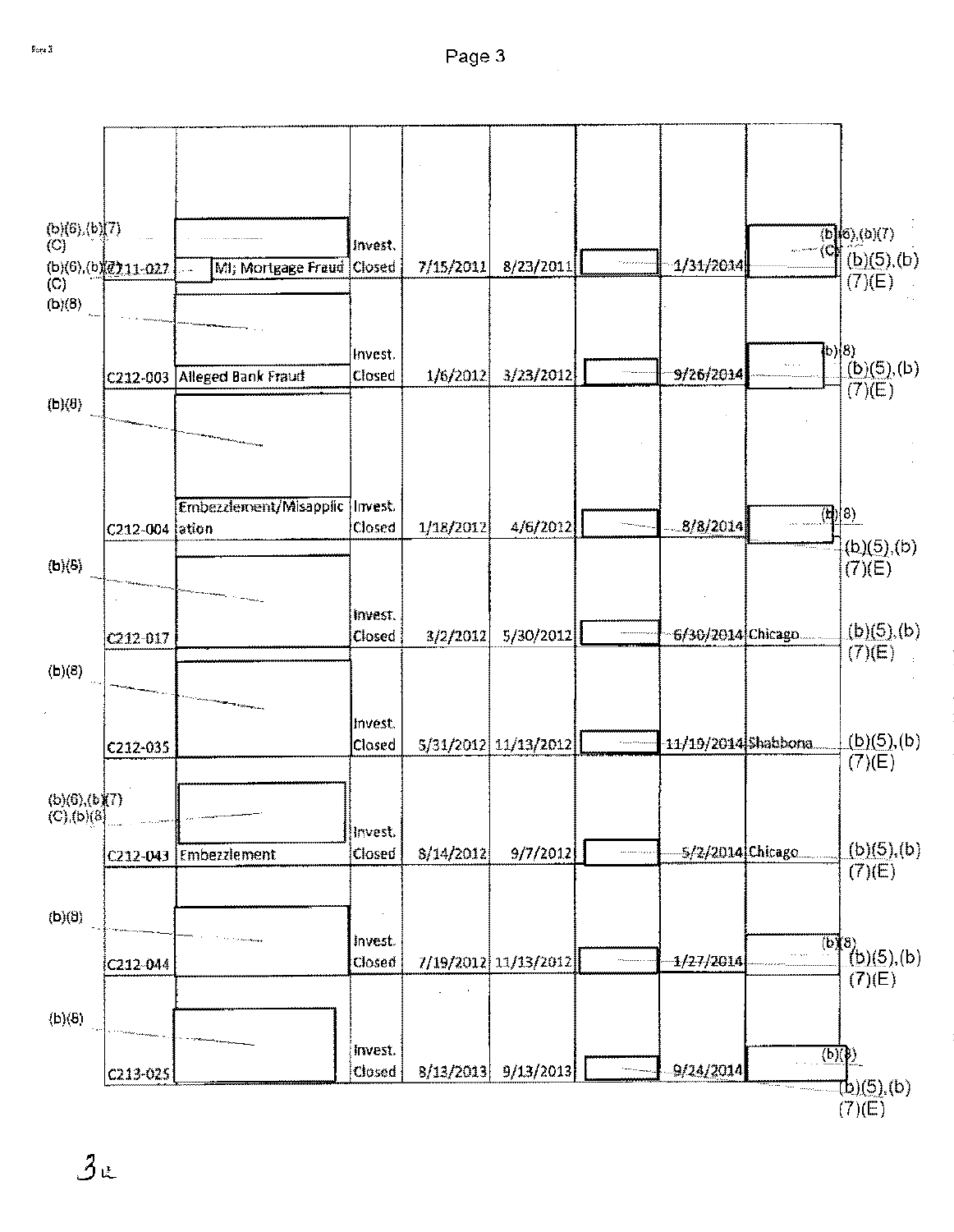$(b)(6)$ ,  $(b)(7)$  $(O)$ New Frontier Bank, Greeley, CO  $(b)(6), (b)[7]$ (victim/failed bank); lnvest.  $(C)$  $(b)(5),(b)$ 4/6/2009 3/13/2014 Greeley Commercias Loan Fraud Closed 3/6/2009 D209-004  $(7)(E)$  $(b)(4)$ Houston, TX; Mortgage/Bank Fraud: Invest.  $(b)(5),(b)$ 3/31/2014 Houston 12/8/2009 12/4/2009 D209-033 Multiple Banks Closed  $(7)(E)$  $(b)(4), (b)(6),$  $(b)(7)(C)(b)$  $(8)$ Invest.  $(b)(5),(b)$ Closed 10/22/2010 10/27/2010 ·12/9/2014 Dallas [D210-030 Bank Fraud  $(T)(E)$  $(6)(6),(b)(7)$ <br> $(C)$  (6)(4) Houston, TX; lnvest.  $(b)(5),(b)$ 3/12/2014 Houston 11/22/2010 11/23/2010 D210-033 TMEDSE of FDIC Symbol **Closed**  $(7)(E)$  $(b)(6),(b)$  $(C), (b)(8)$ **Kickbacks and** Invest.  $(b)(5)$ , (b) 6/10/2014 Tupelo 5/24/2011 D211-005 lCommercial Loan Fraud |Closed 1/24/2011  $(7)(E)$  $(b)(6),(b)(7)  
(C)$  $\hat{H}^{\pm}$  and  $\hat{H}^{\pm}$  and  $\hat{H}^{\pm}$ innovative Bank, Oakland, CA (victim/failed bank); **Invest.**  $(b)(5),(b)$ 3/25/2014 Dallas D211-021 Commercial Loan Fraud 6/30/2011 Closed 6/27/2011  $(7)(E)$  $(b)(6),(b)(7)$  $(C)$ <sub>(b)</sub> $(8)$ wictim); Embezzlement/Bank Invest.  $(b)$ <sup>[6</sup>),(b)(7) 1/23/2014 D212-003 Fraud Closed 1/11/2012 2/14/2012 i<br>Santa C ŢC)  $(b)(5),(b)$  $(b)(6),(b)(7)$  $(C), (b) (8)$  $(7)(E)$ (victim); Bank Fraud and |Invest.  $(b)(5)$ , (b) D212-006 Misapplication of Funds Closed 3/8/2012 5/8/2014 Decatur 2/18/2012  $(7)(E)$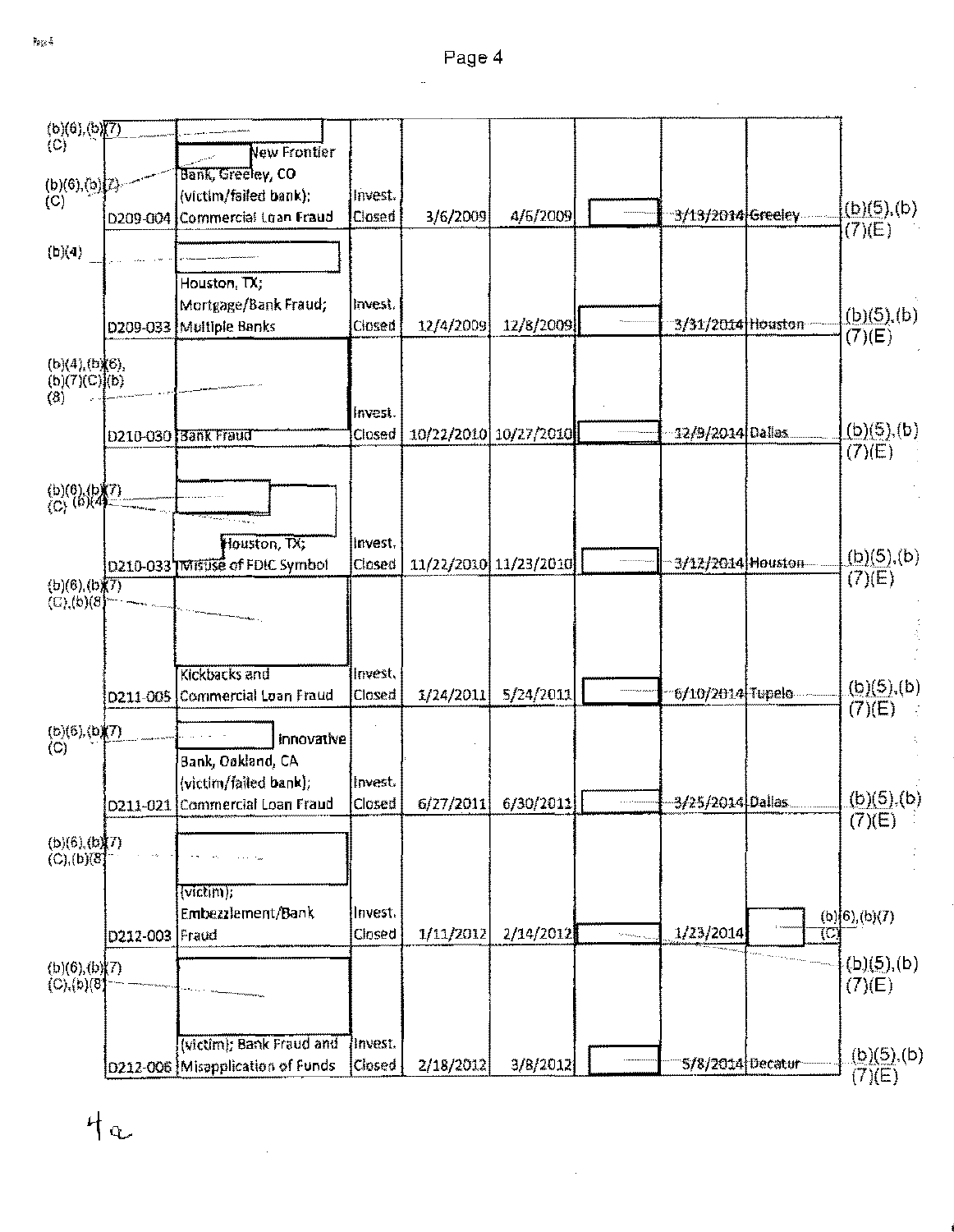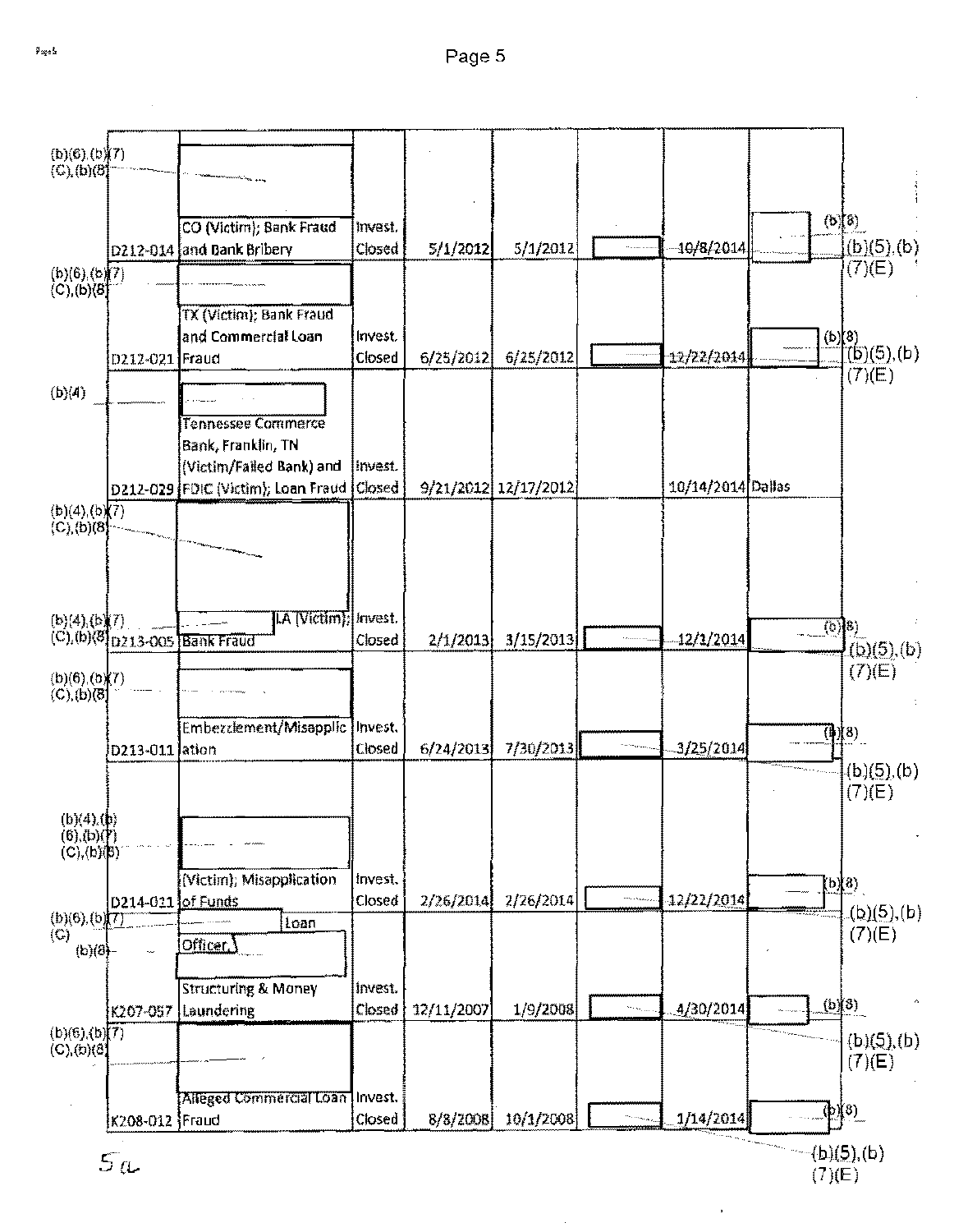| (b)(6),(b)(7)<br>(C)                      |                |                                                       |                   |           |           |                      |                            |                                                                               |
|-------------------------------------------|----------------|-------------------------------------------------------|-------------------|-----------|-----------|----------------------|----------------------------|-------------------------------------------------------------------------------|
|                                           |                | Former Director and CEO,                              |                   |           |           |                      |                            |                                                                               |
|                                           |                | <b>American Sterling Bank</b><br>(Falled Bank), Sugar | Invest.           |           |           |                      |                            |                                                                               |
|                                           |                | [K209-007  Creek, MO; Bank Fraud                      | Closed            | 4/20/2009 | 4/23/2009 |                      | 9/29/2014 Sugar Creek      | (b)(5),(b)                                                                    |
| (b)(6), (b)(7)<br>(C)                     |                | BankFirst,                                            |                   |           |           |                      |                            | (7)(E)                                                                        |
|                                           |                | Sioux City, SD; Victim                                |                   |           |           |                      |                            |                                                                               |
|                                           |                | Bank/Bank Fallure;                                    |                   |           |           |                      |                            |                                                                               |
|                                           | K210-008 Fraud | Alleged Commercial Loan   Invest.                     | Closed            | 3/19/2010 | 6/23/2010 | 6/10/2014 Sloux City |                            | $(b)(5)$ ,(b)                                                                 |
| $(b)(6)$ , $(b)$ $(7)$                    |                |                                                       |                   |           |           |                      |                            | (7)(E)                                                                        |
| $(C)$ (b)(8)                              |                |                                                       |                   |           |           |                      |                            |                                                                               |
|                                           |                |                                                       |                   |           |           |                      |                            |                                                                               |
|                                           |                |                                                       |                   |           |           |                      | $(b)$ $(8)$                |                                                                               |
|                                           |                | Alleged Bank and Loan                                 | invest.<br>Closed | 4/30/2012 | 5/1/2012  | 4/23/2014            |                            | $(b)(5)$ , (b)                                                                |
|                                           | K212-009 Fraud |                                                       |                   |           |           |                      |                            | (7)(E)                                                                        |
| (b)(6),(b)(7)<br>(C), (b)(8)              |                |                                                       |                   |           |           |                      |                            |                                                                               |
|                                           |                |                                                       |                   |           |           |                      |                            |                                                                               |
|                                           |                |                                                       |                   |           |           |                      |                            |                                                                               |
|                                           |                |                                                       | invest,           |           |           | 7/1/2014             | $\mathbb{Z}^{(8)}$         |                                                                               |
|                                           | K212-018       | <b>Bank Fraud</b>                                     | Closed            | 9/11/2012 | 9/17/2012 |                      |                            | (b)(5)(b)                                                                     |
|                                           |                |                                                       |                   |           |           |                      |                            | (7)(E)                                                                        |
| $(b)(6)$ , $(b)$ $(7)$<br>$(C)_{1}(b)(8)$ |                |                                                       |                   |           |           |                      |                            |                                                                               |
|                                           |                |                                                       |                   |           |           |                      |                            |                                                                               |
|                                           |                |                                                       | Invest.           |           |           |                      |                            | $\left[\mathbb{D}\right]\left[2\right]$                                       |
|                                           | K213-002       | Embezzlement                                          | Closed            | 1/31/2013 | 4/15/2013 | 8/8/2014             |                            |                                                                               |
|                                           |                |                                                       |                   |           |           |                      |                            |                                                                               |
| (b)(6), (b)(7)<br>(C), (b)(3)             |                |                                                       |                   |           |           |                      |                            |                                                                               |
|                                           |                |                                                       |                   |           |           |                      |                            |                                                                               |
|                                           |                |                                                       |                   |           |           |                      |                            |                                                                               |
|                                           |                | <b>Exteged tvitsuse of</b>                            | Invest,           |           |           | 3/7/2014             | $(b)$ $(b)$                |                                                                               |
|                                           | K213-003       | Position, Embezziement                                | Closed            | 4/4/2013  | 4/8/2013  |                      |                            |                                                                               |
| $(b)(7)(C)$ $(kb)$                        |                |                                                       |                   |           |           |                      |                            |                                                                               |
| (8)                                       |                |                                                       |                   |           |           |                      |                            |                                                                               |
|                                           |                |                                                       |                   |           |           |                      |                            |                                                                               |
|                                           |                | <b>Alleged Misuse of</b>                              | lnvest.           |           |           |                      |                            | $\mathbb{Z}$ $\mathbb{Z}$ $\mathbb{Z}$ $\mathbb{R}$ $\mathbb{Z}$ $\mathbb{Z}$ |
|                                           | K213-009       | Position, Embezziement                                | Closed            | 8/21/2013 | 8/22/2013 | 7/23/2014            |                            | $  (b) (\overline{5}), (b)  $                                                 |
|                                           |                |                                                       |                   |           |           |                      |                            | $(7)$ (E)                                                                     |
| (b)(6),(b)(7)<br>(C), (b)(3)              |                |                                                       |                   |           |           |                      |                            |                                                                               |
|                                           |                |                                                       | Invest.           |           |           |                      |                            |                                                                               |
|                                           |                | N208-013 MA; Mortgage Fraud                           | Closed            | 9/6/2008  | 9/15/2008 | 5/9/2014             | $\mathbb{Q}(\mathfrak{g})$ |                                                                               |
|                                           | 6a             |                                                       |                   |           |           |                      |                            | (b)(5)(b)                                                                     |
|                                           |                |                                                       |                   |           |           |                      | (7)(E)                     |                                                                               |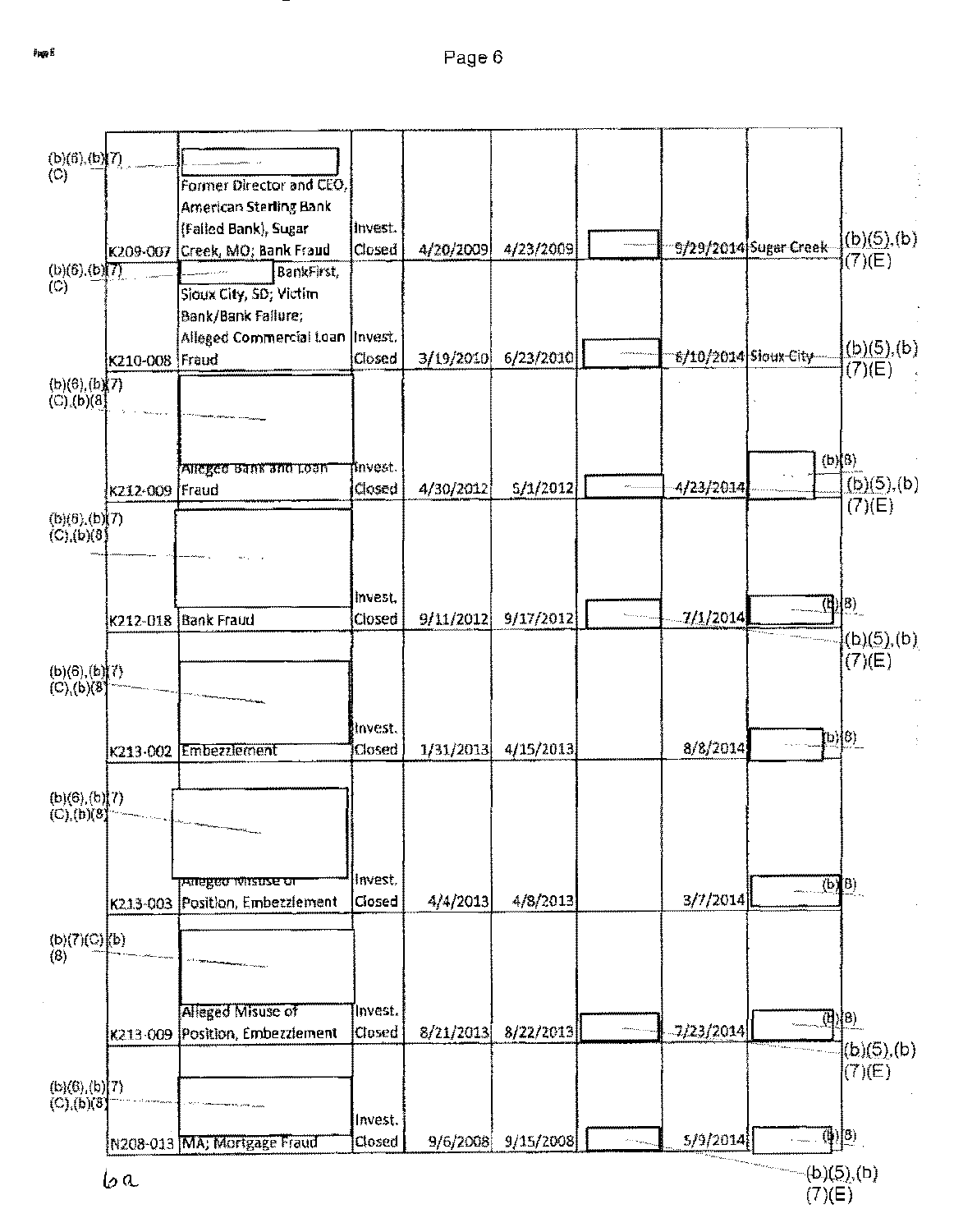

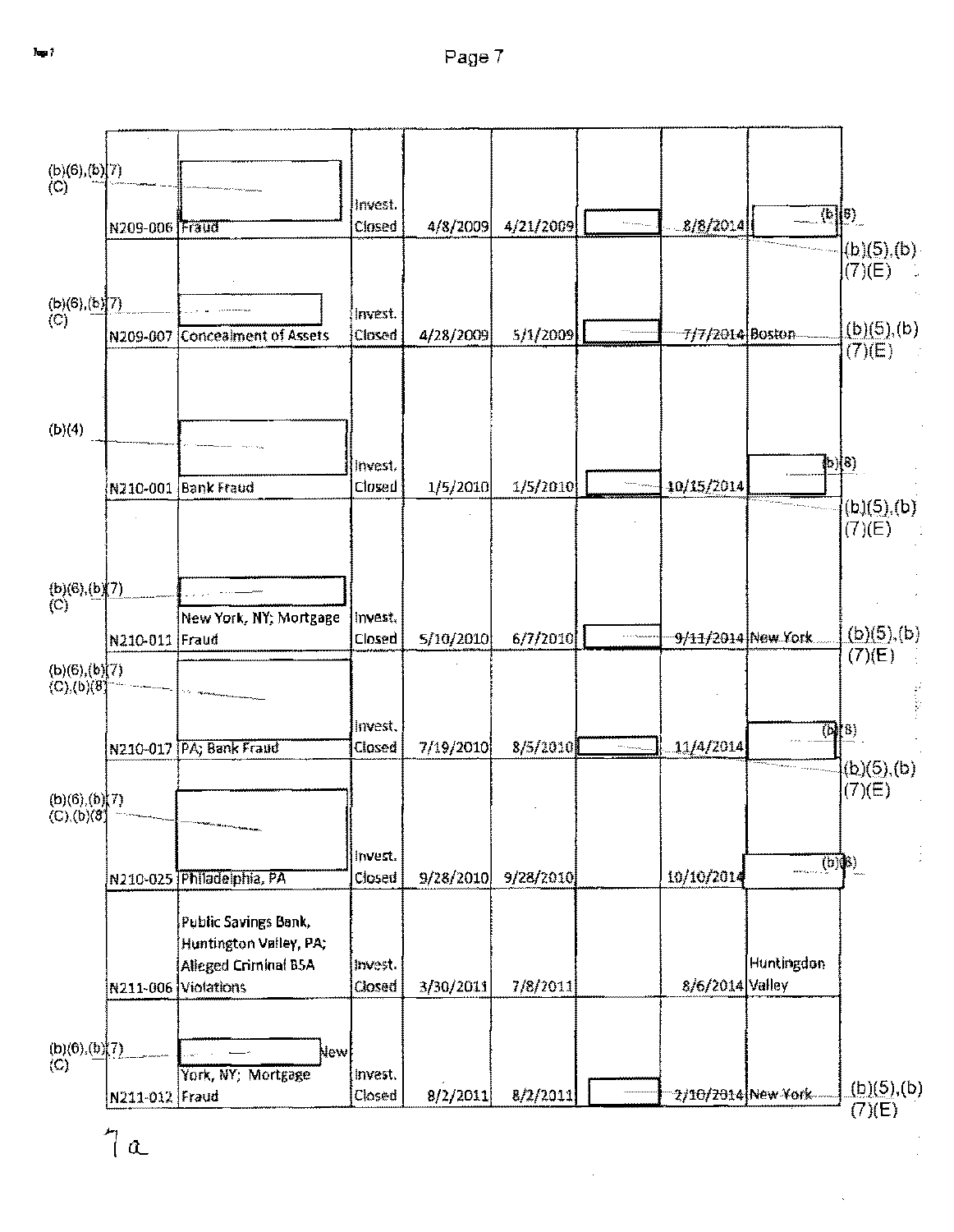Ĭ



 $\hat{g}_{\alpha}$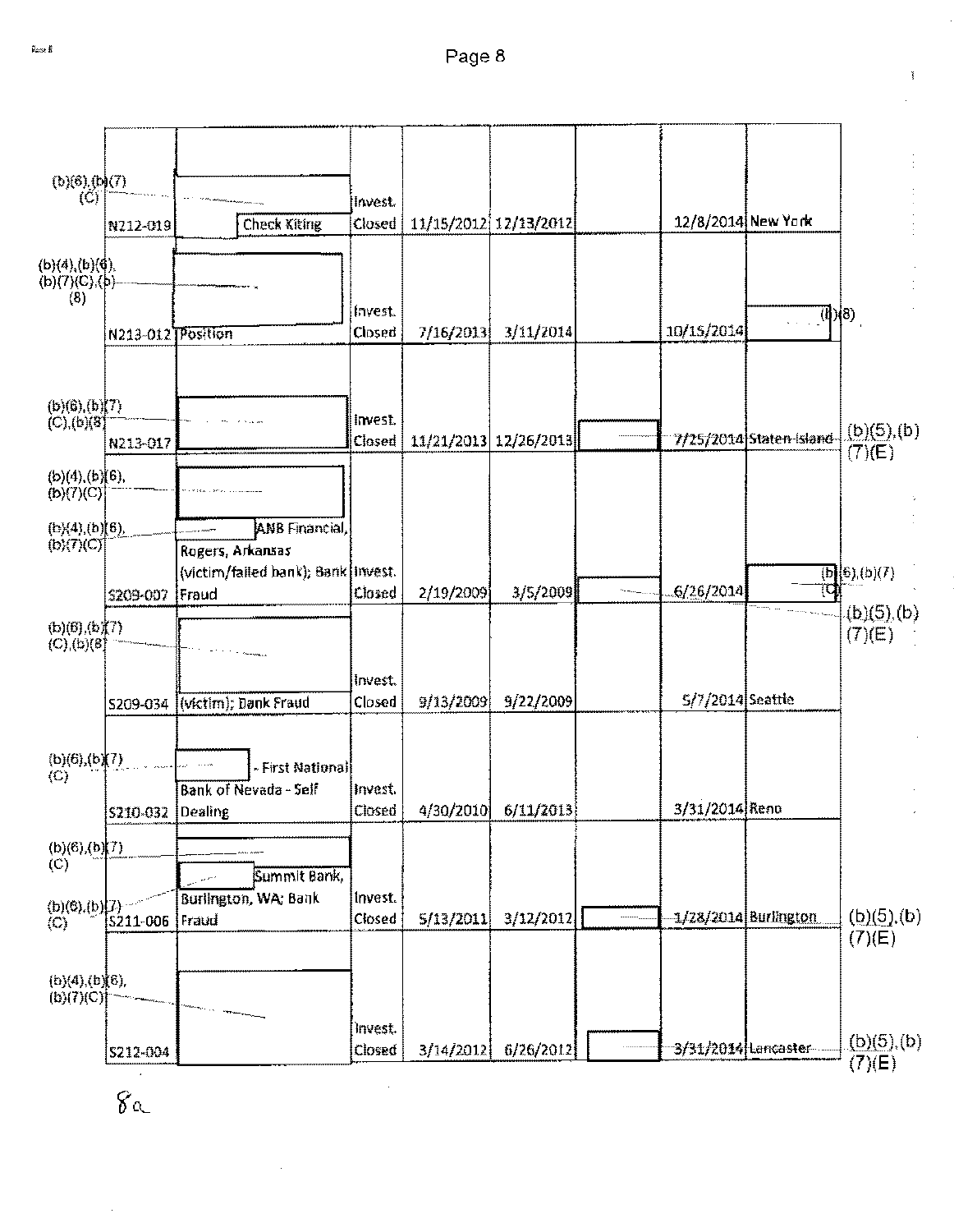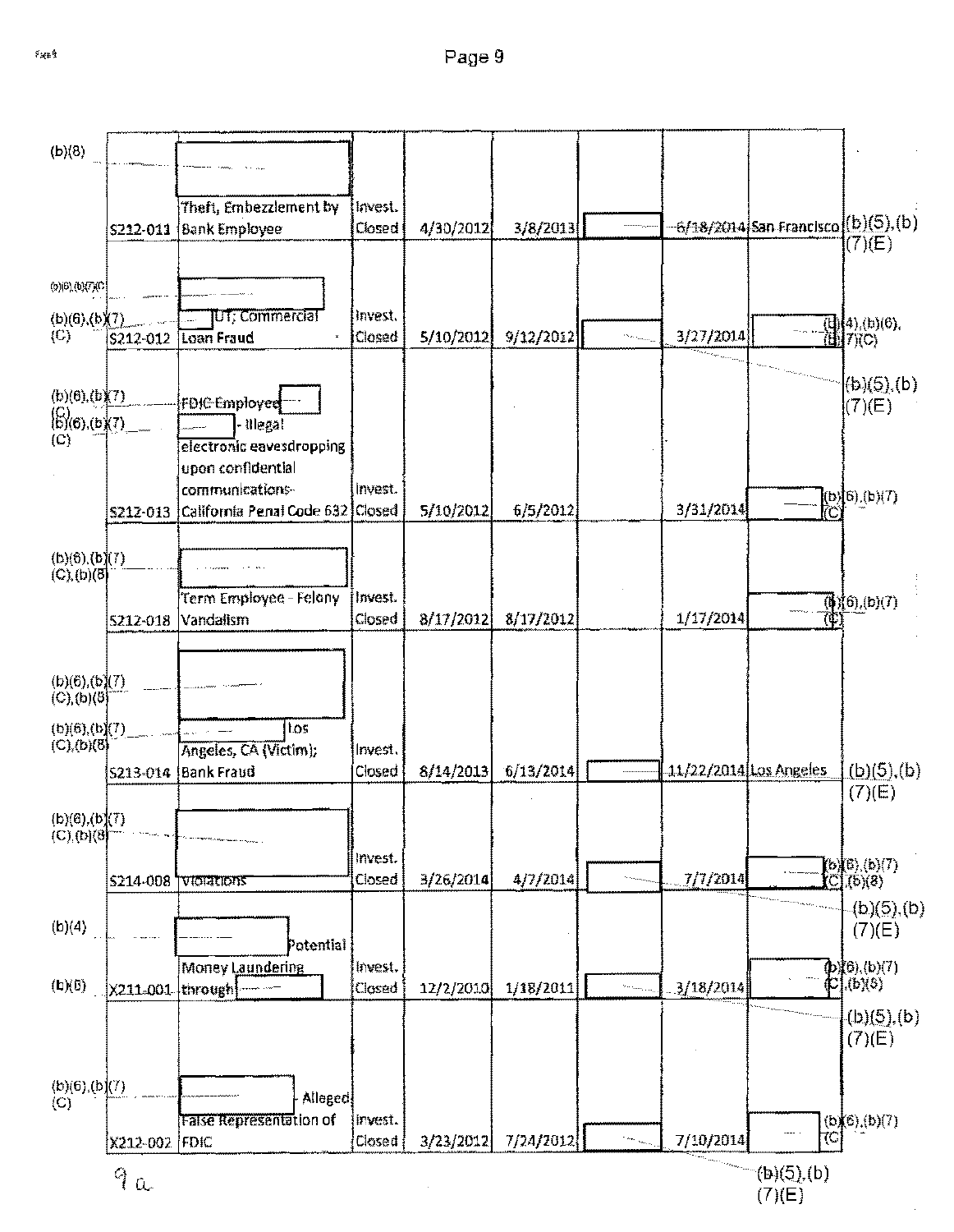

 $10\alpha$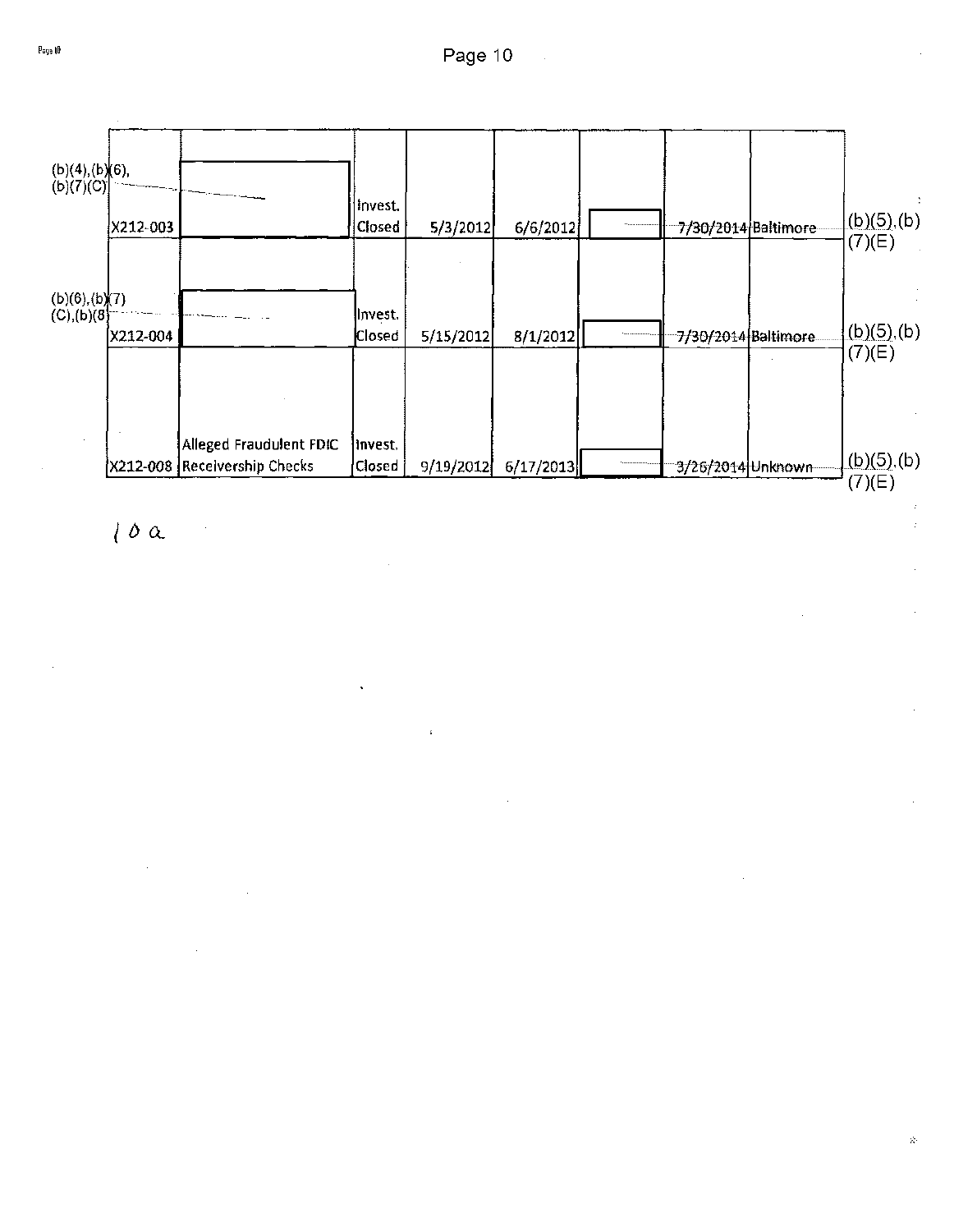|               | Location Fraud<br>State | Mortgage<br>(Y/N) | Money<br>Laundering<br>(Y/N) | Office  | Manager               | Saurce of<br><b>Allegation</b>                          | Offense<br><b>Class</b>      | <b>FDIC Division</b>                                                       | <b>Victim</b>         |
|---------------|-------------------------|-------------------|------------------------------|---------|-----------------------|---------------------------------------------------------|------------------------------|----------------------------------------------------------------------------|-----------------------|
|               | NC.                     | Yes               | Yes                          | Atlanta | Chappell,<br>James H. | Division of<br>Risk<br>Management<br>Supervision        |                              | Division of<br><b>Risk</b><br>Management<br>Bank Fraud Supervision         | Open<br>Bank/Thrift   |
| (b)(7)(C)     |                         | Yes               | No                           | Atlanta | Moran,<br>Jason T.    | Department of<br>Justice                                | <b>Bank Fraud Protection</b> | Division of<br><b>Supervision &amp;</b><br>Consumer                        | Open<br>Bank/Thrift   |
|               | VA                      | Yes               | No                           | Atlanta | Evans, A.<br>Derek    | Federal<br>Bureau<br>Investigation                      | Bank Fraud                   | Division of<br>Supervision &<br>Consumer<br>Protection                     | Open<br>Bank/Thrift   |
|               | GA                      | Np                | No                           | Atlanta | Moran,<br>Jason T.    | Another<br>Agency                                       | Abuse of<br>Position         | Division of<br>Supervision &<br>Consumer<br>Protection                     | Closed<br>Bank/Thrift |
|               | GA                      | Yes               | No                           | Atlanta | Chappell,<br>James H. | Department of<br>Homeland<br>Security (USSS<br>and ICE) |                              | Division of<br><b>Resolutions &amp;</b><br><b>Bank Fraud Receiverships</b> | Closed<br>Bank/Thrift |
|               | NС                      | No                | No                           | Atlanta | Moran,<br>Jason T.    | OIG, Office of<br>Audit                                 |                              | Division of<br>Resolutions &<br>Bank Fraud Receiverships   Bank/Thrift     | <b>Closed</b>         |
|               | WV                      | No                | No                           | Atlanta | Mace,<br>Francis L.   | Division of<br>Risk<br>Management<br>Supervision        | Bank Fraud                   | Division of<br>Risk<br>Management<br>Supervision                           | Open<br>Bank/Thrift   |
| (b)(5),(b)(8) | MÍ                      | iyes.             | Yes                          | Chicago | tucas;<br>Lohn E.     |                                                         |                              | Division of<br>Resolutions &<br><b>Bank Fraud Receiverships</b>            | Closed<br>Bank/Thrift |

 $1<sub>b</sub>$ 

l,

p<br>Espell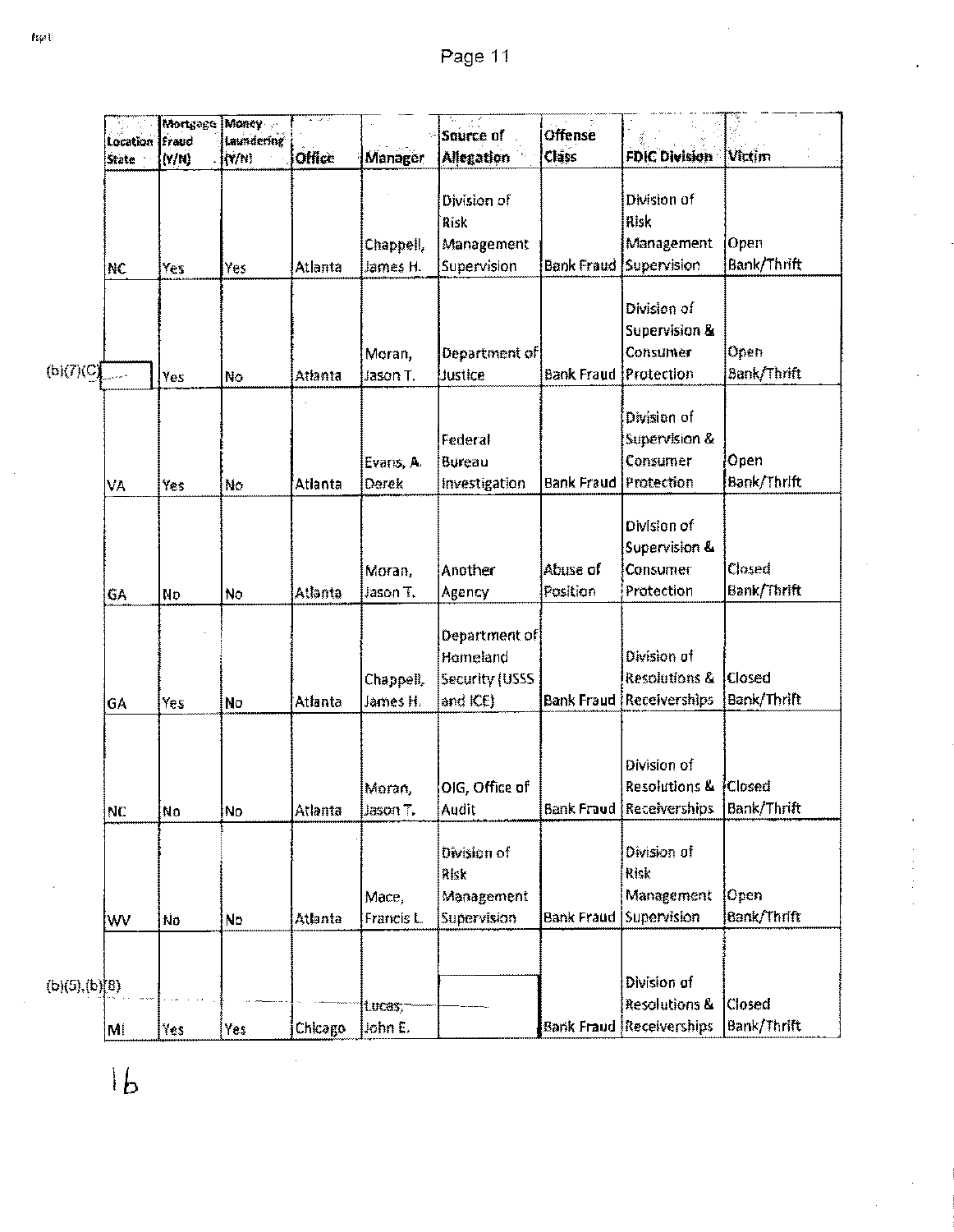$\hat{\mathcal{L}}$ 

|           | N.  | Yes   | Yes | Chicago | Locas,<br>John E.  | Department of Offenses,<br>Justice                       | Fraud<br>general  | Division of<br><b>Risk</b><br>Management<br>Supervision                    | Open<br>Bank/Thrift          |
|-----------|-----|-------|-----|---------|--------------------|----------------------------------------------------------|-------------------|----------------------------------------------------------------------------|------------------------------|
|           | IL  | No    | No. | Chicago | Lucas,<br>John E.  | Division of<br>Risk<br>Management<br>Supervision         |                   | Division of<br><b>Resolutions &amp;</b><br><b>Bank Fraud Receiverships</b> | Closed<br><b>Bank/Thrift</b> |
| (b)(7)(E) | MI  | No    | No  | Chicago | tucas,<br>John E.  |                                                          | <b>Bank Fraud</b> | Division of<br>Risk<br>Management<br>Supervision                           | Ореп<br>Bank/Thrift          |
|           | 11. | No    | No. | Chicago | Lucas,<br>John E.  | Division of<br>Risk<br>Management<br>Supervision         |                   | Division of<br><b>Resolutions &amp;</b><br><b>Bank Fraud Receiverships</b> | Closed<br>Bank/Thrift        |
|           | H.  | No    | No  | Chicago | lucas,<br>John E.  | Division of<br>Risk<br>Management<br>Supervision         |                   | Division of<br>Resolutions &<br><b>Bank Fraud {Receiverships</b>           | Closed<br>Bank/Thrift        |
|           | M   | lYes. | Nσ  | Chicago | Evans, A.<br>Derek | Department of<br>Justice                                 |                   | Division of<br><b>Resolutions &amp;</b><br><b>Bank Fraud Receiverships</b> | Closed<br>Bank/Thrift        |
|           | 11  | NΦ    | No  | Chicago | Lucas,<br>John E.  | Division of<br><b>Resolutions &amp;</b><br>Receiverships |                   | Division of<br><b>Resolutions &amp;</b><br>Bank Fraud Receiverships        | Closed<br>Bank/Thrift        |
| (b)(7)(E) |     |       |     |         | tucas,<br>John L.  |                                                          |                   | Division of<br>Risk<br>Management<br>Bank Fraud Supervision                | Open<br>Bank/Thrift          |
|           | IL. | No    | No  | Chicago |                    |                                                          |                   |                                                                            |                              |

 $\bar{\bar{z}}$ 

 $\frac{\hbar}{2}$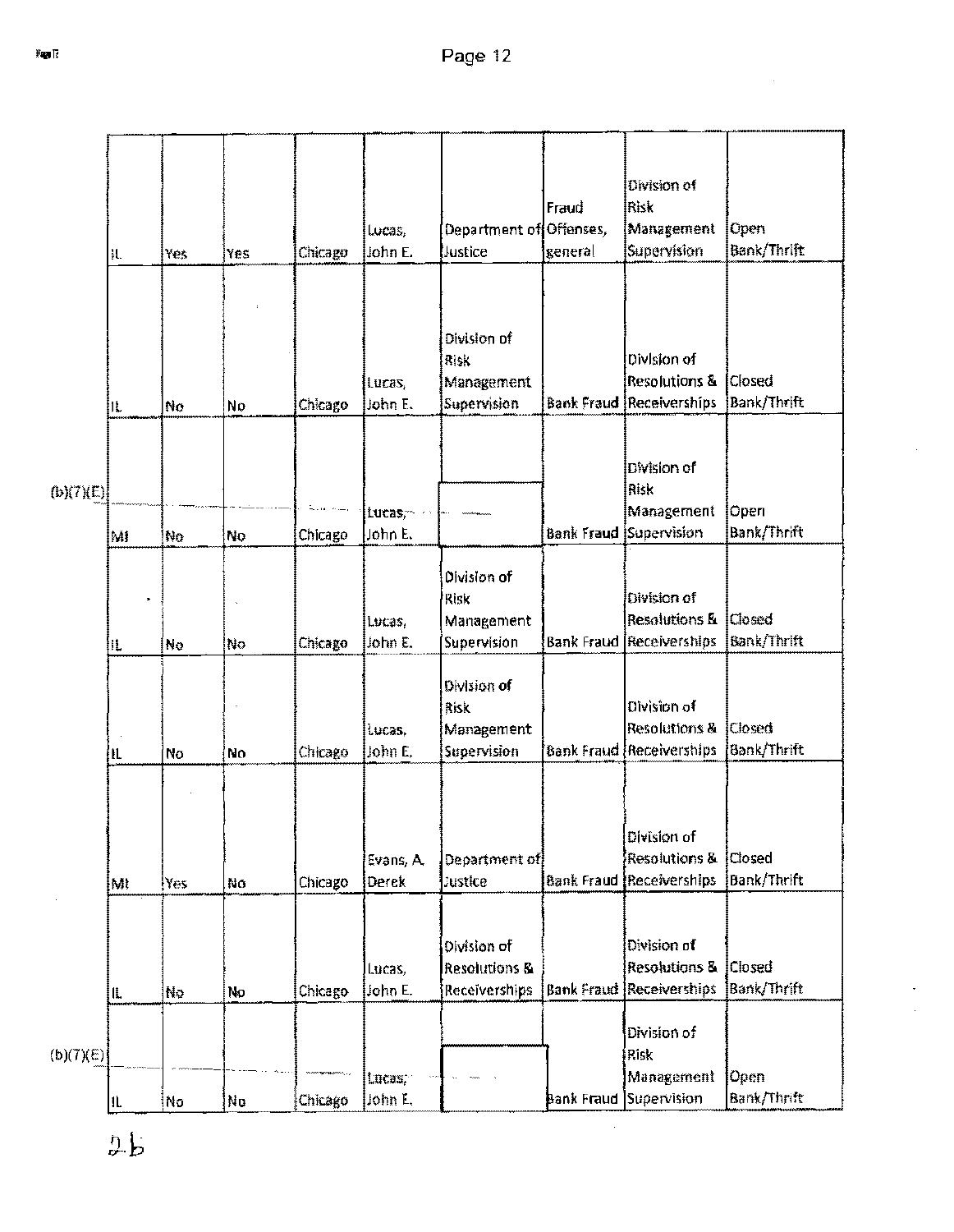|                      | MI  | Yes | No | Chicago | Lucas,<br>John E.     | Division of<br><b>Resolutions &amp;</b><br>Receiverships | Fraud<br>Offenses,<br>general | Division of<br>Resolutions &<br>Receiverships                | Closed<br>Bank/Thrift      |
|----------------------|-----|-----|----|---------|-----------------------|----------------------------------------------------------|-------------------------------|--------------------------------------------------------------|----------------------------|
|                      | OH  | No  | No | Chicago | Lucas,<br>John E.     | Another<br>Agency                                        | <b>Bank Fraud</b>             | Division of<br>Risk<br>Management<br>Supervision             | Open<br>Bank/Thrift        |
|                      | OН  | No  | No | Chicago | Lucas,<br>John E.     | Federal<br>Bureau<br>Investigation                       | lent                          | Division of<br>Risk<br>Embezzlem Management<br>Supervision   | Open<br>Bank/Thrift        |
| (b)(4),(b)(7)<br>(E) | IL  | No  | No | Chicago | Lucas,<br>John E.     |                                                          | Fraud<br>Offenses,<br>general | Division of<br>Risk<br>Management<br>Supervision             | Other FDIC<br>Operations   |
| (b)(4),(b)(7)<br>(E) | IL. | No  | No | Chicago | Moriarty,<br>Joseph   |                                                          | ank Fraud                     | Division of<br><b>Resolutions &amp;</b><br>Receiverships     | Closed<br>Bank/Thrift      |
|                      | IL. | No  | No | Chicago | Lucas,<br>John E.     | Division of<br><b>Risk</b><br>Management<br>Supervision  | ent                           | Division of<br>Risk<br>Embezzlem   Management<br>Supervision | Open<br><b>Bank/Thrift</b> |
|                      | WI  | No  | No | Chicago | Chappeli,<br>James H. | Division of<br><b>Risk</b><br>Management<br>Supervision  | <b>Bank Fraud</b>             | Division of<br>Risk<br>Management<br>Supervision             | Open<br>Bank/Thrift        |
|                      | KΥ  | No  | No | Chicago | Lucas,<br>John E.     | Division of<br>Risk<br>Management<br>Supervision         | <b>Embezzlem</b><br>ent       | Division of<br>Risk<br>Management<br>Supervision             | Open<br>Bank/Thrift        |
|                      |     |     |    |         |                       |                                                          |                               |                                                              |                            |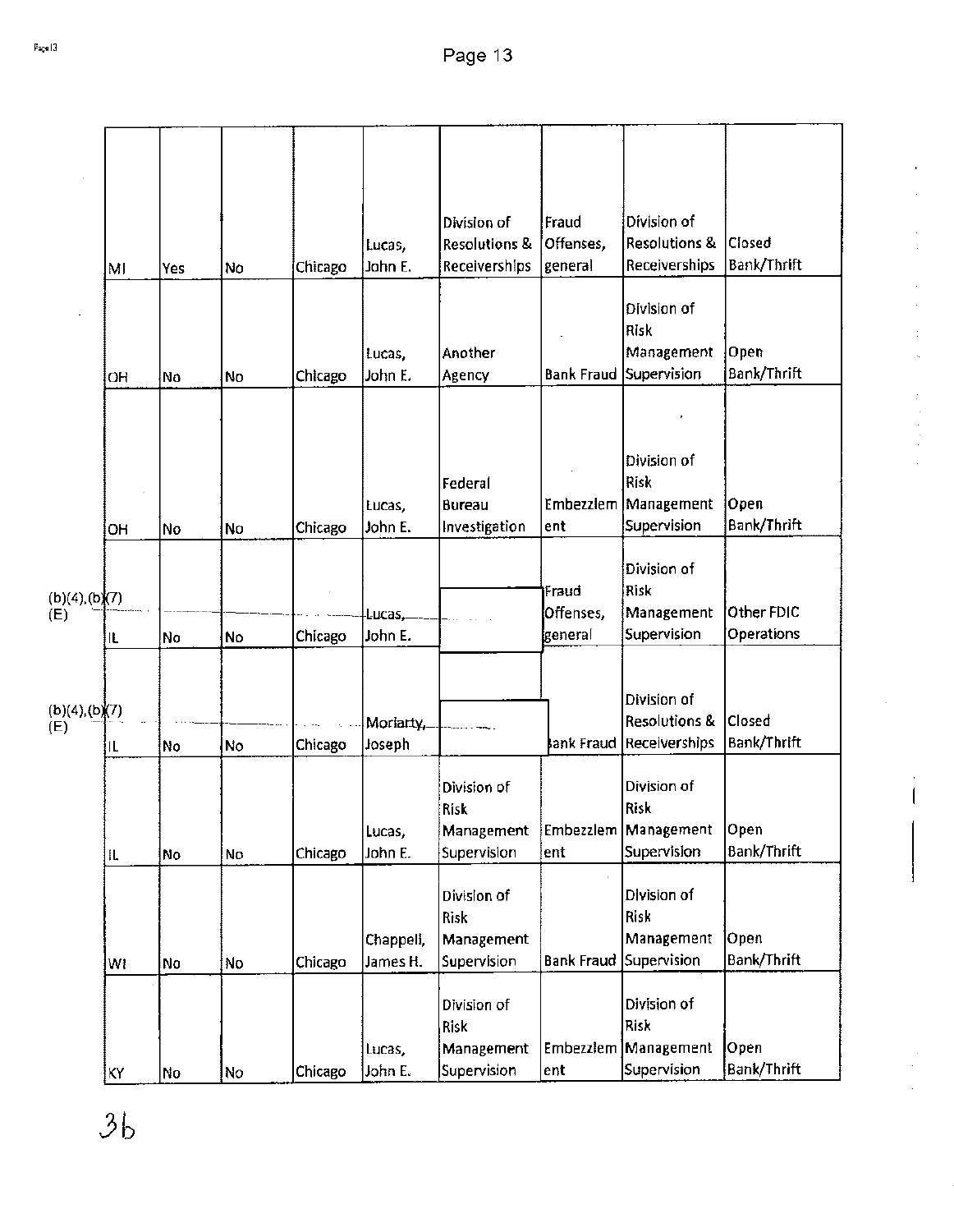|           |     |           |               |           | Division of                              |                   |                                      |                              |
|-----------|-----|-----------|---------------|-----------|------------------------------------------|-------------------|--------------------------------------|------------------------------|
|           |     |           |               |           | Risk                                     |                   | Division of                          |                              |
|           |     |           |               | Younger,  | Management                               |                   | Resolutions &                        | Closed<br><b>Bank/Thrift</b> |
| CO        | No  | Yes       | Dallas        | Laurie L  | Supervision                              | <b>Bank Fraud</b> | Receiverships                        |                              |
|           |     |           |               |           |                                          |                   | Division of                          |                              |
|           |     |           |               |           | Federal                                  |                   | Supervision &                        |                              |
|           |     |           |               | Younger,  | Витеаи                                   | Mail/Wire         | Consumer                             | Closed                       |
| <b>TX</b> | Yes | <b>No</b> | Dallas.       | Laurie L. | Investigation                            | Fraud             | Protection                           | Bank/Thrift                  |
|           |     |           |               |           |                                          |                   |                                      |                              |
|           |     |           |               |           | Division of                              |                   | Division of                          |                              |
|           |     |           |               |           | Risk                                     |                   | Risk                                 |                              |
|           |     |           |               | Younger,  | Management                               |                   | Management                           | Open                         |
| TX        | No  | No        | <b>Dallas</b> | Laurie L. | Supervision                              |                   | <b>Bank Fraud Supervision</b>        | Bank/Thrift                  |
|           |     |           |               |           |                                          |                   |                                      |                              |
|           |     |           |               |           |                                          |                   |                                      |                              |
|           |     |           |               |           |                                          |                   | Division of                          |                              |
|           |     |           |               |           |                                          | Larceny/          | Depositor &                          |                              |
|           |     |           |               | Younger,  | Another                                  | Theft             | Consumer                             | Other FDIC                   |
| TX        | No  | No        | Dallas        | Laurie L. | Agency                                   | <b>Offenses</b>   | Protection                           | Operations                   |
|           |     |           |               |           |                                          |                   |                                      |                              |
|           |     |           |               |           |                                          |                   | Division of                          |                              |
|           |     |           |               |           |                                          |                   | Risk                                 |                              |
|           |     |           |               | Younger,  | Another                                  |                   | Management                           | Open                         |
| M5        | No  | No        | Dallas        | Laurie I  | Agency                                   | Bribery           | <b>Supervision</b>                   | Bank/Thrift                  |
|           |     |           |               |           |                                          |                   |                                      |                              |
|           |     |           |               |           |                                          |                   |                                      |                              |
|           |     |           |               |           |                                          |                   | Division of                          |                              |
|           |     |           |               | Younger,  | Another                                  |                   | <b>Resolutions &amp;</b>             | <b>Closed</b>                |
| TX        | N٥  | No        | Dallas        | Laurie L. | Inquiry/Invest. Bank Fraud Receiverships |                   |                                      | Bank/Thrift                  |
|           |     |           |               |           |                                          |                   |                                      |                              |
|           |     |           |               |           |                                          |                   |                                      |                              |
|           |     |           |               |           | Division of                              |                   | Division of                          |                              |
|           |     |           |               |           | <b>Risk</b>                              |                   | Risk                                 |                              |
|           |     |           |               | Younger,  | Management                               |                   | Management                           | Open                         |
| AR        | No  | No        | <b>Dallas</b> | Laurie L. | <b>Supervision</b>                       | <b>Bank Fraud</b> | Supervision                          | Bank/Thrift                  |
|           |     |           |               |           |                                          |                   |                                      |                              |
|           |     |           |               |           |                                          |                   |                                      |                              |
|           |     |           |               |           | Division of                              |                   | Division of                          |                              |
|           |     |           |               |           | Risk                                     |                   | Risk                                 |                              |
|           |     |           |               | Younger,  | Management                               |                   | Management<br>Bank Fraud Supervision | Open<br><b>Bank/Thrift</b>   |
| AR        | No  | No        | Dallas        | Laurie L. | Supervision                              |                   |                                      |                              |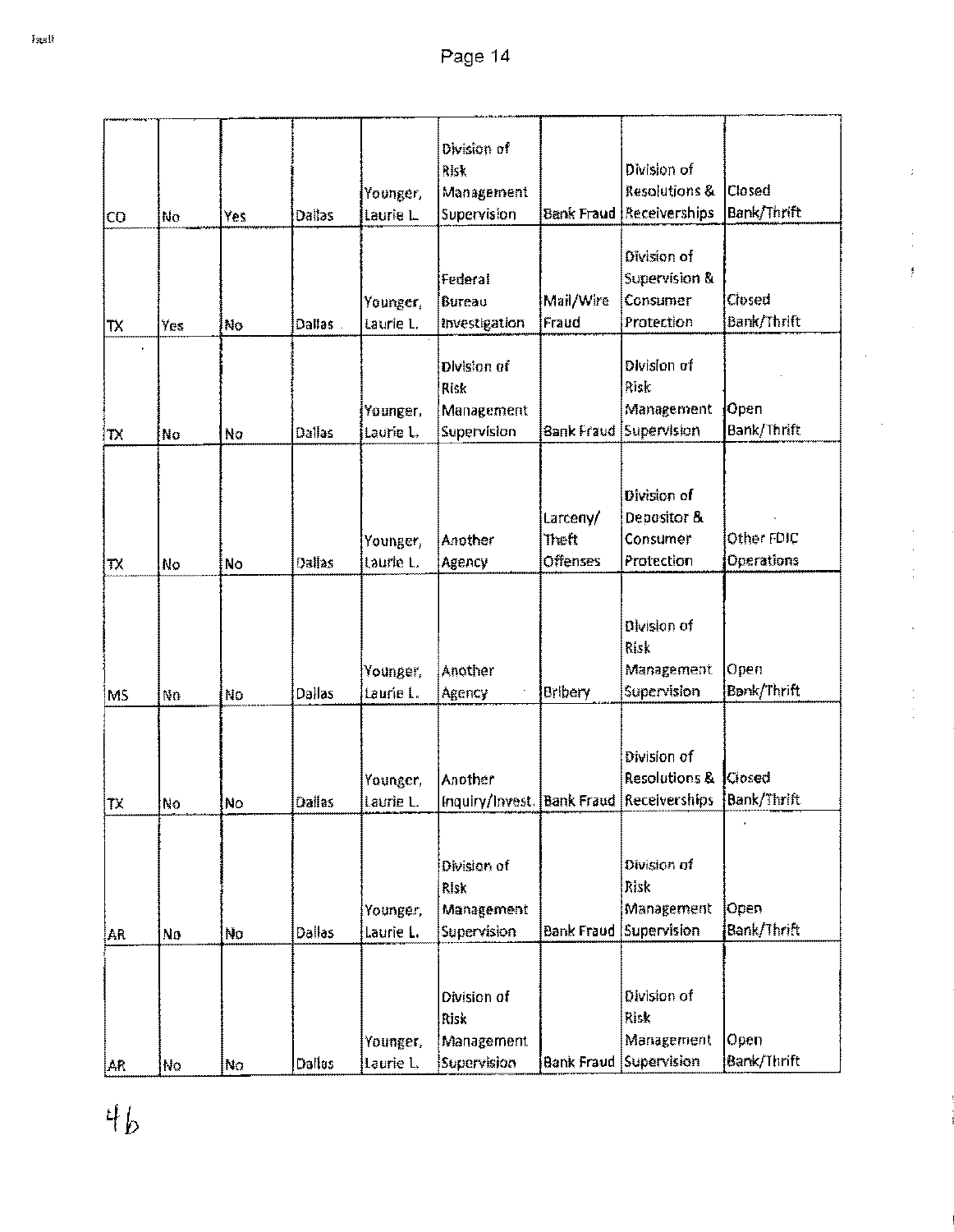|           |    |      |     |        |           |                            |                   | Division of                   |               |
|-----------|----|------|-----|--------|-----------|----------------------------|-------------------|-------------------------------|---------------|
|           |    |      |     |        |           |                            |                   | Risk                          |               |
|           |    |      |     |        | Younger,  | Department of              |                   | Management                    | Open          |
|           | CO | No   | No  | Dallas | Laurie L. | Justice                    | Bank Fraud        | Supervision                   | Bank/Thrift   |
|           |    |      |     |        |           |                            |                   |                               |               |
|           |    |      |     |        |           |                            |                   | Division of                   |               |
|           |    |      |     |        |           |                            |                   | Risk                          |               |
|           |    |      |     |        | Younger,  |                            |                   | Management                    | Open          |
|           | TХ | No   | No  | Dallas | Laurie L. | Private Citizen Bank Fraud |                   | Supervision                   | Bank/Thrift   |
|           |    |      |     |        |           |                            |                   |                               |               |
|           |    |      |     |        |           |                            |                   |                               |               |
|           |    |      |     |        |           | Division of                | Fraud             | Division of                   |               |
|           |    |      |     |        | Younger,  | <b>Resolutions &amp;</b>   | Offenses,         | Resolutions &                 | <b>Closed</b> |
|           | TX | No   | No  | Dallas | Laurie L. | Receiverships              | <u> general</u>   | Receiverships                 | Bank/Thrift   |
|           |    |      |     |        |           |                            |                   |                               |               |
|           |    |      |     |        |           |                            |                   |                               |               |
|           |    |      |     |        |           |                            |                   |                               |               |
|           |    |      |     |        |           | Division of                |                   | Division of                   |               |
|           |    |      |     |        |           | Risk                       |                   | Risk                          |               |
|           |    |      |     |        | Younger,  | Management                 |                   | Management                    | Open          |
|           | LĀ | ÌNo. | No. | Dailas | Laurie L. | Supervision                | <b>Bank Fraud</b> | Supervision                   | Bank/Thrift   |
|           |    |      |     |        |           |                            |                   |                               |               |
|           |    |      |     |        |           |                            |                   | Division of                   |               |
|           |    |      |     |        |           | Federal                    |                   | Risk                          |               |
|           |    |      |     |        | Younger,  | Bureau                     |                   | Embezzlem   Management        | Open          |
|           | TN | No   | No  | Dallas | Laurie L. | Investigation              | ent               | Supervision                   | Bank/Thrift   |
|           |    |      |     |        |           |                            |                   |                               |               |
|           |    |      |     |        |           |                            |                   |                               |               |
|           |    |      |     |        |           |                            |                   |                               |               |
|           |    |      |     |        |           | Division of                |                   | Division of                   |               |
|           |    |      |     |        |           | Risk                       | Misappropr Risk   |                               |               |
|           |    |      |     |        | Younger,  | Management                 | iation of         | Management                    | Open          |
|           | CO | No   | No. | Dallas | Laurie L. | <b>Supervision</b>         | Funds             | Supervision                   | Bank/Thrift   |
|           |    |      |     |        |           | Division of                |                   | Division of                   |               |
|           |    |      |     |        |           | Risk                       |                   | Risk                          |               |
|           |    |      |     | Kansas | Lucas,    | Management                 |                   | Management                    | Open          |
|           |    | Yes  | Yes | City   | John E.   | Supervision                |                   | <b>Bank Fraud Supervision</b> | Bank/Thrift   |
|           | MO |      |     |        |           |                            |                   |                               |               |
|           |    |      |     |        |           |                            |                   | Division of                   |               |
| (b)(7)(E) |    |      |     |        |           |                            |                   | Risk                          |               |
|           |    |      |     | Kansas | Anderson, |                            |                   | Management                    | Open          |
|           | NE | No   | No. | City.  | David L.  |                            |                   | Bank Fraud Supervision        | Bank/Thrift   |
|           |    |      |     |        |           |                            |                   |                               |               |

 $5\mathrm{b}$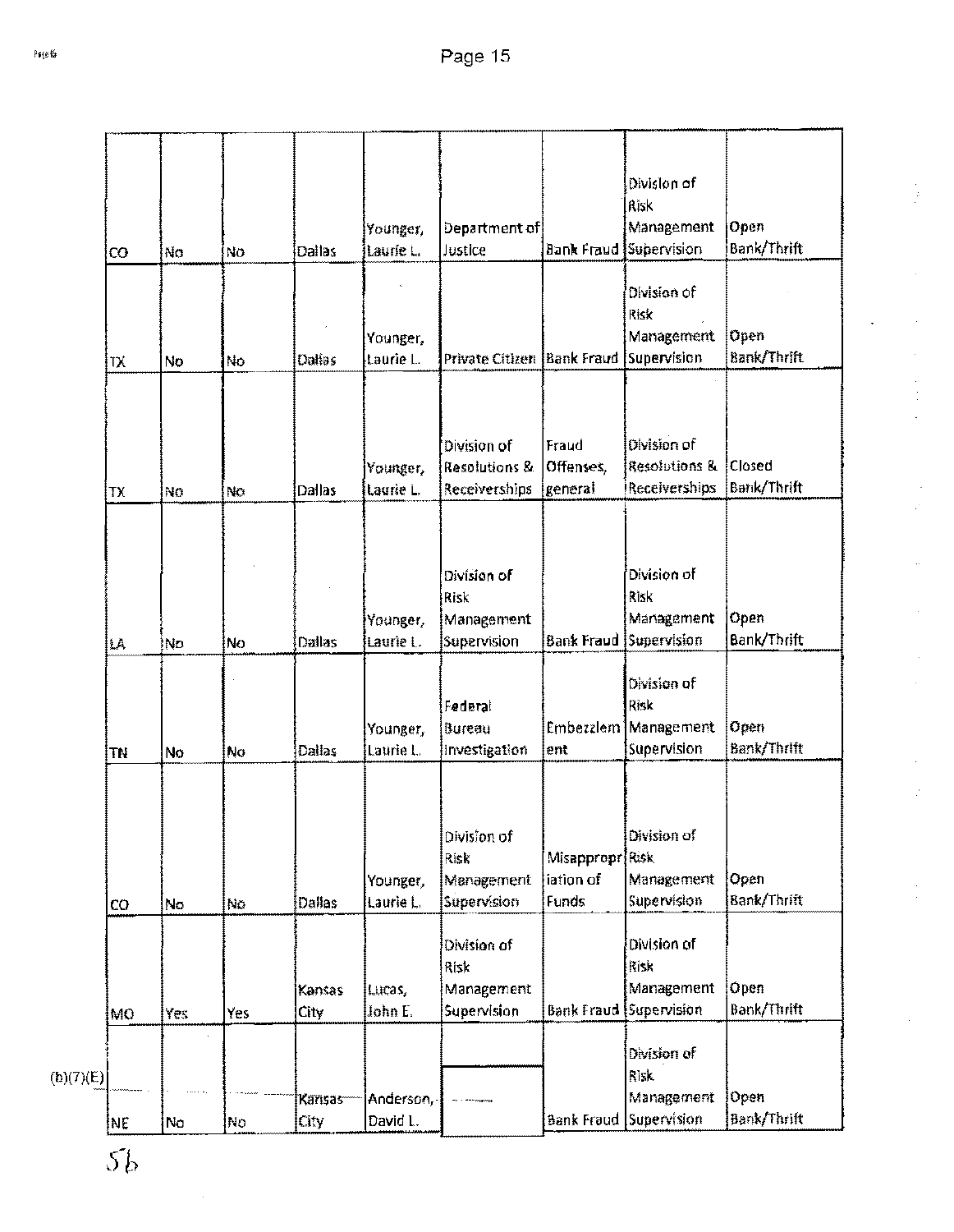|           |           |      |     |                    |           | Division of                |                   | Division of                             |                    |
|-----------|-----------|------|-----|--------------------|-----------|----------------------------|-------------------|-----------------------------------------|--------------------|
|           |           |      |     | Kansas             | Anderson, | <b>Resolutions &amp;</b>   |                   | <b>Resolutions &amp;</b>                | Closed             |
|           | <b>MO</b> | Yes  | No  | City               | David L.  | <b>Receiverships</b>       |                   | <b>Bank Fraud Receiverships</b>         | Bank/Thrift        |
|           |           |      |     |                    |           |                            |                   |                                         |                    |
|           |           |      |     |                    |           |                            |                   |                                         |                    |
|           |           |      |     | Kansas             | Anderson, | Another                    |                   | Division of<br><b>Resolutions &amp;</b> | Closed             |
|           | <b>SD</b> | No.  | 'No | City               | David L.  | Agency                     |                   | <b>Bank Fraud Receiverships</b>         | Bank/Thrift        |
|           |           |      |     |                    |           |                            |                   |                                         |                    |
|           |           |      |     |                    |           |                            |                   |                                         |                    |
|           |           |      |     |                    |           |                            |                   | Division of                             |                    |
| (b)(7)(E) |           |      |     |                    |           |                            |                   | Risk                                    |                    |
|           |           |      |     | Kansas             | Anderson, |                            |                   | Management                              | Open               |
|           | MO        | No   | No  | City               | David L.  |                            | <b>Bank Fraud</b> | Supervision                             | <b>Bank/Thrift</b> |
|           |           |      |     |                    |           |                            |                   |                                         |                    |
|           |           |      |     |                    |           |                            |                   |                                         |                    |
|           |           |      |     |                    |           |                            |                   | Division of<br>Risk                     |                    |
| (b)(7)(E) |           |      |     | Kansas-            | Anderson, |                            |                   | Management                              | Open               |
|           | <b>MO</b> | No   | No  | City               | David L.  |                            | Bank Fraud        | Supervision                             | Bank/Thrift        |
|           |           |      |     |                    |           |                            |                   |                                         |                    |
|           |           |      |     |                    |           |                            |                   |                                         |                    |
|           |           |      |     |                    |           |                            |                   | Division of                             |                    |
|           |           |      |     |                    |           |                            |                   | Risk                                    |                    |
|           |           |      |     | Kansas             | Anderson, | <b>Another</b>             | Embezzlem         | Management                              | Open               |
|           | MO        | No   | Yes | City               | David L.  | Agency                     | ent               | Supervision                             | Bank/Thrift        |
|           |           |      |     |                    |           |                            |                   |                                         |                    |
|           |           |      |     |                    |           |                            |                   |                                         |                    |
|           |           |      |     |                    |           |                            |                   |                                         |                    |
|           |           |      |     |                    |           | Division of<br><b>Risk</b> |                   | Division of<br>Risk                     |                    |
|           |           |      |     | Kansas             | Anderson, | Management                 |                   | Embezzlem Management                    | Open               |
|           | MO        | No   | No  | City               | David L.  | Supervision                | ent               | Supervision                             | Bank/Thrift        |
|           |           |      |     |                    |           |                            |                   |                                         |                    |
|           |           |      |     |                    |           |                            |                   |                                         |                    |
|           |           |      |     |                    |           | Division of                |                   | Division of                             |                    |
|           |           |      |     |                    |           | Risk                       |                   | Risk                                    |                    |
|           |           |      |     | Kansas             | Anderson, | Management                 |                   | Embezziem Management                    | Open               |
|           | ΚS        | No   | Yes | City               | David L.  | Supervision                | ent               | Supervision                             | Bank/Thrift        |
|           |           |      |     |                    |           |                            |                   |                                         |                    |
|           |           |      |     |                    |           |                            |                   | Division of                             |                    |
|           |           |      |     |                    |           |                            |                   | Supervision &                           |                    |
|           |           |      |     | Northeas Evans, A. |           | State/Local                |                   | Consumer                                | Open               |
|           | MA        | Yes] | Yes | t                  | Derek     | Government                 | <b>Bank Fraud</b> | Protection                              | Bank/Thrift        |

 $\ddot{\phantom{a}}$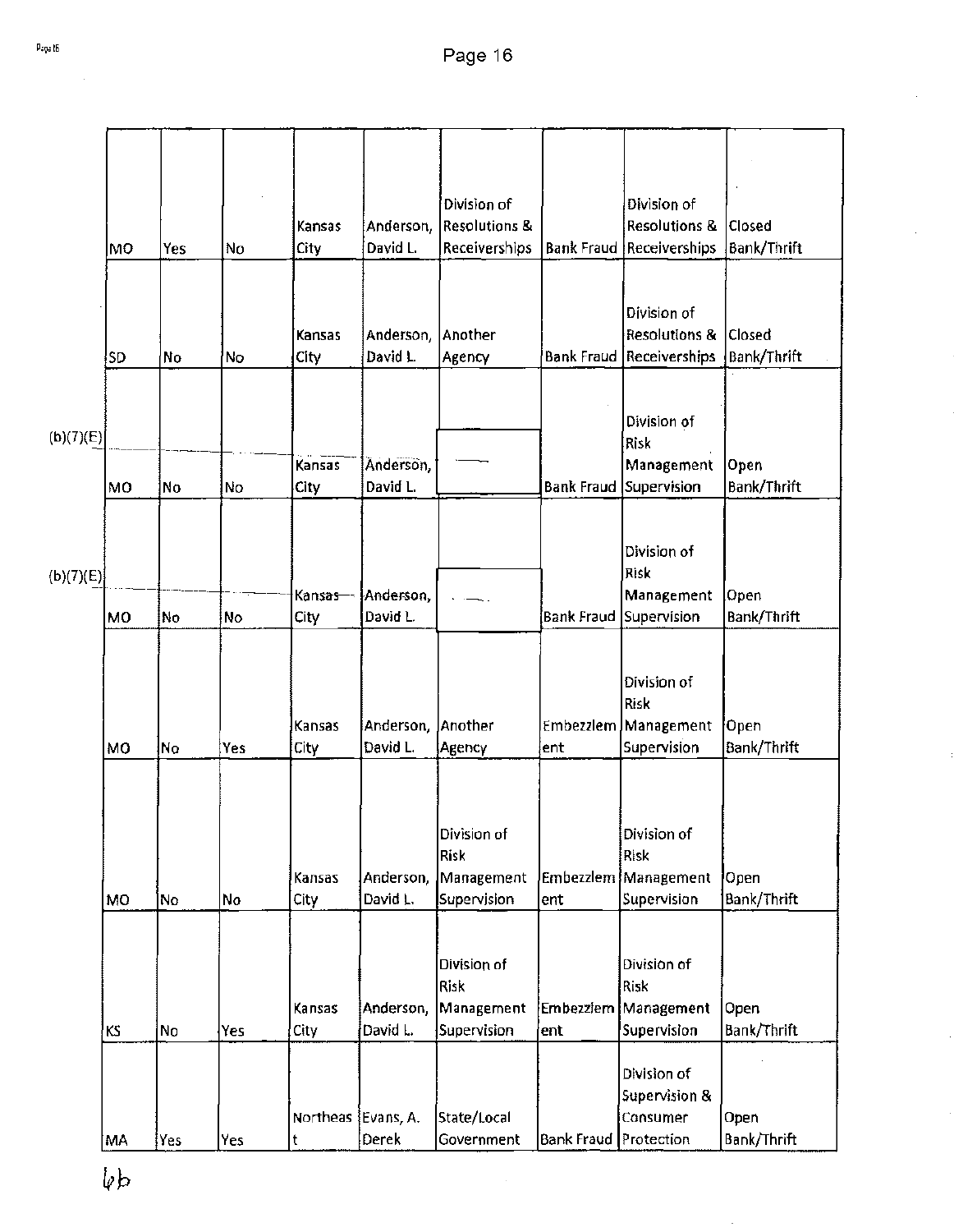| NI | Nσ  | No. | Northeas Evans, A.<br>t   | Derek               | Department of<br>Treasury                                   | Bank Fraud                                          | Division of<br>Supervision &<br>Consumer<br>Protection                 | Open<br>Bank/Thrift          |
|----|-----|-----|---------------------------|---------------------|-------------------------------------------------------------|-----------------------------------------------------|------------------------------------------------------------------------|------------------------------|
| MA | No  | No  | Northeas Evans, A.<br>t   | <b>Derek</b>        | Department of Concealme<br>Justice                          |                                                     | Division of<br><b>Resolutions &amp;</b><br>nt of Assets Receiverships  | Closed<br>Bank/Thrift        |
| PA | No  | No  | <b>Northeas</b><br>t      | Mace,<br>Francis L. | Department of<br>Justice                                    | Bank Fraud                                          | Division of<br>Supervision &<br>Consumer<br>Protection                 | Open<br>Bank/Thrift          |
| ΝY | Yes | No  | Northeas Mace,<br>t       | Francis L.          | Federal<br>Bureau<br>Investigation                          | <b>Bank Fraud</b>                                   | Division of<br>Resolutions &<br>Receiverships                          | Closed<br><b>Bank/Thrift</b> |
| PA | No  | Nο  | Northeas Mace,<br>ŧ       | Francis L.          | Division of<br>Risk<br>Management<br>Supervision            | Bank Fraud                                          | Division of<br>Risk<br>Management<br>Supervision                       | Open<br>Bank/Thrift          |
| PA | No  | No. | Northeas Mace,<br>t       | Francis L.          | Department of <br>Homeland<br>Security (USSS<br>and $ICE$ ) | Misappropr Division of<br>fation of<br><b>Funds</b> | Resolutions &<br>Receiverships                                         | <b>Open</b><br>Bank/Thrift   |
| PA | No  | Yes | Northeas   Evans, A.<br>t | Derek               | Another<br>Agency                                           | Drug/<br>Narcotic<br>Offenses                       | Office of<br>Inspector<br>General                                      | Closed<br><b>Bank/Thrift</b> |
| NY | Yes | No  | Northeas [Evans, A.<br>t. | Derek               | Federal<br>Bureau<br>Investigation                          |                                                     | <b>Division of</b><br>Resolutions &<br><b>Bank Fraud Receiverships</b> | <b>Closed</b><br>Bank/Thrift |

 $76$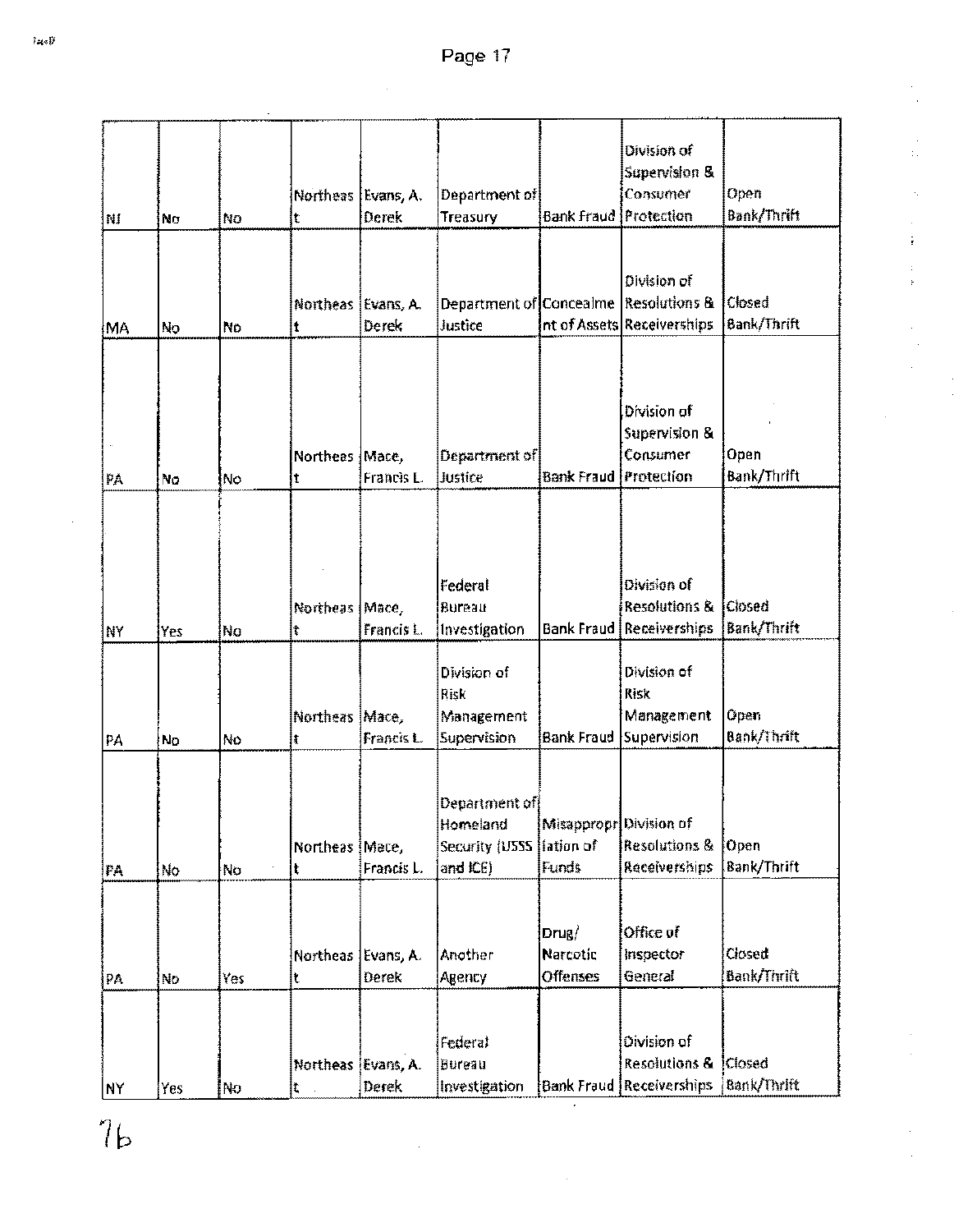|           |    |     |     |                    |            |                                |                    | Division of<br>Risk                   |               |
|-----------|----|-----|-----|--------------------|------------|--------------------------------|--------------------|---------------------------------------|---------------|
|           |    |     |     |                    |            | Federal                        | Fraud<br>Offenses, |                                       | Open          |
|           |    |     |     | <b>Northeas</b>    | Mace,      | <b>Bureau</b><br>Investigation | general            | Management<br>Supervision             | Bank/Thrift   |
|           | NY | No  | No  | t                  | Francis L. |                                |                    |                                       |               |
|           |    |     |     |                    |            |                                |                    | Division of                           |               |
|           |    |     |     |                    |            |                                |                    | Risk                                  |               |
| (b)(7)(E) |    |     |     | Northeas (Mace,    |            |                                |                    | Embezzlem Management                  | Open          |
|           | PA | No  | No  |                    | Francis L. |                                | ent                | Supervision                           | Bank/Thrift   |
|           |    |     |     |                    |            |                                |                    |                                       |               |
|           |    |     |     |                    |            | Division of                    |                    | Division of                           |               |
|           |    |     |     |                    |            | ilisk                          | Fraud              | Risk                                  |               |
|           |    |     |     | Northeas Evans, A. |            | Management                     | Offenses,          | Management                            | Open          |
|           | NY | Nα  | No  | t                  | Derek      | Supervision                    | generat            | Supervision                           | Bank/Thrift   |
|           |    |     |     |                    |            |                                |                    |                                       |               |
|           |    |     |     |                    |            |                                |                    |                                       |               |
|           |    |     |     |                    |            |                                |                    |                                       |               |
|           |    |     |     |                    |            |                                |                    |                                       |               |
|           |    |     |     |                    |            |                                |                    | Division of                           |               |
|           |    |     |     | San                | Younger,   |                                |                    | <b>Resolutions &amp;</b>              | <b>Closed</b> |
|           | UT | No  | Yes | Francisco          | taurie L.  | OI Initiated                   | <b>Bank Fraud</b>  | Receiverships                         | Bank/Thrift   |
|           |    |     |     |                    |            |                                |                    |                                       |               |
|           |    |     |     |                    |            |                                |                    |                                       |               |
|           |    |     |     |                    |            |                                |                    |                                       |               |
|           |    |     |     | San                | Walters,   | Another                        |                    |                                       | Open          |
|           | WA | No  | No  | Francisco          | Wade V.    | Адепсу                         |                    | Bank Fraud Not Applicable Bank/Thrift |               |
|           |    |     |     |                    |            |                                |                    |                                       |               |
|           |    |     |     |                    |            |                                |                    |                                       |               |
|           |    |     |     |                    |            |                                |                    | Division of                           |               |
|           |    |     |     | San                | Walters,   |                                |                    | Preferentia Resolutions &             | Closed        |
|           | NV | Nο  | No  | Francisco Wade V.  |            | Hotline                        |                    | I Treatment Receiverships             | Bank/Thrift   |
|           |    |     |     |                    |            |                                |                    |                                       |               |
|           |    |     |     |                    |            |                                | Fraud              | Division of                           |               |
|           |    |     |     | San                | Walters,   |                                | Offenses.          | <b>Resolutions &amp;</b>              | Closed        |
|           |    |     |     | Francisco          | Wade V.    | Legal Division                 | general            | <b>Receiverships</b>                  | Bank/Thrift   |
|           | WÂ | No  | No. |                    |            |                                |                    |                                       |               |
|           |    |     |     |                    |            |                                |                    |                                       |               |
|           |    |     |     |                    |            |                                | Purchase           |                                       |               |
|           |    |     |     |                    |            | Division of                    | hγ                 | Division of                           |               |
|           |    |     |     | San                | Walters,   | Resolutions &                  | Prohibited         | Resolutions &                         | Other FOIC    |
|           | CA | ∲No | No  | Francisco Wade V.  |            | Receiverships                  | Purchase           | <b>Receiverships</b>                  | Operations    |
|           |    |     |     |                    |            |                                |                    |                                       |               |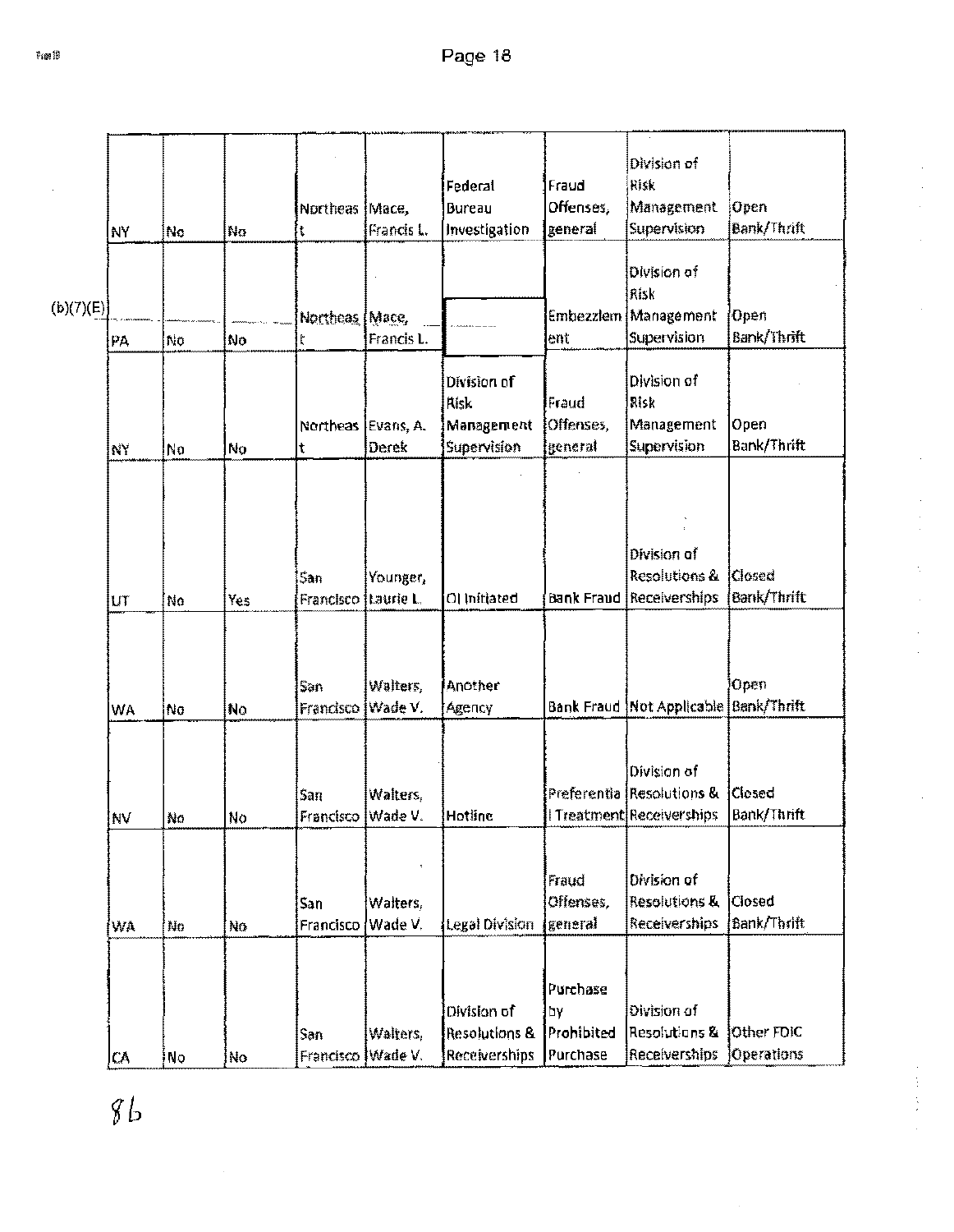| СA            |    | No                                             | San<br>Francisco            | Walters,                                   | Homeland<br>and ICE)                     |                                                                                                            | Office of<br>General                                                                                                                              | Open<br>Bank/Thrift                                                                                                                                                                                                      |
|---------------|----|------------------------------------------------|-----------------------------|--------------------------------------------|------------------------------------------|------------------------------------------------------------------------------------------------------------|---------------------------------------------------------------------------------------------------------------------------------------------------|--------------------------------------------------------------------------------------------------------------------------------------------------------------------------------------------------------------------------|
| UT            |    |                                                | San<br>Francisco            | <b>Alessandri</b><br>no,<br>Matthew<br>ΪT. |                                          |                                                                                                            | Division of<br>Resolutions &                                                                                                                      | Closed<br>Bank/Thrift                                                                                                                                                                                                    |
| (b)(6),(b)(7) |    |                                                | San<br>Francisco            | Walters,<br>Wade V.                        | Division of<br>Risk<br>Management        |                                                                                                            | Division of<br>Risk<br>Management<br>Supervision                                                                                                  | Other FDIC<br>Operations                                                                                                                                                                                                 |
| СA            |    |                                                | San<br>Francisco            | Walters,<br>Wade V.                        | Police                                   |                                                                                                            | Division of<br>Risk<br>Management<br>Supervision                                                                                                  | Open<br>Bank/Thrift                                                                                                                                                                                                      |
| CΑ            |    | No                                             | San<br>Francisco            | Walters,<br>Wade V.                        | Division of<br>Supervision               |                                                                                                            | Division of<br>Risk<br>Management                                                                                                                 | Open<br>Bank/Thrift                                                                                                                                                                                                      |
| СA            |    |                                                | San<br>Francisco            | Walters,                                   | Division of<br>Management<br>Supervision |                                                                                                            | Division of<br>Risk                                                                                                                               | Open<br>Bank/Thrift                                                                                                                                                                                                      |
| CA            |    | Yes                                            | ECU                         | Chappell,<br>James H.                      |                                          |                                                                                                            | Consumer<br>Protection                                                                                                                            | Open<br>Bank/Thrift                                                                                                                                                                                                      |
|               |    |                                                |                             | Chappell,                                  | Division of                              |                                                                                                            |                                                                                                                                                   | Other FDIC                                                                                                                                                                                                               |
|               | ٧Α | No<br>No<br>İNo<br>No<br>No<br>No<br>No<br>Yes | No)<br>Nο<br>No<br>No<br>Ńο | ECU                                        | Wade V.<br>Wade V.<br>James H.           | Hotline<br>Supervision<br>Metropolitan<br>Risk<br>Management<br> Risk<br>Risk<br>Management<br>Supervision | Department of<br>ent<br>None of<br>the Above<br>age/<br><b>Vandalism</b><br>of Prop<br>Fraud<br>Offenses,<br>general<br>False FDIC<br>Affiliation | Security (USSS Embezziem Inspector<br><b>Bank Fraud Receiverships</b><br>Destr/Dam<br><b>Bank Fraud Supervision</b><br>Management<br>Bank Fraud Supervision<br>Division of<br>Supervision &<br>Not Applicable Operations |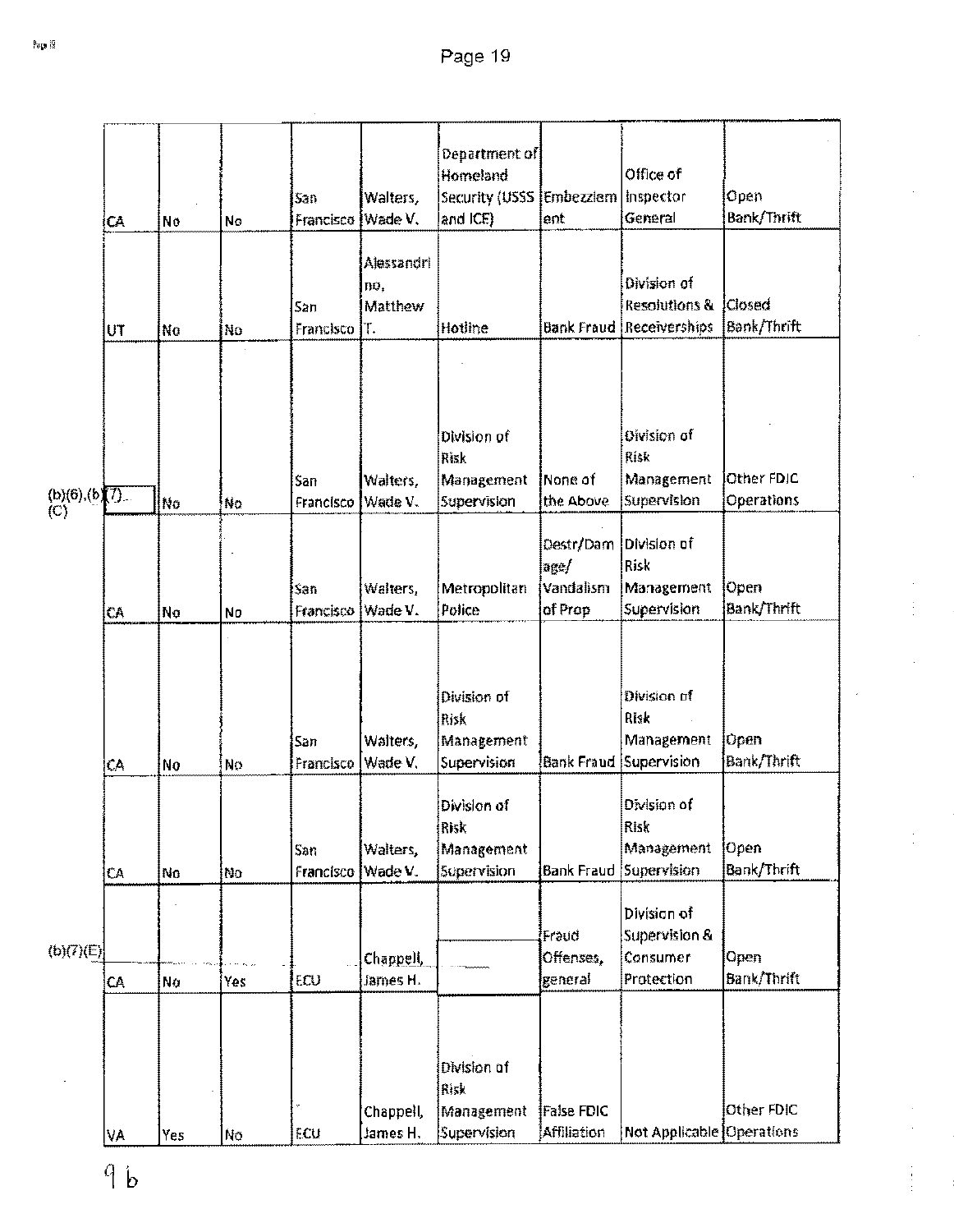|           | MD  | Yes | No | <b>ECU</b> | Evans, A.<br>Derek    | Another<br> Agency                                                                    | <b>Bank Fraud</b>  | Division of<br>Risk<br>Management<br>Supervision | Open<br>Bank/Thrift                 |
|-----------|-----|-----|----|------------|-----------------------|---------------------------------------------------------------------------------------|--------------------|--------------------------------------------------|-------------------------------------|
| (b)(7)(E) | MD) | Yes | No | <b>ECU</b> | Evans, A.<br>Derek    |                                                                                       | Mail/Wire<br>Fraud | Division of<br>Risk<br>Management<br>Supervision | Open<br>Bank/Thrift                 |
|           | ŻΧ  | No  | No | ECU        | Chappell,<br>James H. | Division of<br>$\sf Resolutions$ & $\sf JCounterfeit$ (Resolutions &<br>Receiverships |                    | Division of<br>ing/Forgery Receiverships         | <b>Closed</b><br><b>Bank/Thrift</b> |

ID *b*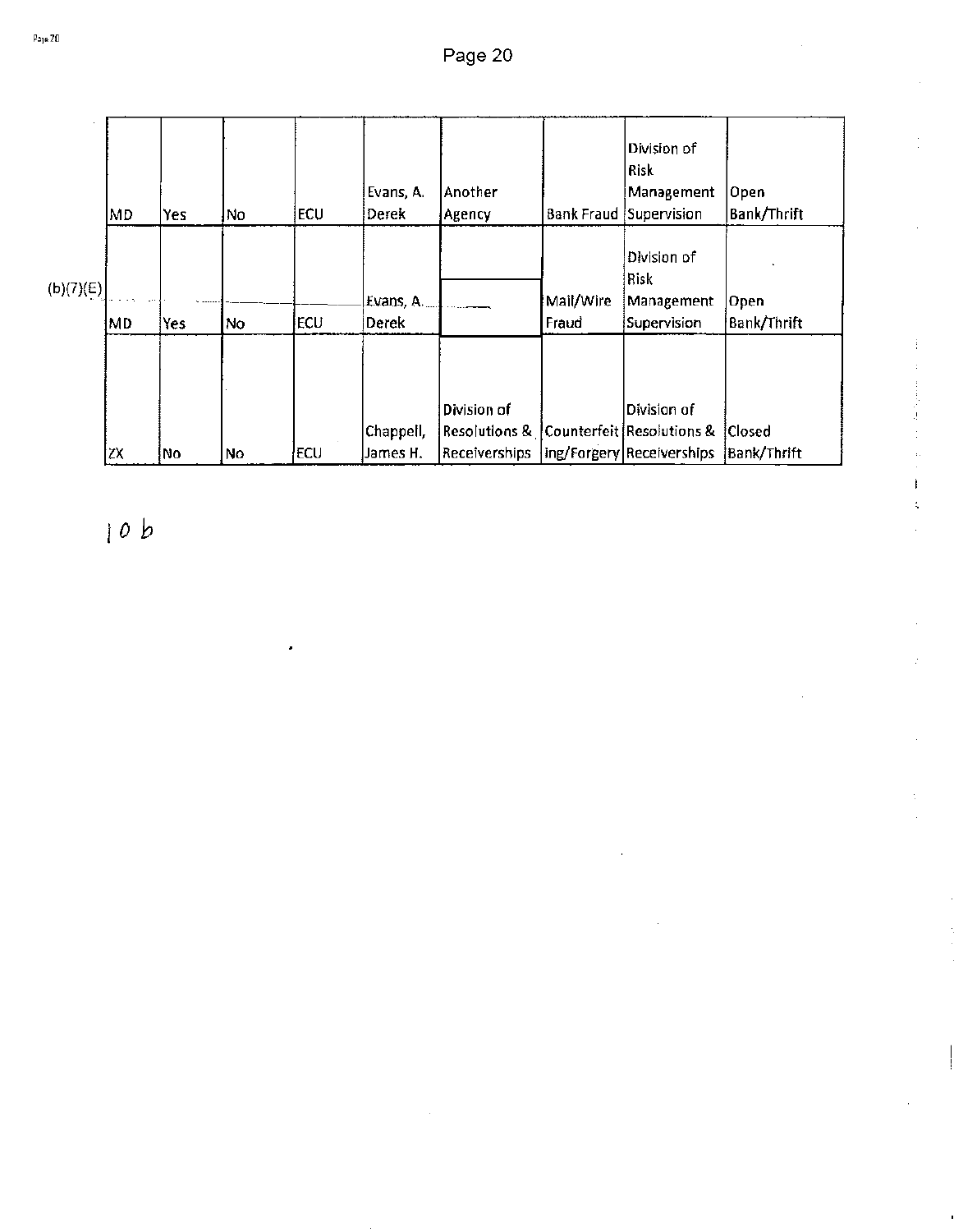| Program                          | Principal Subject                       | Potential     |                               |                                                               | $4.3 - 1$<br>Hours |
|----------------------------------|-----------------------------------------|---------------|-------------------------------|---------------------------------------------------------------|--------------------|
| <b>Activity</b>                  | Type                                    | Violation(s)) | Fraud Amount                  | Investigation Result                                          | Charged            |
| Bank/Thrift<br>Operations        | Bank/Thrift<br>Customer                 |               |                               | Action taken based on<br>\$100,000,000.00  investigative find | 3,974.00           |
| Bank/Thrift<br>Operations        | Bank/Thrift<br>Customer                 |               |                               | Action taken based on<br>\$10,000,000.00  investigative find  | 2,662.50           |
| Bank/Thrift<br>Operations        | Other                                   |               | \$25,000,000.00               | Allegation<br>unsubstantiated                                 | 116                |
| Bank/Thrift<br>Operations        | Bank/Thrift<br>Employee/Official        |               | \$1,000,000.00 on inv finding | No action taken based                                         | 131                |
| Bank/Thrift<br>Operations        | Bank/Thrift<br>Customer                 |               |                               | Action taken based on<br>\$10,000,000.00  investigative find  | 5,219.50           |
| Bank/Thrift<br>Operations        | <b>Other</b>                            |               | \$9,200,000.00 on inv finding | No action taken based                                         | 526.5              |
|                                  |                                         |               |                               |                                                               |                    |
| Bank/Thrift<br>Operations        | <b>Bank/Thrift</b><br>Employee/Official |               |                               | Action taken based on<br>\$6,000,000.00 }Investigative find   | 749                |
| Bank/Thrift<br><b>Operations</b> | Bank/Thrift<br>Employee/Official        |               |                               | Action taken based on<br>\$7,000,000.00  investigative find   | 2,240.00           |

 $\overline{C}$ 

 $\overline{a}$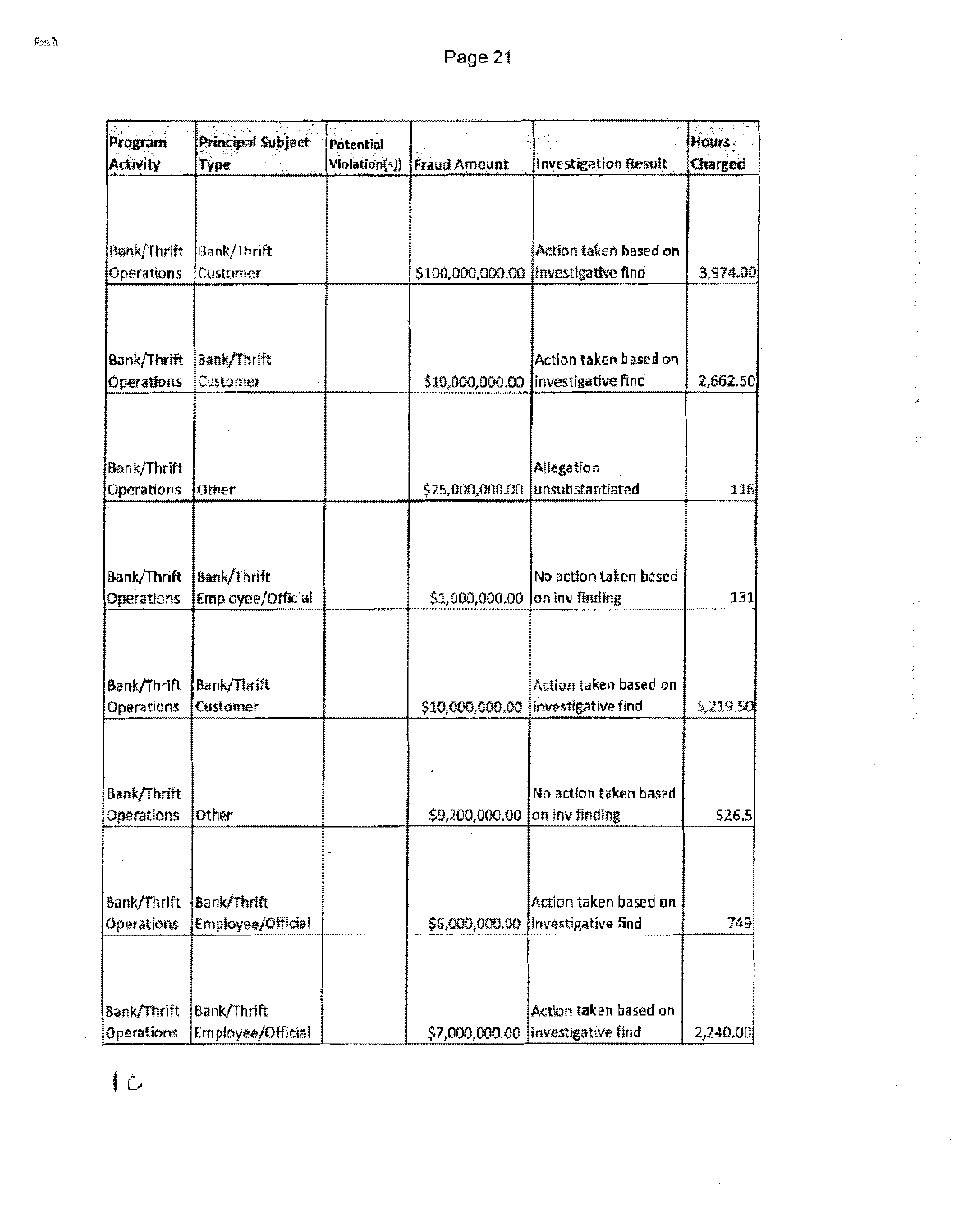| Bank/Thrift<br>Operations | <b>Bank/Thrift</b><br>Customer   | \$5,000,000.00                | Action taken based on<br>investigative find                  | 2,633.50 |
|---------------------------|----------------------------------|-------------------------------|--------------------------------------------------------------|----------|
|                           |                                  |                               |                                                              |          |
|                           |                                  |                               |                                                              |          |
| Bank/Thrift<br>Operations | Bank/Thrift<br>Employee/Official | \$3,541,001.00                | No action taken based<br>on inv finding                      | 647.5    |
|                           |                                  |                               |                                                              |          |
| Bank/Thrift               | Bank/Thrift                      |                               | No action taken based                                        |          |
| Operations                | Customer                         | \$8,000,000.00 on inv finding |                                                              | 285.5    |
|                           |                                  |                               |                                                              |          |
| Bank/Thrift               | <b>Bank/Thrift</b>               |                               | No action taken based                                        |          |
| Operations                | Employee/Official                | \$245,000.00                  | on inv finding                                               | 61.5     |
| Bank/Thrift               | Bank/Thrift<br>Employee/Official |                               | Action taken based on<br>\$2,000,000.00   investigative find | 135      |
| Operations                |                                  |                               |                                                              |          |
|                           |                                  |                               |                                                              |          |
| Bank/Thrift               | Bank/Thrift                      |                               | No action taken based                                        |          |
| Operations                | Customer                         | \$2,229,909.00                | on inv finding                                               | 450      |
|                           |                                  |                               |                                                              |          |
| Bank/Thrift               | Bank/Thrift                      |                               | Action taken based on                                        |          |
| Operations                | Employee/Official                | \$1,997,881.00                | investigative find                                           | 1,319.50 |
|                           |                                  |                               |                                                              |          |
| Employee                  | Bank/Thrift                      |                               | Action taken based on                                        |          |
| <b>Activities</b>         | Employee/Official                | \$173,604.61                  | investigative find                                           | 538      |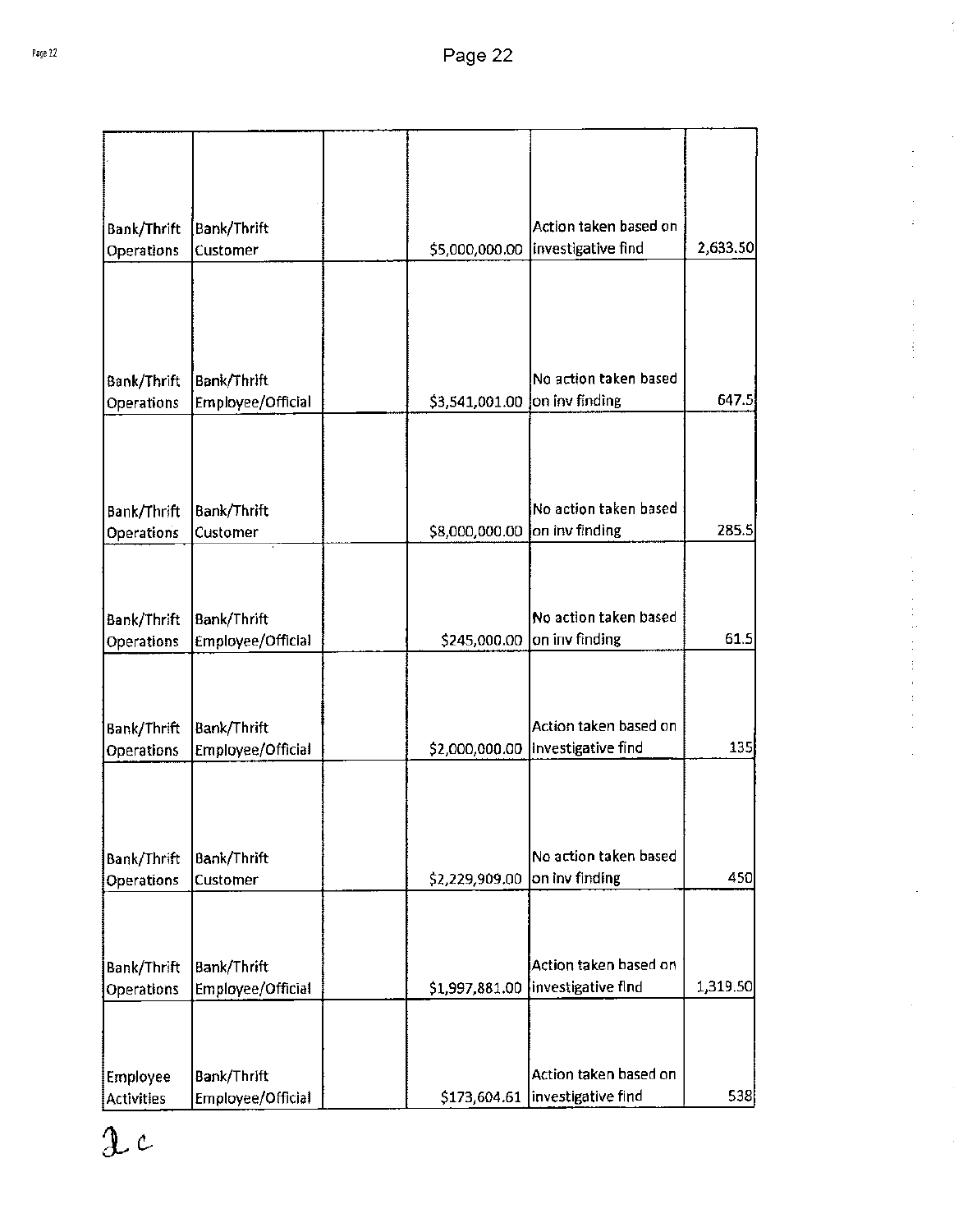ŧ,

电子反常 人名

| Bank/Thrift       | <b>Bank/Thrift</b>               |                | No action taken based              |       |
|-------------------|----------------------------------|----------------|------------------------------------|-------|
| Operations        | Customer                         | \$999,950.00   | $[$ on inv finding                 | 74.5J |
|                   |                                  |                |                                    |       |
|                   |                                  |                |                                    |       |
|                   |                                  |                | No action taken based              |       |
| Bank/Thrift       | Bank/Thrift<br>Employee/Official | \$2,100,000.00 | on inv finding                     | 80.5! |
| Operations        |                                  |                |                                    |       |
|                   |                                  |                |                                    |       |
|                   |                                  |                |                                    |       |
|                   |                                  |                |                                    |       |
|                   |                                  |                |                                    |       |
| Bank/Thrift       | Bank/Thrift                      |                | Action taken based on              |       |
| <b>Operations</b> | Employee/Official                |                | \$687,000.00  investigative find   | 184.5 |
|                   |                                  |                |                                    |       |
|                   |                                  |                |                                    |       |
|                   |                                  |                |                                    |       |
| Bank/Thrift       | Bank/Thrift                      |                | No action taken based              |       |
| Operations        | Employee/Official                | \$23,590.00    | on inv finding                     | 140   |
|                   |                                  |                |                                    |       |
|                   |                                  |                |                                    |       |
|                   |                                  |                | No action taken based              |       |
| Bank/Thrift       | Bank/Thrift                      | \$1,200,000.00 | on inv finding                     | 122   |
| Operations        | <b>Employee/Official</b>         |                |                                    |       |
|                   |                                  |                |                                    |       |
|                   |                                  |                |                                    |       |
| Bank/Thrift       | Bank/Thrift                      |                | Action taken based on              |       |
| Operations        | Employee/Official                |                | \$3,000,000.00  Investigative find | 81    |
|                   |                                  |                |                                    |       |
|                   |                                  |                |                                    |       |
|                   |                                  |                |                                    |       |
| Bank/Thrift       | Bank/Thrift                      |                | No action taken based              |       |
| Operations        | Employee/Official                | \$84,306.00    | on inv finding                     | 258.5 |
|                   |                                  |                |                                    |       |
|                   |                                  |                |                                    |       |
|                   |                                  |                |                                    |       |
| Bank/Thrift       | Bank/Thrift                      |                | Action taken based on              |       |
| Operations        | Employee/Official                |                | \$118,775.00   investigative find  | 꼥.    |

 $3c$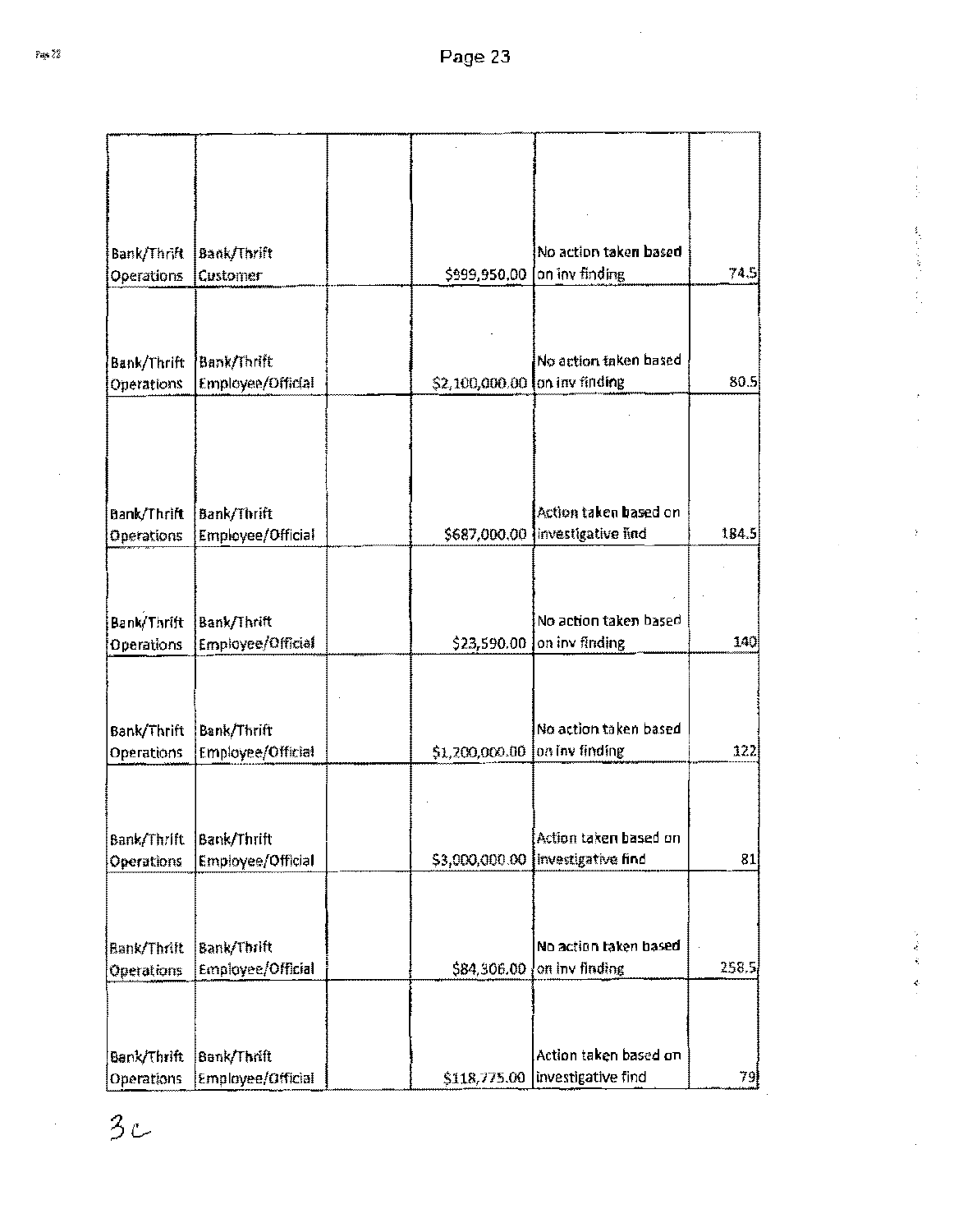|                                  |                                  |                               | Action taken based on               |          |
|----------------------------------|----------------------------------|-------------------------------|-------------------------------------|----------|
| Bank/Thrift<br><b>Operations</b> | Bank/Thrift<br>Employee/Official | \$26,000,000.00               | Investigative find                  | 1,322.00 |
|                                  |                                  |                               |                                     |          |
| Bank/Thrift                      | Bank/Thrift                      |                               | Action taken based on               |          |
| <b>Operations</b>                | <b>Customer</b>                  | \$25,000,000.00               | investigative find                  | 315      |
|                                  |                                  |                               |                                     |          |
|                                  |                                  |                               |                                     |          |
| Bank/Thrift                      | Bank/Thrift                      |                               | Action taken based on               |          |
| Operations                       | Customer                         |                               | \$2,000,000.00  investigative find  | 1,430.00 |
|                                  |                                  |                               |                                     |          |
| Other FDIC                       |                                  |                               | Action taken based on               |          |
| Operations                       | Other                            |                               | \$1,103,128.00   investigative find | 393      |
|                                  |                                  |                               |                                     |          |
|                                  |                                  |                               |                                     |          |
| Bank/Thrift                      | Bank/Thrift                      |                               | No action taken based               |          |
| Operations                       | Employee/Official                | \$1,180,000.00                | on inv finding                      | 94.5     |
|                                  |                                  |                               |                                     |          |
| Other FDIC                       |                                  |                               | Allegation                          |          |
| Operations                       | Other                            | \$8,000,000.00                | unsubstantiated                     | 63,5     |
|                                  |                                  |                               |                                     |          |
| Bank/Thrift                      | Bank/Thrift                      |                               | Action taken based on               |          |
| Operations                       | Employee/Official                |                               | \$358,419.68   investigative find   | 238.5    |
|                                  |                                  |                               |                                     |          |
|                                  |                                  |                               |                                     |          |
| Bank/Thrift                      | Bank/Thrift                      |                               | No action taken based               |          |
| <b>Operations</b>                | Employee/Official                | \$3,000,000.00 on inv finding |                                     | 351,5    |

 $4c$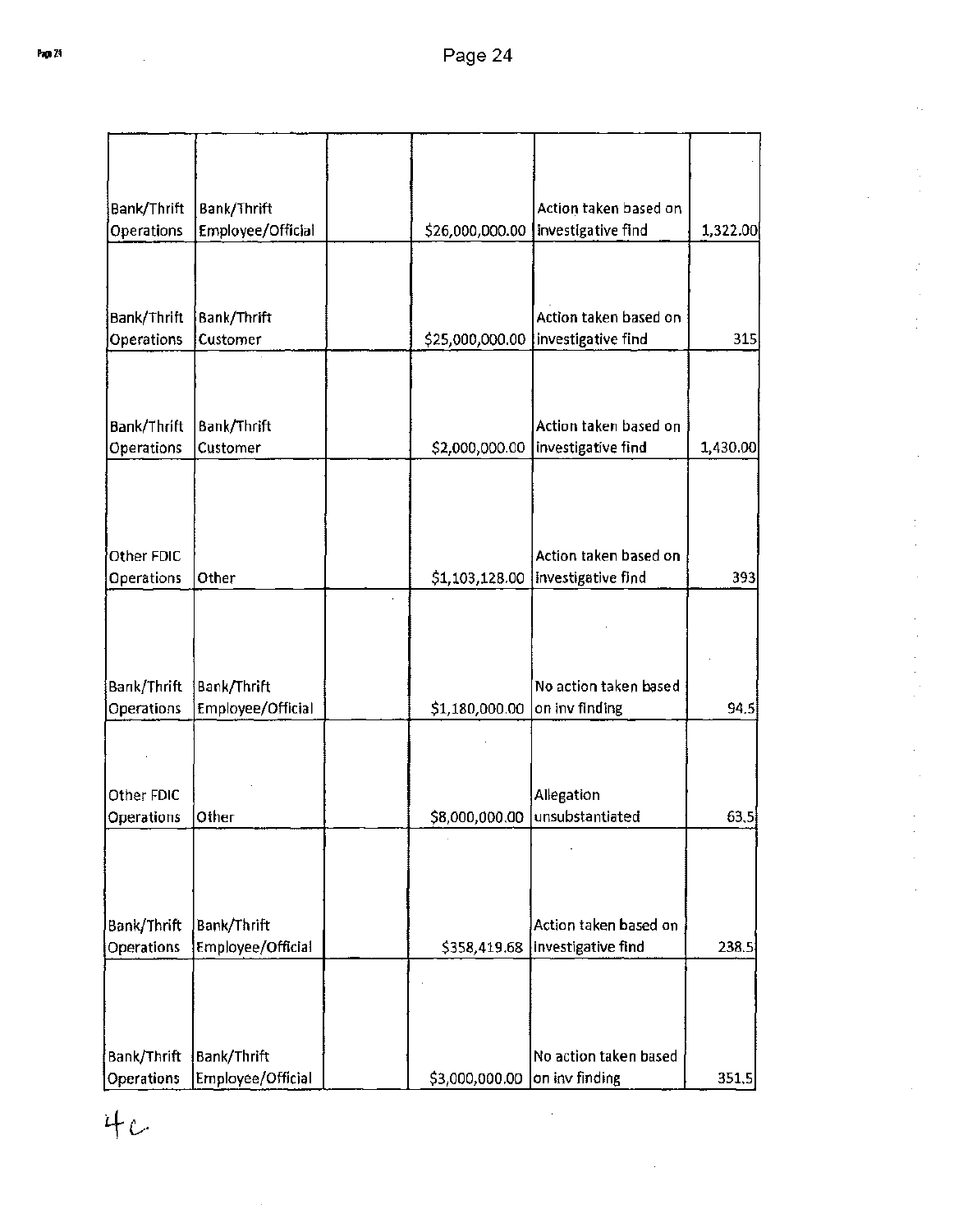~~

| Bank/Thrift             | Bank/Thrift       |                 | Action taken based on            |          |
|-------------------------|-------------------|-----------------|----------------------------------|----------|
| <b>Operations</b>       | Employee/Official | \$1,055,918.00  | investigative find               | 1,853.00 |
|                         |                   |                 |                                  |          |
| Bank/Thrift             | Bank/Thrift       |                 | Allegation                       |          |
| <b>Operations</b>       | Customer          | \$3,000,000.00  | unsubstantiated                  | 329.5    |
| Asset                   |                   |                 |                                  |          |
| Managemen   Bank/Thrift |                   |                 | Allegation                       |          |
| t                       | Customer          | \$20,000,000.00 | unsubstantiated                  | 58       |
|                         |                   |                 |                                  |          |
| Bank/Thrift             | Bank/Thrift       |                 | Allegation                       |          |
| <b>Operations</b>       | Customer          | \$20,000,000.00 | unsubstantiated                  | 331      |
| Bank/Thrift             | Bank/Thrift       |                 | Action taken based on            |          |
| <b>Operations</b>       | Employee/Official |                 | \$264,009.95  investigative find | 40       |
|                         |                   |                 |                                  |          |
| Bank/Thrlft             | Bank/Thrift       |                 | Allegation                       |          |
| Operations              | Employee/Official | \$500,000.00    | unsubstantiated                  | 0        |
|                         |                   |                 |                                  |          |
| Bank/Thrift             | Bank/Thrift       |                 | Action taken based on            |          |
| Operations              | Employee/Official | \$500,000.00    | investigative find               | 1,707.50 |
|                         |                   |                 |                                  |          |
| Bank/Thrift             | Bank/Thrift       |                 | No action taken based            |          |

l,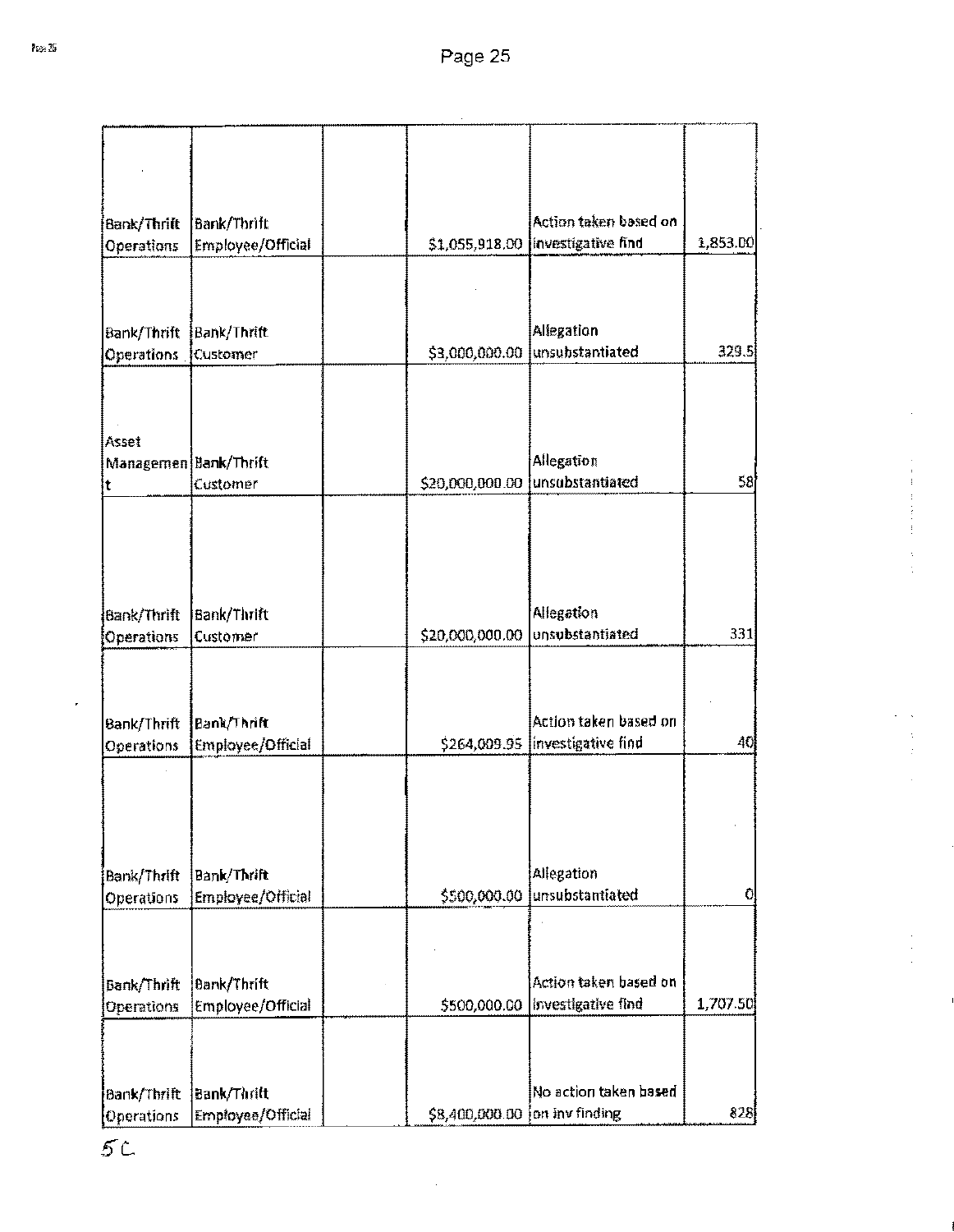$\overline{\mathbf{A}}$ 

 $\mathbf{I}$ 

| Bank/Thrift                      | <b>Bank/Thrift</b>               |                | Action taken based on                                       |          |
|----------------------------------|----------------------------------|----------------|-------------------------------------------------------------|----------|
| Operations                       | Employee/Official                | \$1,500,000.00 | investigative find                                          | 1,240.00 |
| Bank/Thrift<br>Operations        | Bank/Thrift<br>Employee/Official | \$2,800,000.00 | No action taken based<br>on Inv finding                     | 238      |
| Bank/Thrift                      | <b>Bank/Thrift</b>               |                | Action taken based on                                       |          |
| Operations                       | Employee/Official                | \$382,535.00   | investigative find                                          | 52       |
| Bank/Thrift<br>Operations        | Bank/Thrift<br>Employee/Official | \$1,300,000.00 | No action taken based<br>on inv finding                     | 132.75   |
|                                  |                                  |                |                                                             |          |
| Bank/Thrift<br><b>Operations</b> | Bank/Thrift<br>Employee/Official | \$317,000.00   | Action taken based on<br>investigative find                 | 69)      |
| Bank/Thrift<br>Operations        | Bank/Thrift<br>Employee/Official | \$397,000.00   | Action taken based on<br>investigative find                 | 84       |
| Bank/Thrift                      | Bank/Thrift                      |                | Action taken based on                                       |          |
| Operations                       | Employee/Official                | \$278,749.16   | investigative find                                          | 206      |
| Bank/Thrift<br>Operations        | Other                            |                | Action taken based on<br>\$2,500,000.00  investigative find | 393.5    |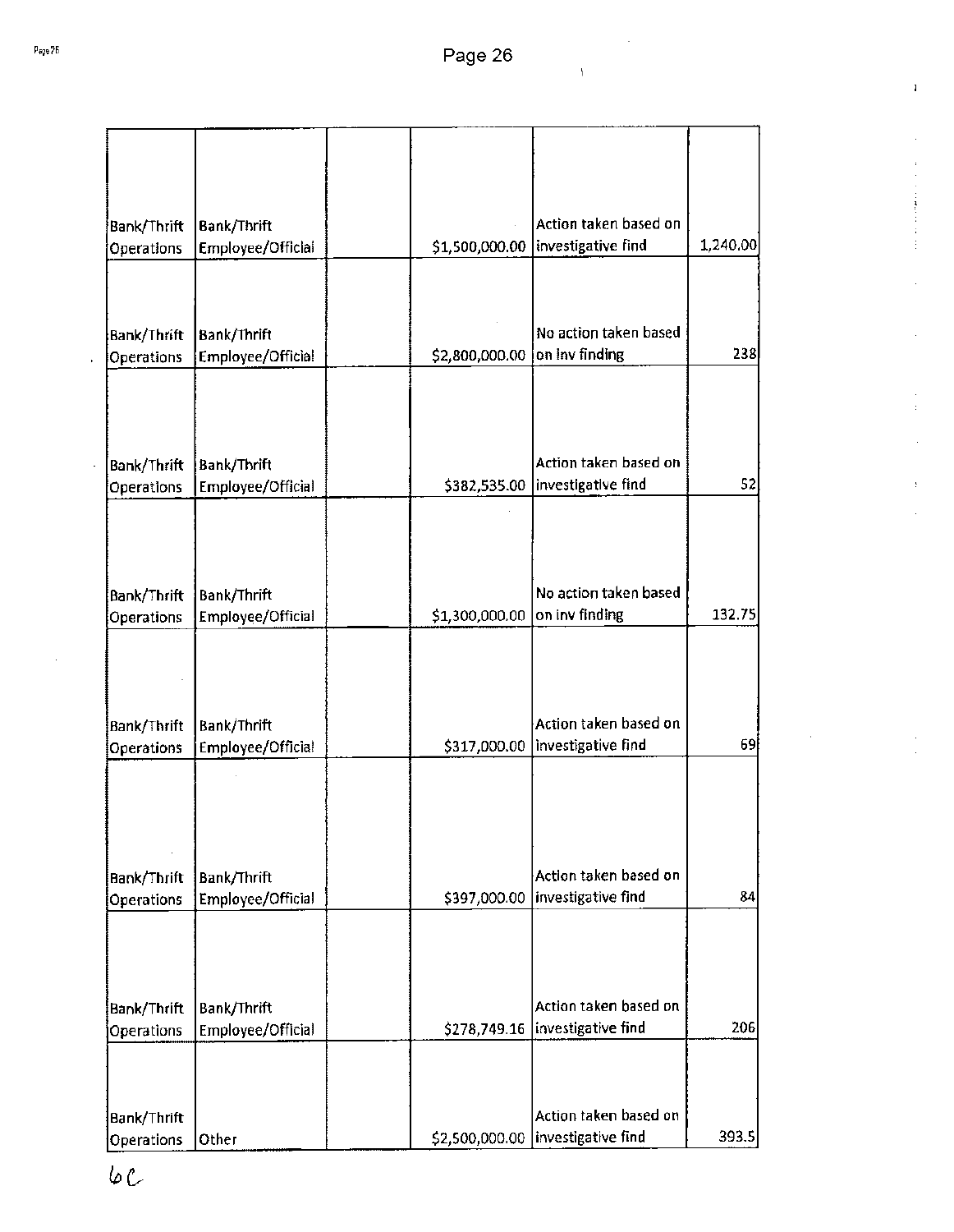| Bank/Thrift                      | Bank/Thrift                             |                 | Action taken based on                       |          |
|----------------------------------|-----------------------------------------|-----------------|---------------------------------------------|----------|
| Operations                       | Customer                                |                 | \$3,000,000.00   investigative find         | 435      |
| Restitution<br>Collection        | Debtor                                  | \$10,000,000.00 | No action taken based<br>on inv finding     | 257      |
|                                  |                                         |                 |                                             |          |
| Bank/Thrift<br>Operations        | Other                                   | \$0.00          | No action taken based<br>on inv finding     | 31       |
| Bank/Thrift                      |                                         |                 | Action taken based on                       |          |
| Operations                       | Other                                   |                 | \$8,000,000.00  investigative find          | 3,483.00 |
| Bank/Thrift<br>Operations        | Other                                   | \$500,000.00    | No action taken based<br>on inv finding     | 0        |
| Bank/Thrift                      | <b>Bank/Thrift</b>                      |                 | Action taken based on                       |          |
| Operations                       | Employee/Official                       | \$100,000.00    | Investigative find                          | 366      |
| Bank/Thrift<br><b>Operations</b> | <b>Bank/Thrift</b><br>Employee/Official | \$5,000,000.00  | Action taken based on<br>investigative find | 429.5    |
| Bank/Thrift                      |                                         |                 | Action taken based on                       |          |
| Operations                       | Other                                   |                 | \$60,000,000.00 investigative find          | 196      |

 $\overline{\mathbf{I}}$ 

 $\mathbf{I}$ 

à.

 $7c$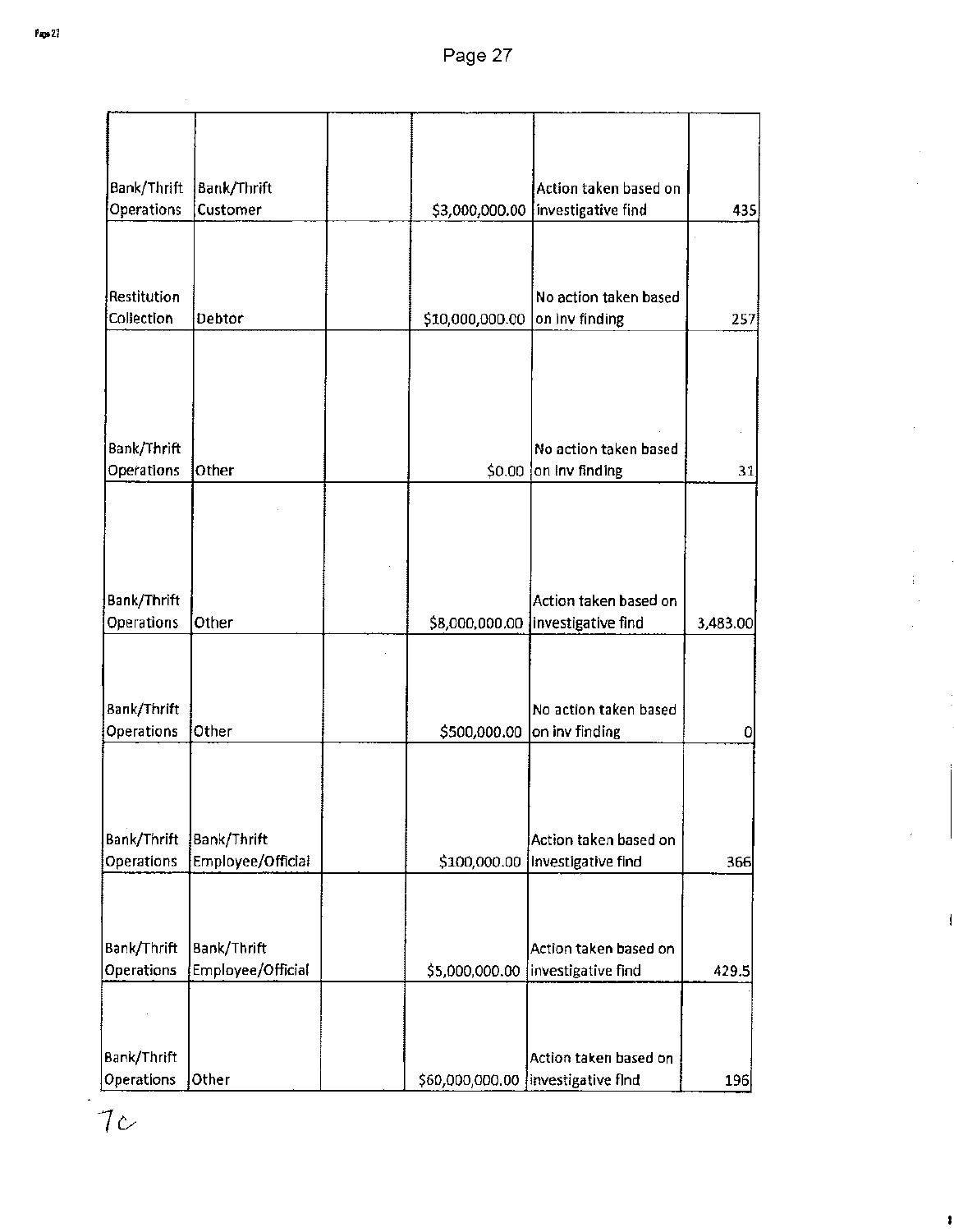| Bank/Thrift       |                                |                                | Action taken based on                 |                  |
|-------------------|--------------------------------|--------------------------------|---------------------------------------|------------------|
| Operations        | <b>Other</b>                   | \$20,000,000.00                | Investigative find                    | 191              |
|                   |                                |                                |                                       |                  |
| Bank/Thrift       | Bank/Thrift                    |                                | No action taken based                 |                  |
| <b>Operations</b> | Employee/Official              | \$20,000,000.00 on inv finding |                                       | 158              |
|                   |                                |                                |                                       |                  |
| Bank/Thrift       | Bank/Thrift                    |                                | Action taken based on                 |                  |
| Operations        | Employee/Official              |                                | \$320,000.00 linvestigative find      | 223              |
| Bank/Thrift       | Bank/Thrift                    |                                | Action taken based on                 |                  |
| Operations        | Customer                       | \$7,000,000.00                 | investigative find                    | 423              |
| Bank/Thrift       | <b>Bank/Thrift</b>             |                                | Action taken based on                 |                  |
| <b>Operations</b> | Employee/Official              | \$1,859,300.00                 | <b>Investigative find</b>             | 753              |
| Asset Sales       | <b>FDIC Contractor</b>         |                                | Allegation<br>\$0.00 Junsubstantiated | 307]             |
|                   |                                |                                |                                       |                  |
| Bank/Thrift       | <b>Bank/Thrift</b>             |                                | Action taken based on                 |                  |
| Operations        | Employee/Official              |                                | \$2,000,000.00 linvestigative find    | 3,159.00         |
|                   |                                |                                | No action taken based.                |                  |
|                   | Asset Sales   Purchaser/Bidder | $$9,621,250.00$ on lay finding |                                       | 531 <sub>i</sub> |

 $\delta$   $c$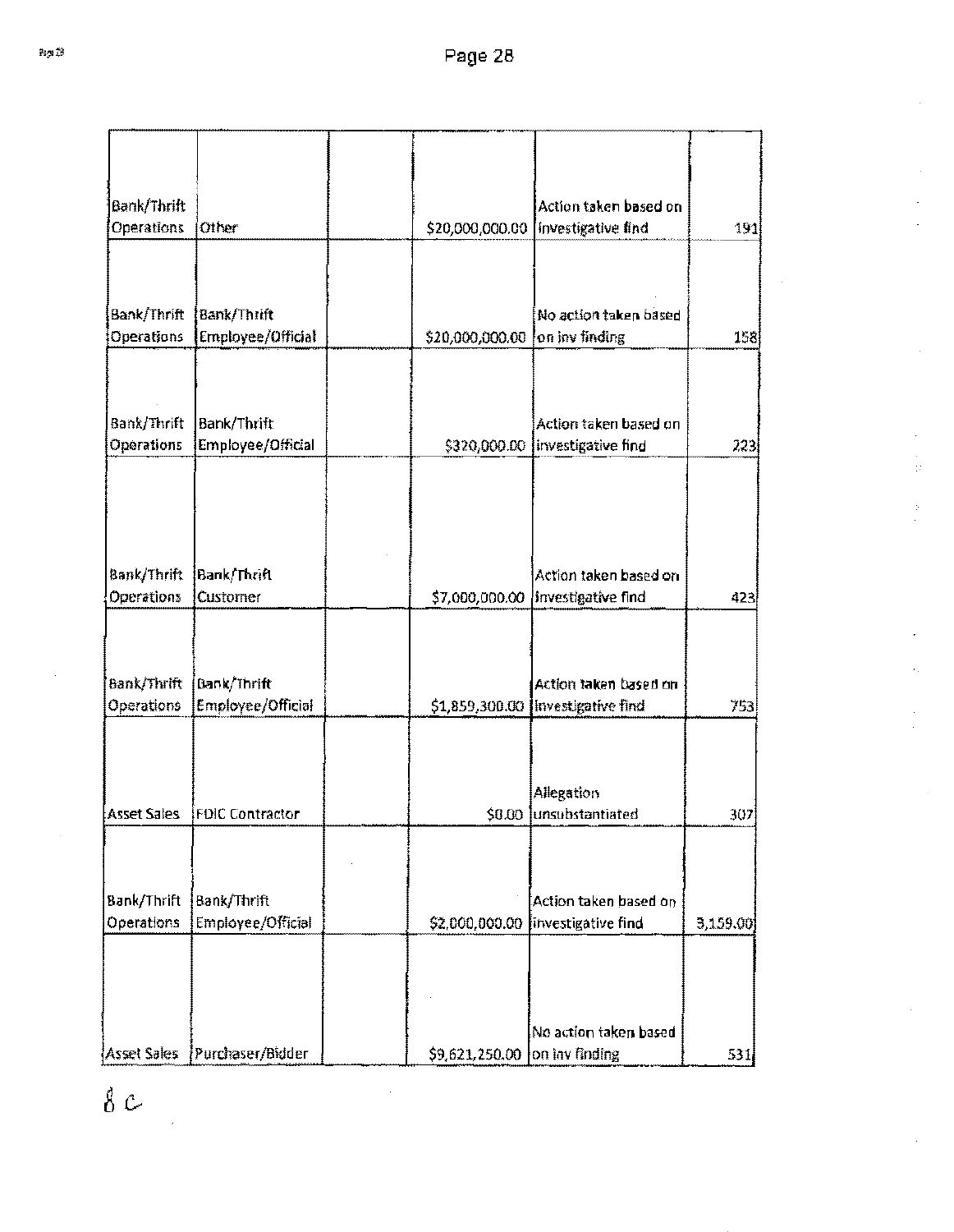... -

| Bank/Thrift<br>Operations        | Bank/Thrift<br>Employee/Official |                                  | Action taken based on<br>\$49,155.00  Investigative find | 338 |
|----------------------------------|----------------------------------|----------------------------------|----------------------------------------------------------|-----|
|                                  |                                  |                                  |                                                          |     |
| Bank/Thrift                      |                                  |                                  | No action taken based                                    |     |
| <b>Operations</b>                | Debtor                           | \$8,500,000.00 [on inv finding   |                                                          | Ωl  |
|                                  |                                  |                                  |                                                          |     |
| Employee                         | FDIC<br>Current/Former           |                                  | Action taken based on                                    |     |
| <b>Activities</b>                | Employee                         | \$0.00                           | Investigative find                                       |     |
|                                  | FDC<br>Current/Former            |                                  | Action taken based on                                    |     |
| Empioyee<br><b>Activities</b>    | Employee                         |                                  | \$17,000.00 investigative find                           | ۵l  |
|                                  |                                  |                                  |                                                          |     |
| Bank/Thrift                      | Bank/Thrift                      |                                  | Investigation closed                                     |     |
| Operations                       | Employee/Official                | \$1,146,000.00                   | prior to completion                                      | 49  |
|                                  |                                  |                                  |                                                          |     |
| Bank/Thrift<br><b>Operations</b> | Bank/Thrift<br>Employee/Official | \$0.00                           | Allegation<br>unsubstantiated                            | 26  |
|                                  |                                  |                                  |                                                          |     |
| Bank/Thrift<br><b>Operations</b> | Bank/Thrift<br>Employee/Official | \$100,383,243.00 [on inv finding | No action taken based                                    | 935 |
|                                  |                                  |                                  |                                                          |     |
|                                  |                                  |                                  |                                                          |     |
| Other FDIC                       |                                  |                                  | No action taken based                                    | 177 |
| <b>Operations</b>                | Other                            | \$0.00                           | on inv finding                                           |     |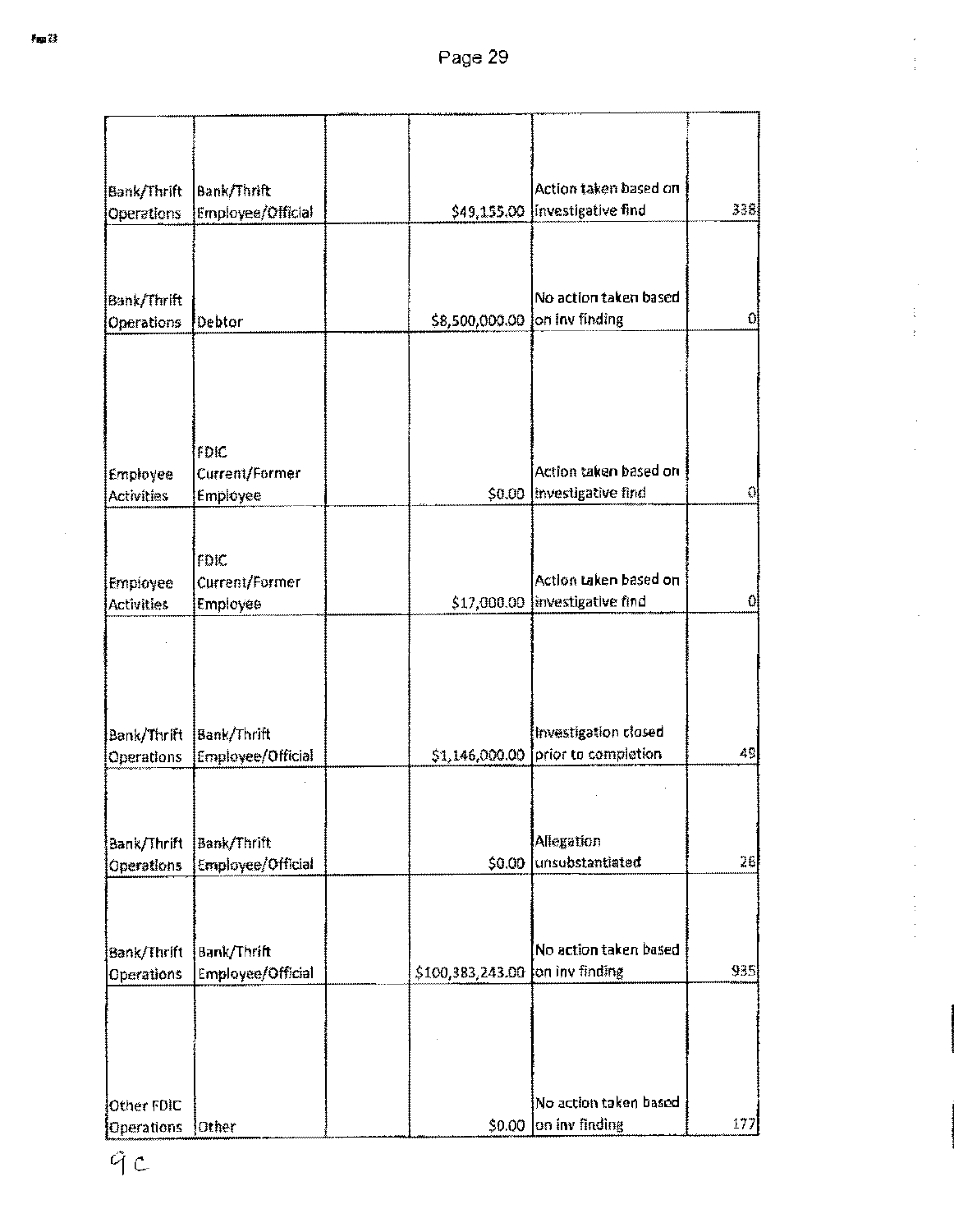| Bank/Thrift<br>Operations        | Bank/Thrift<br>Customer          | \$1,000,000.00 | Transferred to another<br>OIG office                 | 1,336.00 |
|----------------------------------|----------------------------------|----------------|------------------------------------------------------|----------|
| Bank/Thrift<br>Operations        | Bank/Thrift<br>Employee/Official | \$1,000,000.00 | Transferred to another<br>$ {\sf OIG}$ office $\Box$ | 2,410.00 |
| <b>Restitution</b><br>Collection | Other                            | \$0.00         | No action taken based<br>on inv finding              | 127.5    |

 $10 c$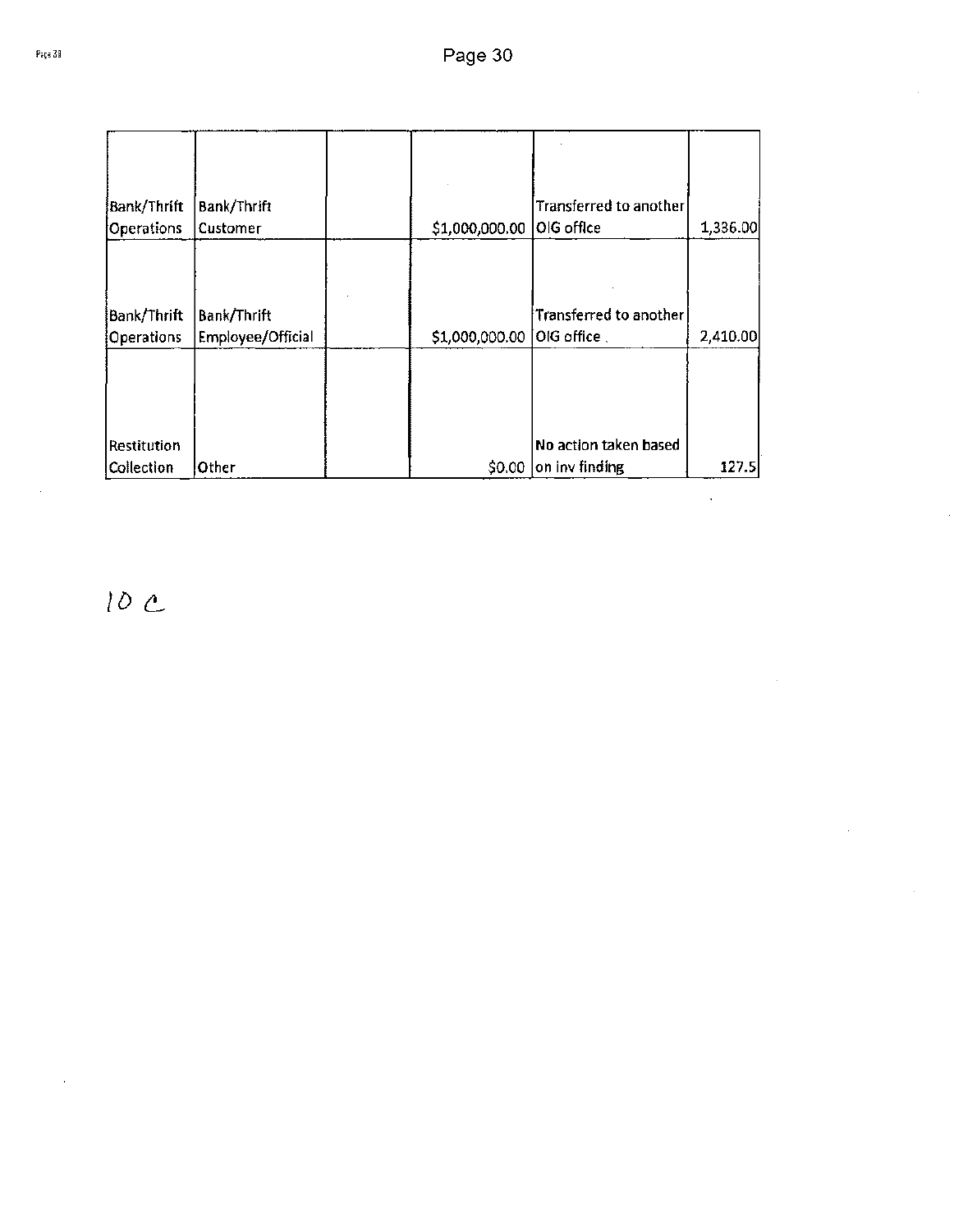$\cdot$ 

| Predication Synopsis<br>(b)(4)                                                                                                                                                                         |                      |
|--------------------------------------------------------------------------------------------------------------------------------------------------------------------------------------------------------|----------------------|
| This investigation was initiated based on information received from the FDIC Division of Risk<br>(b)(6),(b)(7)                                                                                         |                      |
| Management Supervision (RMS) Atlanta Regional Office, regarding alleged fraud by real estate<br>(C)                                                                                                    |                      |
| $(b)(\theta)$<br>developed<br>impacting the following<br>land                                                                                                                                          |                      |
| Institutions:                                                                                                                                                                                          | (b)(8)               |
| (b)(8)<br><b>COULD CONTAIN MORE INFORMATION]</b>                                                                                                                                                       |                      |
| This investigation was initiated based on a request for assistance from the United States Department of<br>(b)(6),(b)(3)                                                                               |                      |
| fustice regarding an on-going joint investigation with the FBI, HUD/OKI, the Postal Inspection Service,<br>(C)                                                                                         |                      |
| and the IRS-CI into allegations of mortgage and investment fraud by                                                                                                                                    | (b)(6),(b)(7)<br>(C) |
| (b)(6)(b)(7)<br>real estate developer.<br>is alleged to have orchestrated a mortgage and investme -<br>$\left\{ \mathrm{C}\right\}$                                                                    |                      |
| [COULD CONTAIN MORE INFORMATION]                                                                                                                                                                       |                      |
| This investigation was initiated based on a request for assistance from the Federal Bureau of                                                                                                          |                      |
| Investigation (FBI), Northern Virginia Resident Agency, Manassas, VA. The FBI received a referral from<br>(b)(8)                                                                                       |                      |
| regarding losses of approximately                                                                                                                                                                      |                      |
| (b)(4),(b)(4)<br>on a series of residential mortgage foans the bank acquired from                                                                                                                      | (b)(8)               |
| [COULD CONTAIN MORE INFORMATION]                                                                                                                                                                       |                      |
| This investigation was initiated based on allegations that on three (3) occasions in 2008, Central Bank of<br>$(b)(4)$ , $(b)(8)$                                                                      |                      |
| Georgia officers made self-ioans and injected the loan proceeds into the institution in order to inflate                                                                                               |                      |
| the Bank's capital numbers. All the transactions were conducted on the last day of the respective<br>quarter. Central Bank of Georgia (FDIC Cert. S687), Ellaville, GA, is regulated by the F - [COULD |                      |
| <b>CONTAIN MORE INFORMATION)</b>                                                                                                                                                                       |                      |
| This investigation was initiated based on a request for assistance from the United States Secret Service                                                                                               |                      |
| (b)(6).(b)(USSS) regarding an allegation)<br>submitted fraudulent involces to First                                                                                                                    |                      |
| $\langle C \rangle$<br>National Bank (FNB) (FDIC Cert. 34152), Savannah, GA, to obtain funds from two separate commercial                                                                              |                      |
| loans. The scheme caused insses to FNB; First National Bank of Nassau County, Florida, nka CBC Nat -                                                                                                   |                      |
| [COULD CONTAIN MORE INFORMATION]                                                                                                                                                                       |                      |
| This investigation was initiated based on information received from the OIG Office of Audit.                                                                                                           | (0)(3)               |
| (M4,0)                                                                                                                                                                                                 |                      |
| (0)(4), 0)(4)                                                                                                                                                                                          |                      |
| (1, 1, 0, 0, 0)<br>Bluewater Beach was a                                                                                                                                                               |                      |
| land c - [COULD CONTAIN MORE INFORMATION]                                                                                                                                                              |                      |
| The Office of Inspector General, Office of Investigations, has completed its investigation into allegations                                                                                            |                      |
| $(b)(6)$ , $(b)$ $_{\text{M}}$<br>committed fraud while employed as a loan officer at                                                                                                                  | (b)(0)               |
| $\binom{C}{D(8)}$<br>Barboursville, WV. Specifically, we looked into allegations of bank fraud and                                                                                                     |                      |
| misapplication of bank funds. This memorandum is for informational purposes; no action is re - [COULD                                                                                                  |                      |
| <b>CONTAIN MORE INFORMATION]</b>                                                                                                                                                                       |                      |
| This investigation was initiated based on information obtained from the                                                                                                                                | (b)(5) (b)(8)        |
| Main Street Bank (FDIC Cert. 57654), Northville, MI, was closed on October 10, 2008, by the<br>(b)(5)(b)(6)                                                                                            |                      |
| Michigan Office of Financial and Insurance Regulation. The OIG coordinated closing activity with ORR.                                                                                                  |                      |
| (The FDIC Oivision of Risk Management Supervision (RMS) also provided information related to - [COULD]                                                                                                 |                      |
| <b>CONTAIN MORE INFORMATION]</b>                                                                                                                                                                       |                      |

Ť

 $\mathbf{d}$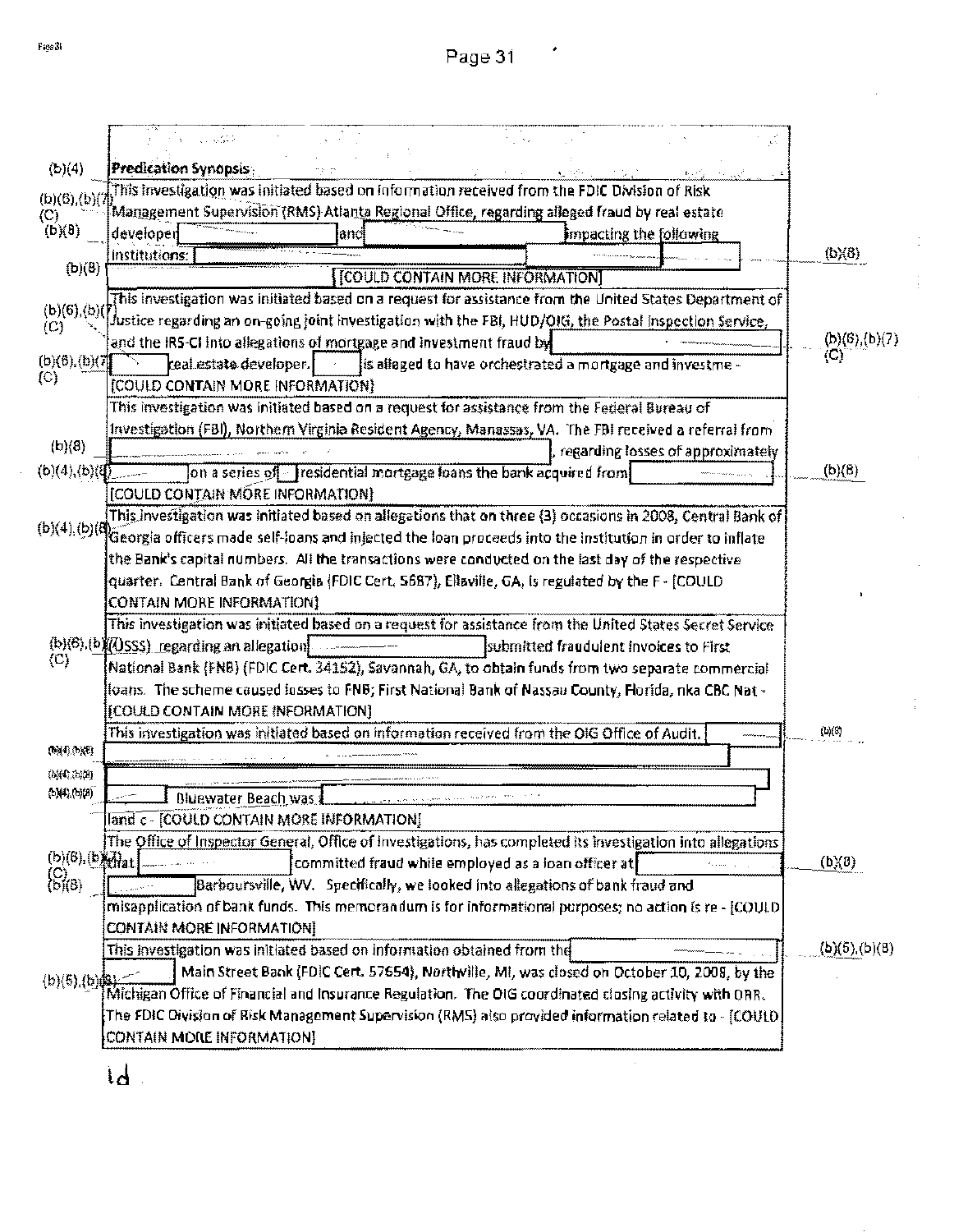$\hat{\Gamma}^{\frac{1}{2}}$ 

|                                   | This investigation was initiated based on a request for assistance from the United States Attorney's                                                                                               |                  |
|-----------------------------------|----------------------------------------------------------------------------------------------------------------------------------------------------------------------------------------------------|------------------|
|                                   | Office for the Central District of Illinois involving an ongoing FBI investigation of Michael Sample                                                                                               |                  |
|                                   | (Sample). Sample has allegedly flipped multiple houses and caused losses of at least \$5,000,000 to                                                                                                |                  |
|                                   | (b)(4), (b)(a) ashington Mutual through their ownership of $\left  \ldots \right $                                                                                                                 |                  |
|                                   | (FD - [COULD CONTAIN MORE INFORMATION]                                                                                                                                                             |                  |
|                                   | This investigation was initiated based on information provided by the FDIC Division of Risk Management                                                                                             |                  |
|                                   | Supervision (RMS) and the Division of Resolutions and Receiverships (DRR) regarding activities at Rock                                                                                             |                  |
|                                   | River Bank (FDIC Cert. 15302), Rockford, IL. Rock River Bank was regulated by the FDIC until the bank                                                                                              |                  |
|                                   | failed on July 2, 2009.                                                                                                                                                                            |                  |
|                                   |                                                                                                                                                                                                    |                  |
| (b)(6),(b)(7)(C)                  | for the Rock River Bank br - [COULD CONTAIN MORE                                                                                                                                                   |                  |
|                                   | <b>INFORMATION</b>                                                                                                                                                                                 |                  |
| (b)(4), (b)(6),                   |                                                                                                                                                                                                    |                  |
| (b)(7)(C)(b)                      |                                                                                                                                                                                                    |                  |
| $(7)(E)$ , $(b)(8)$               |                                                                                                                                                                                                    |                  |
|                                   |                                                                                                                                                                                                    |                  |
|                                   |                                                                                                                                                                                                    |                  |
|                                   | - [COULD CONTAIN MORE INFORMATION]                                                                                                                                                                 |                  |
| (b)(4), (b)(6),<br>(b)(7)(C), (b) |                                                                                                                                                                                                    |                  |
| (8)                               |                                                                                                                                                                                                    |                  |
|                                   |                                                                                                                                                                                                    |                  |
|                                   | [COULD CONTAIN MORE INFORMATION]                                                                                                                                                                   |                  |
|                                   | This investigation was initiated based on information provided by the FDIC Division of Risk Management                                                                                             |                  |
|                                   | Supervision (RMS) regarding allegations of bank fraud. Specifically,<br>a-former.                                                                                                                  | (b)(6),(b)(7)(C) |
|                                   | director of Arcola Homestead Savings Bank (AHSB) (FDIC Cert. 31813), Arcola, IL, is alleged to have                                                                                                |                  |
|                                   | referred friends and business partners to AHSB to get interest only loans secured by second mort -                                                                                                 |                  |
|                                   | [COULD CONTAIN MORE INFORMATION]                                                                                                                                                                   |                  |
|                                   | (b)(6),(b)(mhis investigation was initiated based on the review of certain loan documents regarding                                                                                                |                  |
| (C)                               | a former loan customer of CF Bancorp (FDIC Cert. 30005), Port Huron, MI. On April 30,                                                                                                              |                  |
|                                   | 2010, CF Bancorp was merged with government financial assistance and subsequently operated as part                                                                                                 |                  |
|                                   | of Talmer Bank and Trust (FDIC Cert. 58132), Troy, MI.                                                                                                                                             |                  |
|                                   |                                                                                                                                                                                                    |                  |
|                                   | (b)(6),(b)( $\sharp$ n July and November of 2006, Dobek is a - [COULD CONTAIN MORE INFORMATION]<br>This investigation was initiated based on information from the FDIC Division of Resolutions and |                  |
| (C)                               | Receiverships (DRR) regarding an allegation of commercial loan fraud committed by                                                                                                                  |                  |
|                                   | and Commercial Team Lead employee of Amcore                                                                                                                                                        |                  |
|                                   | (b)(6),(b)(b)nk NA (FDJC Cert. 3735), Rockford, IL.<br>was terminated on September 25, 2008, for alleged                                                                                           |                  |
| (C)                               | conflicts of inte - [COULD CONTAIN MORE INFORMATION]                                                                                                                                               |                  |
| (b)(4), (b)(6),                   |                                                                                                                                                                                                    |                  |
| (b)(7)(C)[(b)]                    |                                                                                                                                                                                                    |                  |
| (7)(E), (b)(8)                    |                                                                                                                                                                                                    |                  |
|                                   |                                                                                                                                                                                                    |                  |
|                                   | CONTAIN MORE INFORMATIONJ                                                                                                                                                                          |                  |
|                                   |                                                                                                                                                                                                    |                  |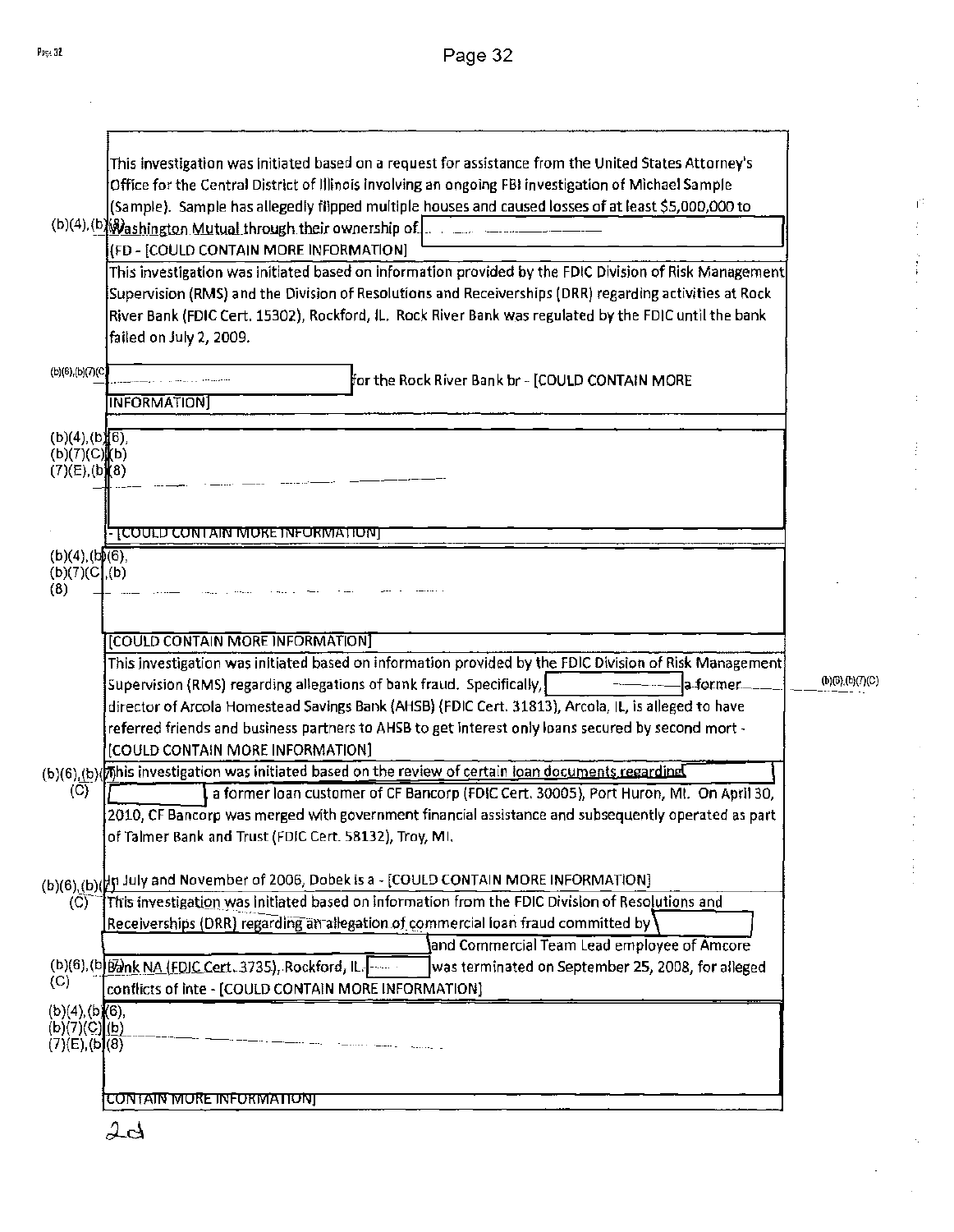|                                                                  | Page 33                                                                                                                                                                                                                                                                                                           |                                                      |
|------------------------------------------------------------------|-------------------------------------------------------------------------------------------------------------------------------------------------------------------------------------------------------------------------------------------------------------------------------------------------------------------|------------------------------------------------------|
| (b)(4)(b)(5)<br>(b)(7)(C),(b)<br>$\{0\}$                         |                                                                                                                                                                                                                                                                                                                   |                                                      |
|                                                                  | (b)(6),(b)(f), (b)(f), investigation was initiated based on a review of nonperforming Washington Mutual loans selected<br>for recovery/litigation by the FDIC Division of Resolutions and Receiverships (DRR).<br>was retained to represent the FDIC and provided the following summary of findings?              | (b)(4)                                               |
| (b)(8)                                                           | One issue relates to a construction loan with a settlement date of<br>The purchase price<br><b>[COULD CONTAIN MORE INFORMATION]</b><br>was <br>This investigation was initiated based on information received from the Federal Bureau of Investigation                                                            | (b)(4),(b)(6)<br>( <u>b){7)</u> (C),(b)<br>(3)       |
| (C)                                                              | (b)(6),(b)(7)(FBI) and the Cincinnati Metropolitan Area Mortgage Fraud Task Force. It was alleged that<br>President<br>OH, participated in bank fraud<br>and approved loans for real estate that contained false information<br>iicould                                                                           | (b)(B)                                               |
| (C)<br>$(b)(6)$ (b)(t)                                           | (b)(6),(b)(RONTAIN MORE INFORMATION)                                                                                                                                                                                                                                                                              |                                                      |
| $\circled{c}$<br>(b)(b)                                          | This investigation was initiated based on information provided by the Federal Bureau of investigation<br>a bank manager at<br>(FBI) regarding<br>s alleged to have defrauded customers at the bank. In late 2010,                                                                                                 | (b)(8)                                               |
| (C)                                                              | OH.<br>(b)(6), (b) Mahaus removed approximately<br>(bank account.<br><b>Ifrom</b><br>hadl<br>[COULD CONTAIN MORE INFORMATION]                                                                                                                                                                                     | (b)(8),(b)(7)<br>(Ĉ)                                 |
| (b)(6), (bT)<br>$(E), (b)(\theta)$                               |                                                                                                                                                                                                                                                                                                                   |                                                      |
| (b)(6),(b)[7)<br>$(E)$ , (b) $(8)$                               | [COULD CONTAIN MORE INFORMATION]                                                                                                                                                                                                                                                                                  | $(b)(6)(b)(7)$<br>$(c)$                              |
|                                                                  | (b)(8) This investigation was initiated based on information received from the FOIC Division of Risk                                                                                                                                                                                                              |                                                      |
| $\langle C \rangle$<br>$\langle C \rangle$<br>$(b)(6)$ (b) $(7)$ | (b)(6),(b) Wanagement Supervision (RMS) regarding<br>Chief Operating Officer,<br>- allegedly empezzied about<br>$\Gamma$ Chicago, $\Pi$ .<br>from the bank<br>(b)(6), (b) Wer a period of approximately 15 years. The bank recently uncovered the embezzlement and<br>reported - [COULD CONTAIN MORE INFORMATION] | (b)(6),(b)(7)<br>TC)                                 |
| $(C), (b)(\phi)(E).$<br>(b)(8)                                   |                                                                                                                                                                                                                                                                                                                   | (b)(4),(b)(6),<br>(b)(7)(C),(b)<br>$\left( 8\right)$ |
| $\langle C \rangle$                                              | <b>JUULU UUNTAIN NIURE INFURNATION)</b><br>This investigation was initiated based on information from the FDIC Division of Risk Management<br>(b)(6),(b)(G)pervision (RMS) regarding.<br>Senior Vice President, {<br>During the week of July 29, 2013, bank management became                                     | $\{b)(4\}$ ; $\{b)(8\}$                              |
| (b)(8)                                                           | aware of an alleged embezziement when an internal control process detected an irregular outage and<br>account - [COULD CONTAIN MORE INFORMATION]                                                                                                                                                                  |                                                      |
|                                                                  | 34                                                                                                                                                                                                                                                                                                                |                                                      |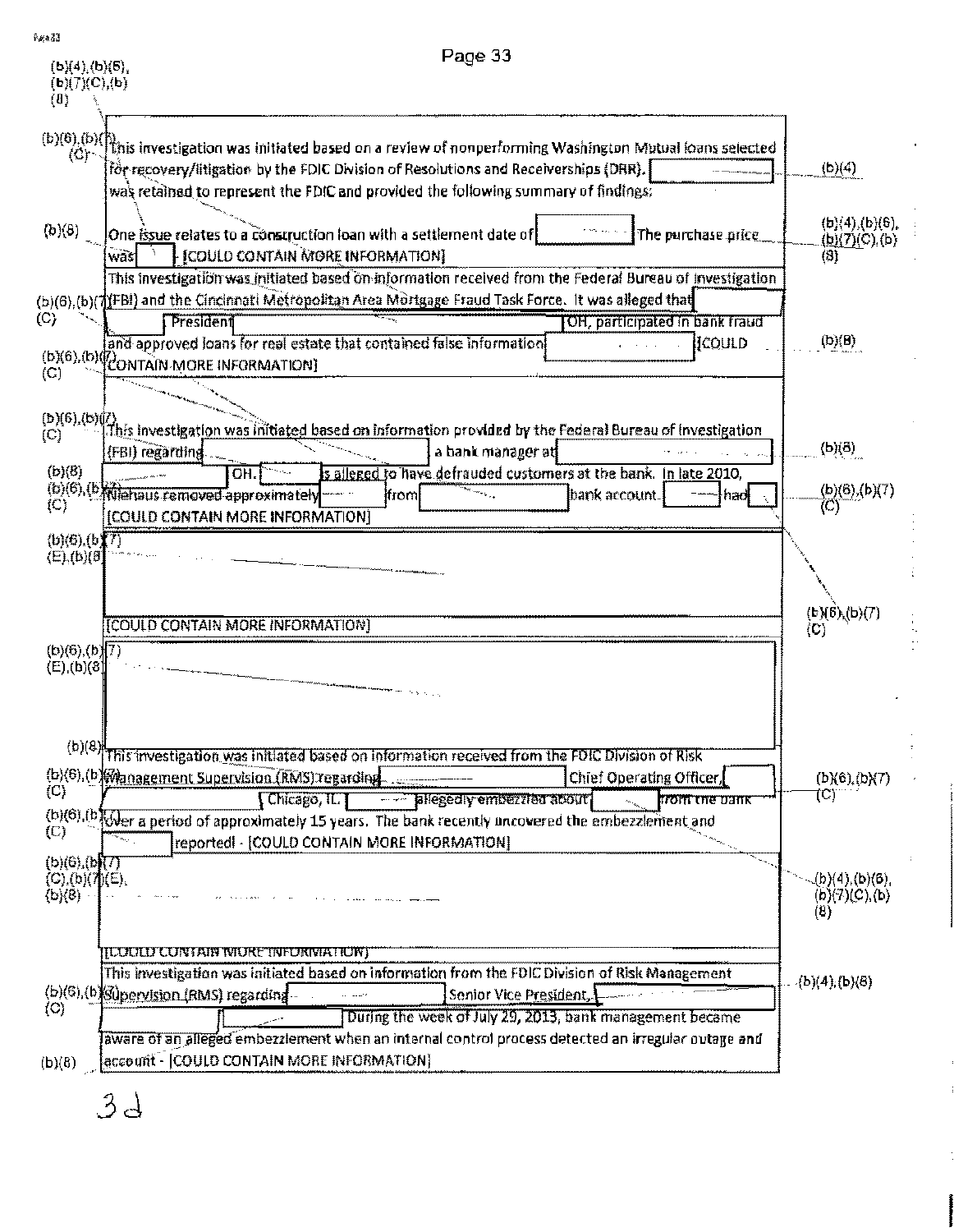$\ddot{\phantom{0}}$ 

| (b)(6),(b)(7)       |                                                                                                                                                 |                         |
|---------------------|-------------------------------------------------------------------------------------------------------------------------------------------------|-------------------------|
| (C)                 | This investigation was initiated based on a request for assistance from the FDIC Division of Risk                                               |                         |
| (b)(4)              | Management Supervision (RMS) regarding allegations involving New Frontier Bank (New Frontier) (FDIC                                             |                         |
|                     | Cert-34881), Greeley, CO, Chief Lending Office<br>and bank.                                                                                     | (b)(6),(b)(7)           |
|                     | $(b)(6)$ , $(b)(c)$ stomers (including<br>On April 10, 2009, New Frontier -<br>lowner of                                                        | (C)                     |
| (C)                 | [COULD CONTAIN MORE INFORMATION]                                                                                                                | (b)(6),(b)(7)           |
|                     | (b)(6),(b)(7)This investigation was initiated based on a request for assistance from the Federal Bureau of                                      | (C)                     |
| (C)                 | Investigation (FBI) and United States Attorney's Office, Houston, TX, regarding allegations tha                                                 |                         |
| $(b)(6)$ , $(b)(7)$ | and.                                                                                                                                            | (b)(6),(b)(7)           |
| (C)                 | were engaged in a mortgage traud scheme involving single-family residential and condominium loans                                               |                         |
|                     | perpetrat - [COULD CONTAIN MORE INFORMATION]                                                                                                    | $(b)(6)$ , $(b)(7)$     |
|                     |                                                                                                                                                 | (C)                     |
| (b)(4), (b)(6)      |                                                                                                                                                 |                         |
| $(b)(7)(C)$ , $(d)$ |                                                                                                                                                 |                         |
| (7)(E)              | COULD CONTAIN MORE INFORMATION]                                                                                                                 |                         |
|                     | This case was initiated based on a referral from the Enforcement Division of the Texas State Securities                                         |                         |
|                     | (b)(4) Board, the United States Attorney's Office, and the Federal Bureau of Investigation regarding allegations                                |                         |
|                     | of a possible fraudulent investment scheme perpetrated by<br>through                                                                            | (b)(6),(b)(7)           |
|                     |                                                                                                                                                 | (C)                     |
|                     |                                                                                                                                                 | (b)(4)                  |
|                     | (b)(6),(b)( $\pi$ A joint investigation conducted with the - [COULD CONTAIN MORE INFORMATION]                                                   | (b)(6),(b)(7)           |
| (C)                 |                                                                                                                                                 |                         |
|                     | (b)(6),(b)(7)This investigation was initiated based on a referral from the internal Revenue Service regarding the                               |                         |
| (C)                 | activity of<br>one of three partners in<br>and                                                                                                  |                         |
| (b)(8)              | a loan officer with<br>was created to                                                                                                           |                         |
|                     | develop a subdivision in Mississippi and was a customer of                                                                                      | $\frac{(b)(8)}{(b)(4)}$ |
| (b)(8)              | [COULD CONTAIN MORE INFORMATION]                                                                                                                |                         |
|                     | (b)(6),(b)(h)is investigation was initiated under OIG Case No. 5210-022 based on allegations of commercial loan                                 |                         |
| (C)<br>(b)(8)       | a former loan officer at 1<br>fraud against<br>Dakland, CA, a FDIC-regulated                                                                    |                         |
|                     | .institution ------<br>Innovative Bank was closed on April 16, 2010, and the FDIC was                                                           |                         |
|                     | appointed Receiver. Allegations of fraud in the SBA department and loan production offices in Los<br>Angeles - [COULD CONTAIN MORE INFORMATION] |                         |
|                     | (b)(6),(b)(7)This investigation was initiated based on a referral from the FDIC Division of Risk Management                                     |                         |
| (C)                 | Supervision (RMS) which indicated<br>former vice president and loan officer of                                                                  | (b)(8)                  |
| (b)(8)              | created fraudulent bank loans and stole money from                                                                                              |                         |
|                     | customer accounts. FSB is regulated by the FDIC.                                                                                                |                         |
|                     |                                                                                                                                                 |                         |
|                     | A joint investigation was initiated with - [COULD CONTAIN MORE INFORMATION]                                                                     | $(b)(4)$ , $(b)(6)$ ,   |
|                     |                                                                                                                                                 | (b)(7)(C)               |
|                     | This investigation was initiated based on a referral from the FDIC Division of Risk Management                                                  |                         |
|                     | Supervision (RMS) and a request for assistance from the United States Attorney's Office (USAO)                                                  |                         |
|                     | Western District of Arkansas, regarding allegations of fraudulent activities of                                                                 |                         |
| (b)(6), (b)<br>(C)  | former Vice Presidents and Loan Officers of                                                                                                     | (b)(8)                  |
|                     | (FDIC Ce - [COULD CONTAIN MORE INFORMATION]                                                                                                     |                         |
|                     |                                                                                                                                                 |                         |

 $\ddot{\phantom{0}}$ 

 $44$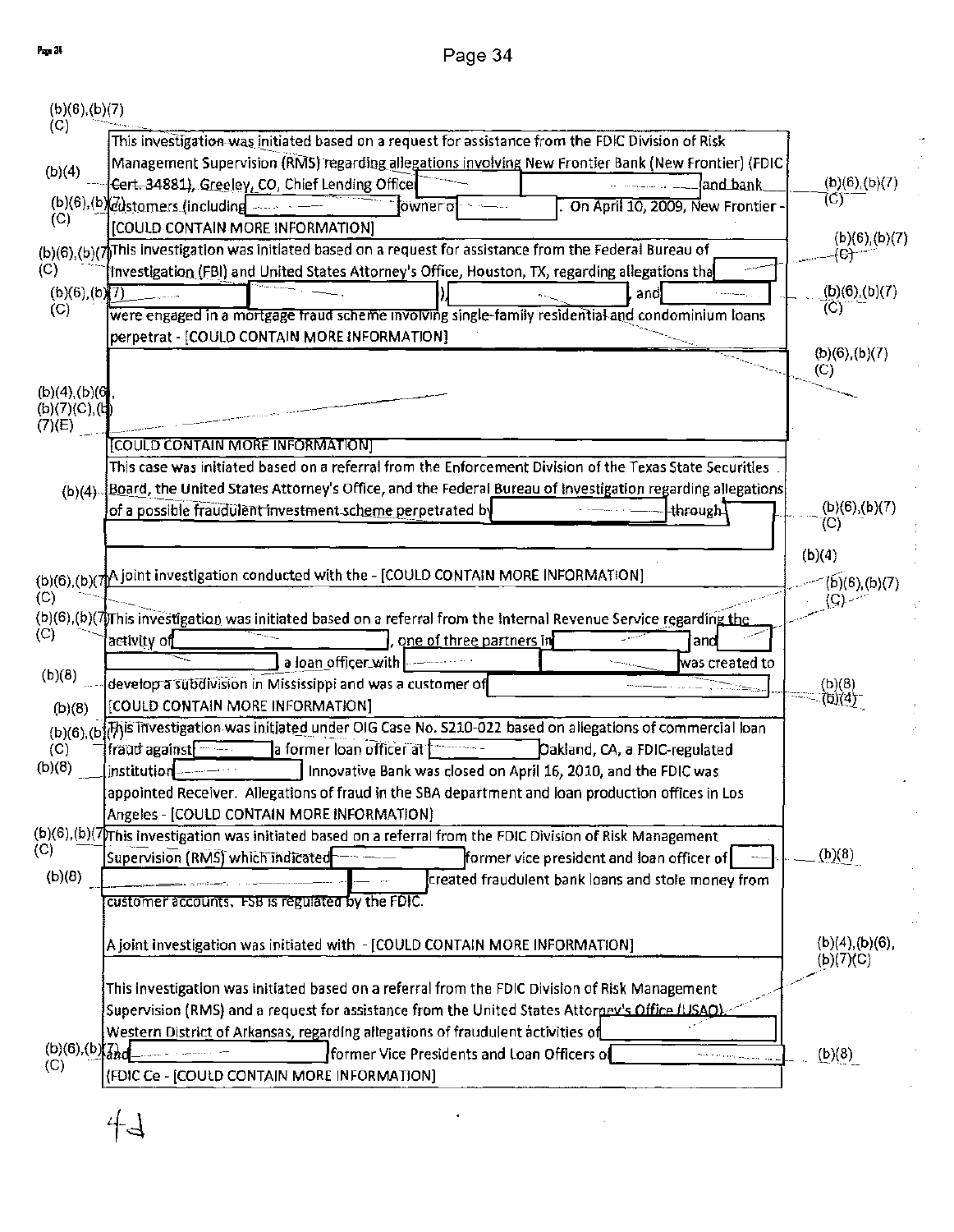t,

 $\mathbf{i}$ 

 $\overline{1}$ 

| (b)(6),(b)(7)                                 |                                                                                                                        |                                |
|-----------------------------------------------|------------------------------------------------------------------------------------------------------------------------|--------------------------------|
| (C)<br>(b)(8)                                 | This investigation was initiated based on a request for assistance from the Federal Bureau of                          |                                |
|                                               | tnvestigation (FBI) and United States Attorney's Office (USAO), District of Colorado, regarding                        |                                |
|                                               | allegations of fraudulent activities of<br>former Vice President and Loan                                              |                                |
|                                               | Officer of<br>CO. According to the referral,                                                                           | (b)(8)                         |
| $(b)(6)$ $(b)$ $(2)$                          | [COULD CONTAIN MORE INFORMATION]                                                                                       |                                |
| $\binom{G}{B}$ (8)                            | This investigation was initiated based on a referral from                                                              |                                |
|                                               | Humble, TX, regarding allegations of bank fraud and commercial loan fraud by $\overline{ }$ - eustomer                 | (b)(8)                         |
| $(b)(6)$ , $(b)(7)$<br>(C)                    | is regulated by the FDIC. According to $-$ from January 1, 2009, through                                               | (b)(8)                         |
| (b)(8)                                        | engaged in a scheme to obtain commercial loans using<br>January 30, 2012,<br>applic - [COULD CONTAIN MORE INFORMATION] |                                |
|                                               | This investigation was initiated based on a referral from the FDIC Division of Resolutions and                         | (b)(6),(b)(7)<br>(C)           |
|                                               | (b)(6),(b) Receiverships (DRR) regarding a possible commercial loan fraud resulting in overall losses to the FDIC as   |                                |
| (C)                                           | Receiver of Tennessee Commerce Bank, Franklin, TN (TCB) (FDIC Cert. 35296) in excess of \$20 million.                  |                                |
|                                               | FDIC was appointed Receiver of TCB on January 27, 2012.                                                                |                                |
|                                               |                                                                                                                        |                                |
|                                               | In August of 2008, TCB funded loans - [COULD CONTAIN MORE INFORMATION]                                                 |                                |
|                                               |                                                                                                                        |                                |
|                                               | This investigation was initiated based on a referral from the FDIC Division of Risk Management                         |                                |
| $(C), (b)$ $(b)$                              | (b)(4),(b){/bervision (RMS) regarding allegations of suspicious activity                                               |                                |
|                                               |                                                                                                                        |                                |
|                                               | Is regulated by the FDIC.                                                                                              |                                |
|                                               |                                                                                                                        |                                |
|                                               | (b)(4),(b)(B)COULD CONTAIN MORE INFORMATION]<br>This investigation was initiated based on a referral from the          | (b)(8)                         |
|                                               | Portland, TN, regarding allegations of embezzlement by former head teller                                              | (b)(6),(b)(7)                  |
| (b)(8)                                        | is regulated by the FDIC. During a<br>audit conducted at the                                                           | (C)                            |
|                                               | (b)(4),(b) FN, branch, a shortage of approximately<br>was discovered from the teller currency a -                      |                                |
|                                               | [COULD CONTAIN MORE INFORMATION]                                                                                       |                                |
|                                               |                                                                                                                        | $(b)(4)$ <sub>2</sub> $(b)(B)$ |
|                                               | This investigation was initiated based on a referral from the FDIC Division of Risk Management                         |                                |
|                                               | (b)(6),(b){7} bervision (RMS) regarding allegations of suspicious activity                                             |                                |
|                                               | is regulated by the FDIC.                                                                                              |                                |
|                                               |                                                                                                                        | (b)(4),(b)(7)                  |
|                                               | -tconrp<br>According to the referral, the suspicious activities involve<br><b>CONTAIN MORE INFORMATION]</b>            | (C), (D)(8)                    |
|                                               |                                                                                                                        |                                |
| (b)(4), (b)[6],<br>$(b)(7)(C)$ <sup>(b)</sup> |                                                                                                                        |                                |
| $(7)(E), (b)$ $(8)$                           |                                                                                                                        |                                |
|                                               |                                                                                                                        |                                |
|                                               | [COULD CONTAIN MORE INFORMATION]                                                                                       |                                |
| (b)(4), (b)(6),                               |                                                                                                                        |                                |
| (b)(7)(C)(b)                                  |                                                                                                                        |                                |
| (7)(E), (b)(8)                                |                                                                                                                        |                                |
|                                               |                                                                                                                        |                                |
|                                               | [COULD CONTAIN MORE INFORMATION]                                                                                       |                                |
|                                               | 5d                                                                                                                     |                                |
|                                               |                                                                                                                        |                                |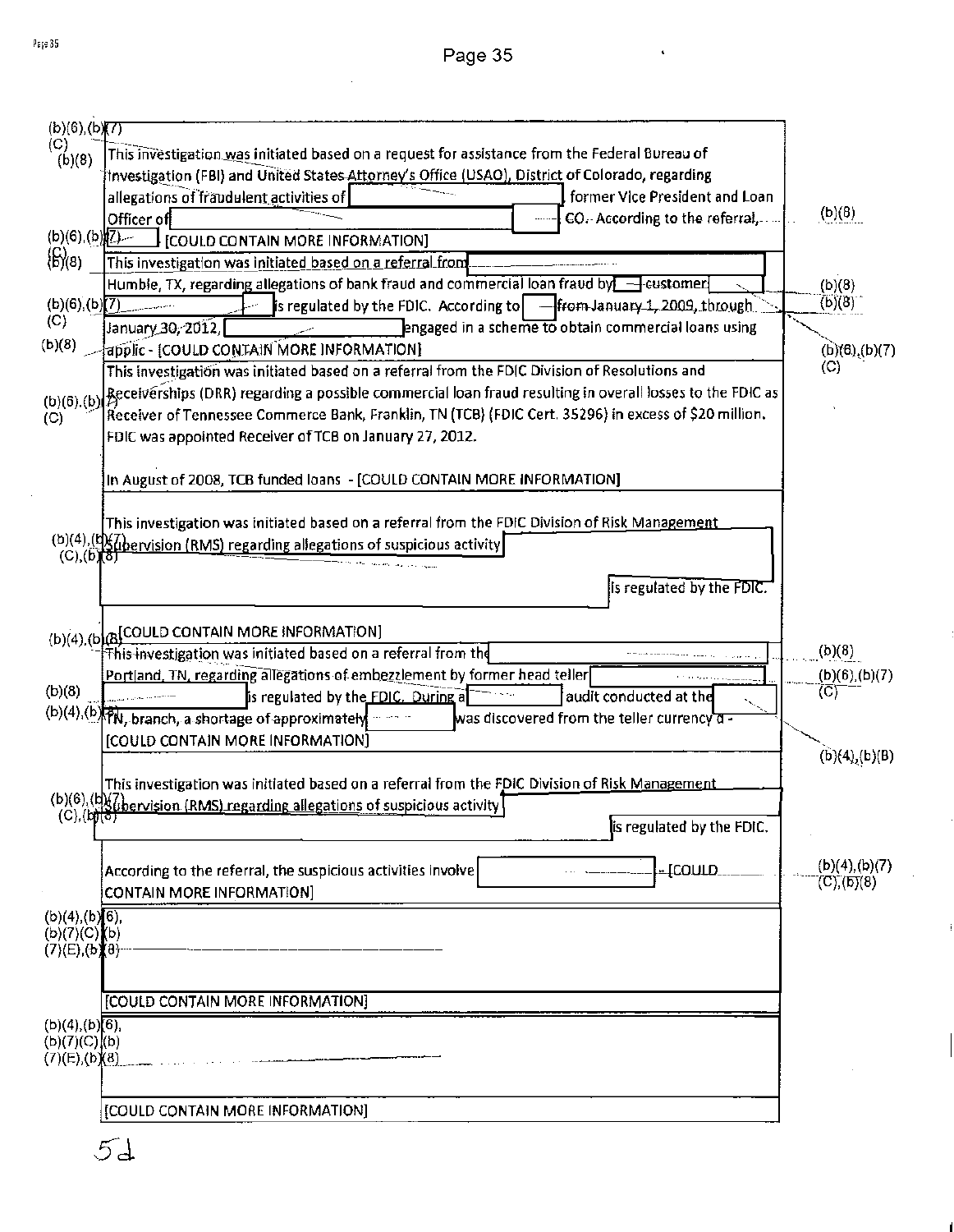$\mathfrak l$ 

 $\begin{aligned} \frac{1}{2} \left\{ \begin{array}{cc} \frac{1}{2} & \frac{1}{2} \left( \frac{1}{2} \right) & \frac{1}{2} \left( \frac{1}{2} \right) \\ \frac{1}{2} & \frac{1}{2} \left( \frac{1}{2} \right) & \frac{1}{2} \left( \frac{1}{2} \right) & \frac{1}{2} \left( \frac{1}{2} \right) \\ \frac{1}{2} & \frac{1}{2} \left( \frac{1}{2} \right) & \frac{1}{2} \left( \frac{1}{2} \right) & \frac{1}{2} \left( \frac{1}{2} \right) & \frac{1}{$ 

|                                       | The Office of inspector General, Office of Investigations (OIG/OI), has concluded its investigation of                                                                       | (b)(6),(b)(7)         |
|---------------------------------------|------------------------------------------------------------------------------------------------------------------------------------------------------------------------------|-----------------------|
| (b)(6), (b)(7)                        | former mortgage brokers of Capital Pro Lending. Capital                                                                                                                      | (C)                   |
| $\left(\circ\right)$                  | Pro Lending brokered numerous fraudulent residential mortgage loans through an American Sterling                                                                             |                       |
|                                       | Bank (ASB) loan production office located in Sacramento, CA. The OIG/OI conducted the invest -<br>[COULD CONTAIN MORE INFORMATION]                                           |                       |
|                                       | This investigation was initiated based on a referral from the Federal Reserve Board Office of Inspector                                                                      |                       |
|                                       | General (FRB/OIG). BankFirst (FDIC Cert. 34103), Sioux Falls, SD, an FRB regulated institution, was                                                                          |                       |
|                                       | closed on July 17, 2009. The initial investigation concerned an allegation that<br>-- forged signatures.                                                                     | (b)(6), (b)(7)<br>(Ĉ) |
|                                       | on an account control agreement while employed at BankFirst involving a<br>to - [COULD]<br>CONTAIN MORE INFORMATION]                                                         |                       |
|                                       |                                                                                                                                                                              | (b)(6),(b)(7)<br>(C)  |
| (b)(4), (b)(6),<br>(b)(7)(C)[(b)      |                                                                                                                                                                              |                       |
| (7)(E), (b)(8)                        |                                                                                                                                                                              |                       |
|                                       |                                                                                                                                                                              |                       |
|                                       | <b>CONTAIN MORE INFORMATION)</b>                                                                                                                                             |                       |
| $(b)(4)$ , $(b)(6)$                   |                                                                                                                                                                              |                       |
| (b)(7)(C),(t<br>(7)(E),(b){ <b>{}</b> |                                                                                                                                                                              |                       |
|                                       |                                                                                                                                                                              |                       |
|                                       |                                                                                                                                                                              |                       |
| (b)(8)                                | This investigation was initiated based on information received from the Internal Revenue Service,                                                                            |                       |
| (b)(8)                                | Criminal Investigation (IRS CI) and the<br>Sheriff's Office, regarding                                                                                                       | (b)(6), (b)(7)        |
| (b)(8b)(6), (b)<br>(C)                | Z)                                                                                                                                                                           | (C)                   |
|                                       |                                                                                                                                                                              | (b)(6),(b)(7)         |
|                                       | Beginning in August 2005 and continuing until her termination in November 2012<br>abused her<br>$(b)(6), (b)$ position as the<br>by acces - [COULD CONTAIN MORE INFORMATION] | (C)                   |
| (C)                                   |                                                                                                                                                                              |                       |
|                                       | (b)(4),(b)(3)<br>This investigation was initiated based on information provided by the FDIC Division of Risk Management                                                      | (b)(8)                |
| (C)<br>(b)(8)                         | (b)(6),(b)(s) pervision (RMS) involving<br>lfor<br>Mo;  -<br>is regulated by the FDIC. Specifically,<br>--- Hegedly misused her                                              | $(b)(6)$ , $(b)(7)$   |
|                                       | (b)(4),(b)(gosition at the bank to embezzle                                                                                                                                  |                       |
|                                       |                                                                                                                                                                              |                       |
| (C)                                   | (b)(6),(b)(f), May 1 - [COULD CONTAIN MORE INFORMATION]<br>This investigation was initiated based on information provided by the FDIC Division of Risk Management            |                       |
| (b)(8)                                | Supervision (RMS) involving<br>bank employee for                                                                                                                             | (b)(8)                |
| (b)(8)                                | lis regulated by the FDIC. Specifically,<br>$\mathsf{S}$ f. Paul, K $\mathsf{S}$ ; $\left\vert -\right\rangle$<br><b>Example gedly misused her</b>                           | (b)(6),(b)(7)         |
|                                       | position at the bank to embezzle                                                                                                                                             | (C)                   |
|                                       | (b)(4),(b)(8) <sub>n</sub> December 3, 2013,<br>[COULD CONTAIN MORE INFORMATION]                                                                                             |                       |
|                                       | This investigation was initiated based on a referral from the Massachusetts Board of Bar Overseers to                                                                        |                       |
| (C)                                   | (b)(6),(b)(the United States Attorney's Office for the District of Massachusetts, Boston, MA. The United States                                                              |                       |
|                                       | Attorney's, in turn, asked that the matter be investigated by the<br>Fraud Working<br>(b)(6),(b) Group. The referral alleged that attorneys                                  | (b)(4)                |
| (C)                                   | [COULD CONTAIN MORE INFORMATION]                                                                                                                                             |                       |
|                                       |                                                                                                                                                                              |                       |

 $\hat{\boldsymbol{\gamma}}$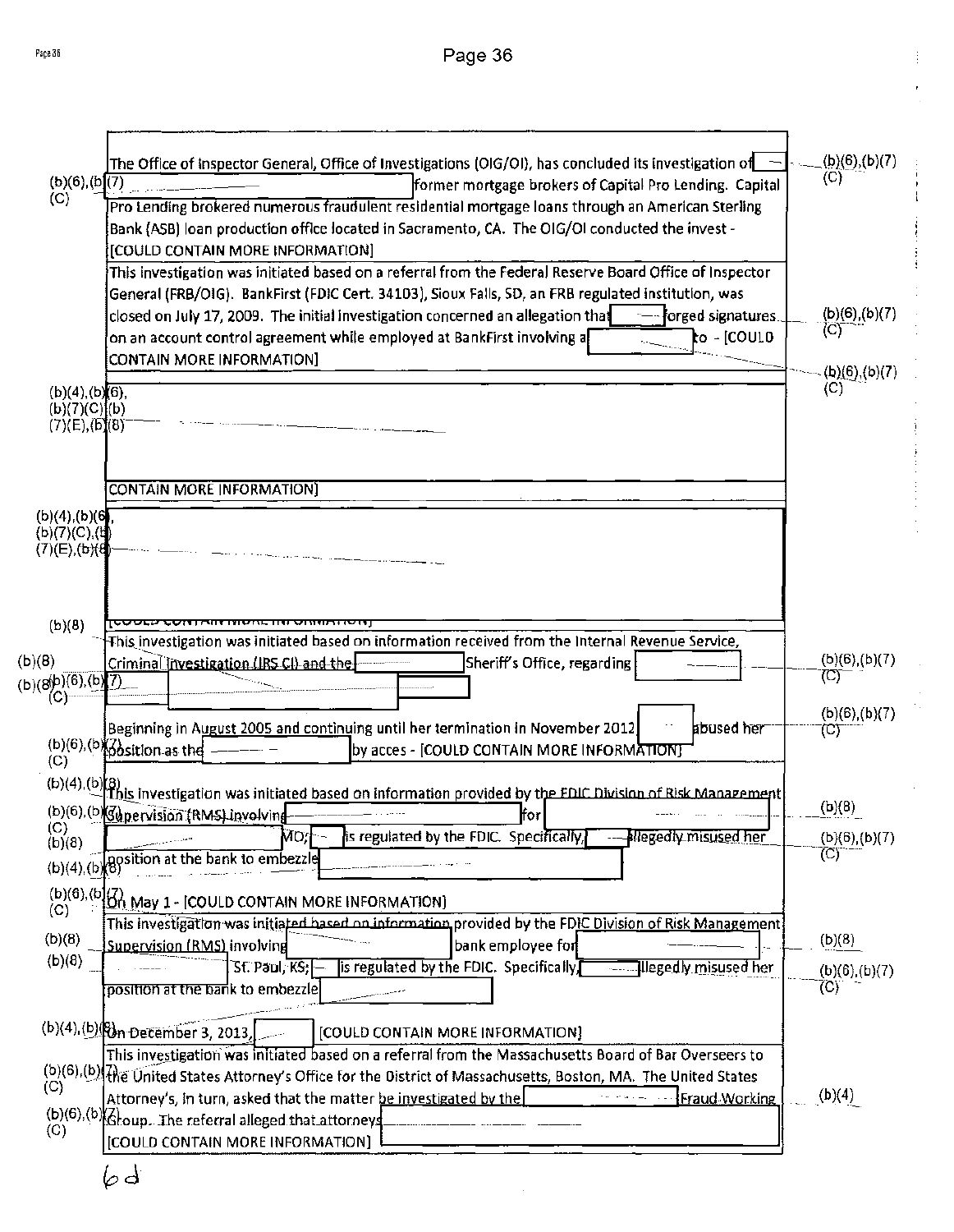$\sim$   $\sim$ 

| (b)(6),(b)(7)                                                                           |                                                                                                                                                                |                                         |
|-----------------------------------------------------------------------------------------|----------------------------------------------------------------------------------------------------------------------------------------------------------------|-----------------------------------------|
| (C), (b)(7)(H).<br>(b)(8)                                                               |                                                                                                                                                                |                                         |
|                                                                                         |                                                                                                                                                                | (b)(6),(b)(7)                           |
|                                                                                         |                                                                                                                                                                |                                         |
|                                                                                         | (b)(6),(b)(7)CONTAIN MORE INFORMATION]                                                                                                                         |                                         |
| (C)                                                                                     | This investigation was initiated based on a request for assistance from the United States Attorney's                                                           | (b)(6),(b)(7)                           |
|                                                                                         | Office (USAO), Boston, MA, regarding an outstanding<br>restitution order against<br>The USAO has information that --<br>address while her<br>lhad al           | (C)                                     |
| (b)(6),(b)(7)<br>(C)                                                                    | Service Co<br>address. Preliminary investigation by the OIG<br><del>resoration pupments</del> were coming from a <b>c</b>                                      |                                         |
|                                                                                         | establishe - [COULD CONTAIN MORE INFORMATION]                                                                                                                  |                                         |
|                                                                                         | The Office of Inspector General, Office of Investigations (OIG/OIL has concluded its investigation of                                                          | (b)(6),(b)(7)<br>(C)                    |
| (b)(4)                                                                                  | allegations of bank fraud involving<br>et al, Newtown, PA. This was a                                                                                          |                                         |
|                                                                                         | joint investigation by the FDIC-OIG and Internal Revenue Service- Criminal Investigations Division (IRS-                                                       |                                         |
| (b)(6), (b)(7c)<br>$\langle C \rangle$                                                  |                                                                                                                                                                |                                         |
|                                                                                         |                                                                                                                                                                |                                         |
|                                                                                         | Background: This investigation was initiated on January 5, 2010, based on the revie - [COULD CONTAIN<br>MORE INFORMATION]                                      |                                         |
|                                                                                         |                                                                                                                                                                |                                         |
|                                                                                         | This investigation was initiated based on a referral from the Federal Bureau of Investigation (FBI) as part.                                                   | $(b)(6)$ , $(b)(7)$                     |
|                                                                                         | of the New York Mortgage Fraud Task Force.                                                                                                                     | (C)                                     |
|                                                                                         |                                                                                                                                                                |                                         |
|                                                                                         | Investigation disclosed that hetween September 2005 and April 2011.<br>straw                                                                                   | $(b)(6)$ , $(b)(7)$                     |
| $\begin{pmatrix} C \\ D \end{pmatrix}$ (6) (6) $\begin{pmatrix} 3 \\ 4 \end{pmatrix}$ d | (b)(6),(b)(7)<br>-- buyer recruiter<br>closing attorney;<br>oan-officer,--                                                                                     | (C)                                     |
| $\left( \mathrm{C} \right)$                                                             | straw buyer recruiter and - [COULD CONTAIN MORE INFORMATION]<br>This investigation was initiated based on a referral from the FDIC Division of Risk Management |                                         |
|                                                                                         | Supervision (RMS), New York Regional Office, regarding allegations received from                                                                               | (b)(8)                                  |
| (b)(8)                                                                                  | PA. On June 28, 2010, settle processed an ACH (automated                                                                                                       | (b)(8)                                  |
| (b)(4)                                                                                  | clearing house) request from customer<br>n the amount of<br>The next day,                                                                                      | (b)(8)                                  |
|                                                                                         | id - [COULD CONTAIN MORE INFORMATION]                                                                                                                          |                                         |
|                                                                                         | The Office of Inspector General, Office of Investigations, has completed its investigation into                                                                |                                         |
| (C)                                                                                     | Specifically, we looked into allegations<br>of aggravated identity theft and misapplication of funds by a bank employee. This memorandum is for                | $(b)(4)$ , $(b)(6)$ ,<br>(b)(7)(C), (b) |
|                                                                                         | informational purposes; no action is requested of your office.                                                                                                 | (8)                                     |
|                                                                                         |                                                                                                                                                                |                                         |
|                                                                                         | Background: This investigati - [COULD CONTAIN MORE INFORMATION]                                                                                                |                                         |
|                                                                                         | This investigation was initiated based on information received from the Internal Revenue Service,                                                              |                                         |
|                                                                                         | Criminal Investigation Division (IRS-CI), regarding Public Savings Bank (Public) (FDIC Cert. 34130),                                                           |                                         |
|                                                                                         | Huntington Valley, PA. According to the information provided, Public was allegedly providing banking                                                           |                                         |
|                                                                                         | services for a narcotics trafficking organization and was not filing the necessary Currency Transac -                                                          |                                         |
|                                                                                         | [COULD CONTAIN MORE INFORMATION]<br>This investigation was initiated based on a referral from the Federal Bureau of Investigation (FBI) as part                |                                         |
|                                                                                         | of the Mortgage Fraud Task Force. This is a mortgage fraud case in which straw buyers were used to                                                             |                                         |
|                                                                                         | purchase properties from distressed homeowners in a foreclosure rescue scheme. The distressed home                                                             |                                         |
|                                                                                         | owners were promised that their mortgages would be paid for a year, but they were not. The - (COULD)                                                           |                                         |
|                                                                                         | CONTAIN MORE INFORMATION]                                                                                                                                      |                                         |
|                                                                                         |                                                                                                                                                                |                                         |
|                                                                                         | 72                                                                                                                                                             |                                         |

ý,

 $\ddot{\phantom{0}}$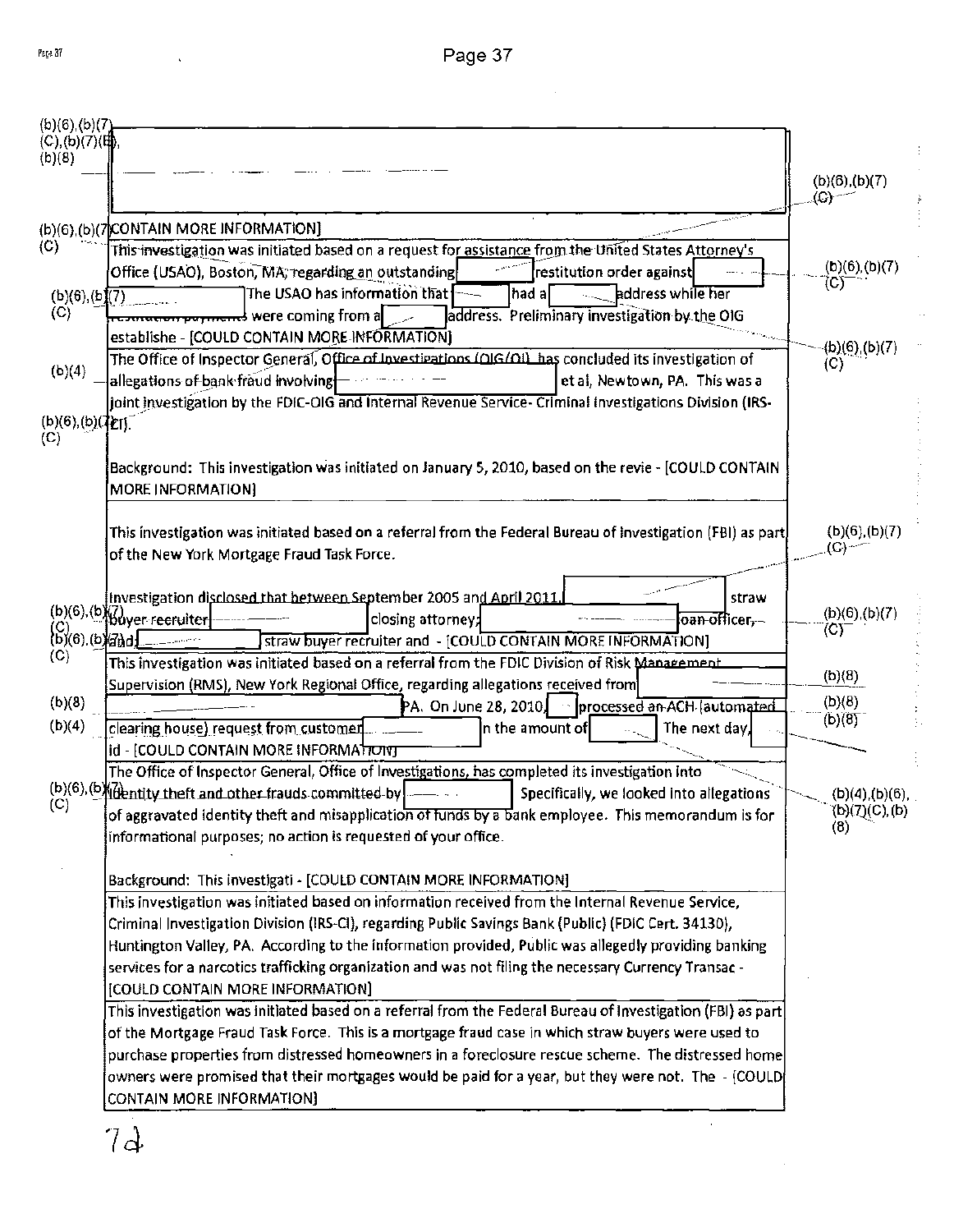|                        | This investigation was initiated based on a request for assistance from the New York Division of the                    |        |
|------------------------|-------------------------------------------------------------------------------------------------------------------------|--------|
|                        | Federal Bureau of Investigation (FBI). The FBI was informed that a number of institutions, including                    |        |
| (b)(8)                 | New York, NY,                                                                                                           | (b)(8) |
| (b)(8)                 | and other institutions could be involved in a multi-million dollar chec-                                                |        |
|                        | [COULD CONTAIN MORE INFORMATION]                                                                                        |        |
|                        | The Office of Inspector General, Office of Investigations, has completed its investigation into allegations             |        |
| (b)(8)                 |                                                                                                                         |        |
|                        |                                                                                                                         |        |
|                        | This memorandum is for informational purpose - [COULD CONTAIN                                                           |        |
|                        | (b)(6),(b)(MORE INFORMATION)                                                                                            |        |
| (C)                    | This investigation was initiated based on a referral from the FDIC Division of Risk Management                          |        |
|                        | <b>Supervision (RMS) regarding</b><br>former Assistant Vice President and Credit Analyst at                             |        |
| (b)(8)                 | was terminated in May 2012 for receiving cash<br>INJ.                                                                   |        |
|                        | from customers and depositing that cash into his own account and then writing checks to make paym -                     |        |
| (b)(8)                 | [COULD CONTAIN MORE INFORMATION]                                                                                        |        |
|                        | This investigation was initiated based on a referral from the FDIC Division of Resolutions and                          |        |
|                        | (b)(6),(b)(Receiverships (DRR) regarding irregularities in connection with a loan made by ANB Financial (ANB)           |        |
| (C)                    | [FDIC Cert, 33901), Rogers, AR, to<br>ANB was closed on May 9,                                                          |        |
| (b)(4)                 | 2008, and FDIC was appointed Receiver.                                                                                  |        |
|                        |                                                                                                                         |        |
|                        | A joint investigation conducted with the Federal Bureau of Invest - [COULD CONTAIN MORE                                 |        |
| (b)(8)                 | INFORMATION)                                                                                                            |        |
|                        | The Office of Inspector General, Office of Investigations (OIG/OI), has concluded its investigation into                |        |
|                        | $(b)(6)$ , $(b)(2)$ egations against<br>  former <br>Department Manager, a                                              |        |
| (C)                    | This investigation was referred for prosecution<br>financial institution regulated by the                               |        |
|                        | to the Seattle, WA United States Attorney's Office and was successfully prosecuted. This rep - [COULD                   |        |
| (b)(8)                 | CONTAIN MORE INFORMATION]                                                                                               |        |
|                        | The Office of Inspector General (OIG), Office of Investigations (OI), has concluded its investigation of                |        |
|                        | (b)(6),(b) $\frac{1}{2}$ egations made by $\frac{1}{2}$ regarding two former employees of First National Bank of Nevada |        |
| (C)                    | (FNBN) (FDIC Cert. 27011), Reno, Nevada, an FDIC regulated institution. The investigation did not                       |        |
|                        | reveal sufficient evidence of any prosecutable federal violations related to the two former banker's -                  |        |
|                        | [COULD CONTAIN MORE INFORMATION]                                                                                        |        |
|                        | This investigation was initiated based on allegations of misconduct by former Chief Executive Officer                   |        |
| $(b)(6)$ , $(b)(0)(c)$ | and former President<br>Summit Bank (FDIC Cert. 513), Burlington,                                                       |        |
| (C)                    | WA. Summit Bank failed on May 20, 2011. Allegations include intentionally over drafting customer                        |        |
|                        | accounts to bring loans current for call reporting purposes, unauthorized return of bank collatera -                    |        |
|                        | [COULD CONTAIN MORE INFORMATION]                                                                                        |        |
| (b)(4)                 | The Office of Inspector General (OIG), Office of Investigations (OI) has concluded its investigation into               |        |
|                        | allegations of improper bidding and the purchase of a pool of loans formerly held by                                    | (b)(8) |
| (b)(8)                 | This memorandum is for<br><b>by</b>                                                                                     |        |
|                        | information purposes, no action is necessary.                                                                           |        |
|                        |                                                                                                                         |        |
|                        | Background: This investigation was initiated b - [COULD CONTAIN MORE INFORMATION]                                       |        |
|                        |                                                                                                                         |        |

 $\mathbb{R}$ 

 $\mathcal{C}^{\dagger}$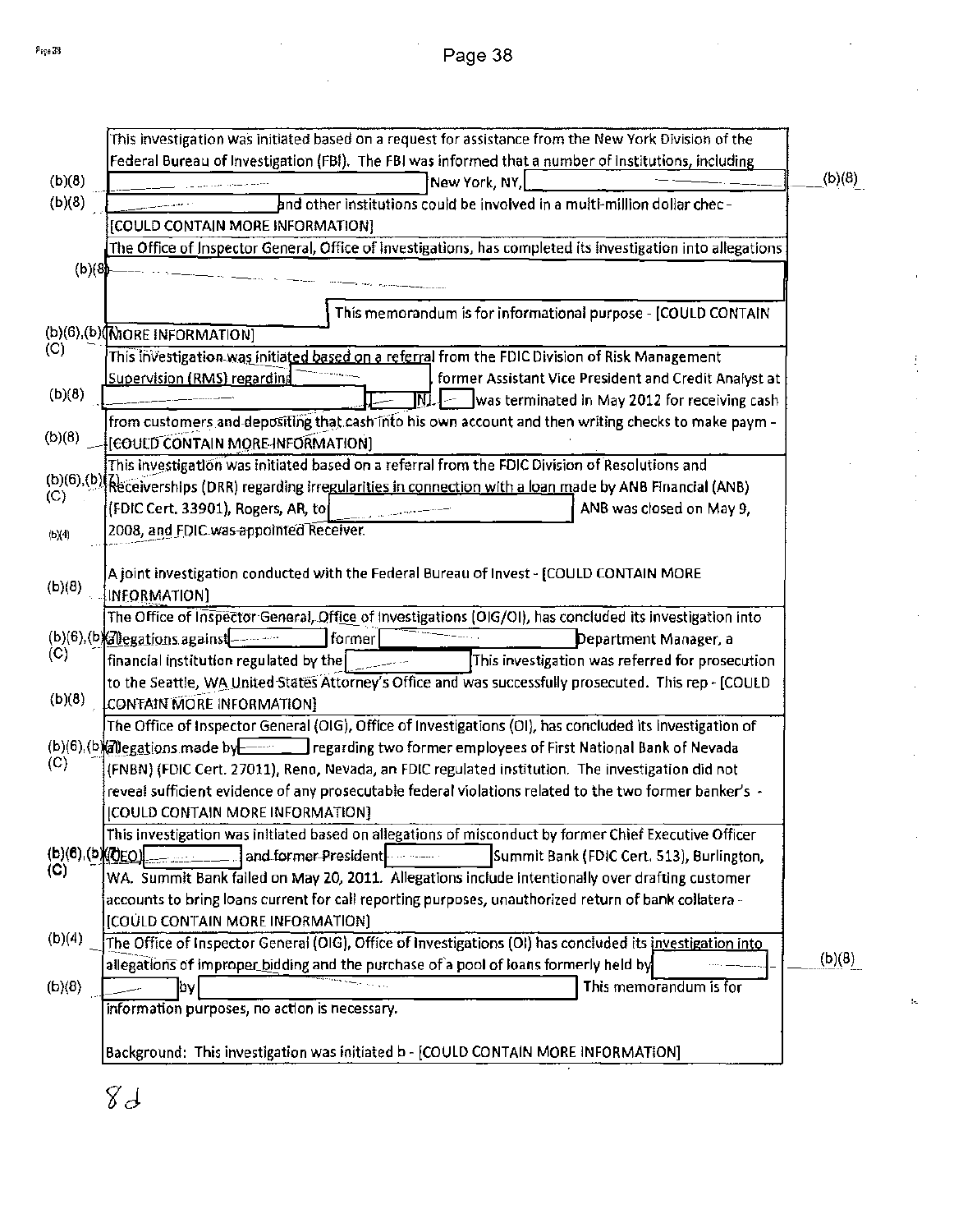Page 39

 $\bar{z} = \bar{z}$ 

| (b)(6),(b)(7)<br>(C) | (b)(8)                                                                                                                                                                                             |                         |
|----------------------|----------------------------------------------------------------------------------------------------------------------------------------------------------------------------------------------------|-------------------------|
|                      | The Office of Inspector General, Office of Investigations (OIG/OI), has concluded its investigation into                                                                                           |                         |
|                      | allegations against<br><b>torme</b><br>Assistant Branch Manager, a financial institution                                                                                                           |                         |
| (b)(8)               | certified by the<br>This investigation was referred for prosecution to the San Francisco                                                                                                           |                         |
|                      | County District Attorney's Office and was successfully prosecuted. This report is for - [COULD CONTAIN                                                                                             |                         |
| (b)(4)               | <b>MORE INFORMATION]</b><br>This investigation was initiated based on a Hotline complaint (HL 2012-0013). The complainant advised                                                                  |                         |
|                      | $(b)(6),(b))$ at $\ldots$<br>was the developer of<br>a residential development in                                                                                                                  | (b)(4),(b)(6),          |
| (C)                  | The development loan was originated by ANB Financial, NA (ANB) (FDIC Cert. 33901),                                                                                                                 | (b)(7)(C)               |
|                      | Bentonville, AR; ANB failed on May 9, 2008. At the time ANB failed, the<br>. loan <u>was</u>                                                                                                       | (b)(4)                  |
|                      | (b)(4),(b) Bpo - [COULD CONTAIN MORE INFORMATION]                                                                                                                                                  |                         |
| (b)(7)(C)            |                                                                                                                                                                                                    | (b)(6),(b)(7)           |
|                      | The OIG has concluded its investigation into allegations that<br>Investigations Specialist<br>(IS), engaged in the clandestine recording of FDIC employees in violation of California law. The OIG | (C)                     |
|                      | initiated its investigation pursuant to information provided by officials from the RMS/San Francisco                                                                                               |                         |
|                      | Office.                                                                                                                                                                                            |                         |
| (b)(6),(b)[7)        |                                                                                                                                                                                                    |                         |
| (C)                  | This case was referred to the San Francisco District Attorney's Office for prosec - [COULD CONTAIN                                                                                                 |                         |
| $(b)(6)$ , $(b)$     | MORE INFORMATION]                                                                                                                                                                                  |                         |
| (C)                  | The Office of the Inspector General has concluded its investigation into the aforementioned matter.<br>This investigation was initiated based on information received from<br>bf the               | (b)(6),(b)(7)           |
| (b)(6),(b)(7         | Police Department (YCPD) regarding the arrest of FDIC employee                                                                                                                                     | (6)(6),(6)(7)           |
| (C)                  | on a charge of felony vandalism (California Penal Code Section 594(b)(1).<br>) onl                                                                                                                 | (C)                     |
|                      | [COULD CONTAIN MORE INFORMATION]                                                                                                                                                                   |                         |
|                      | The Office of Inspector General, Office of Investigations (OIG/OI), has concluded its investigation into                                                                                           |                         |
| (C)                  | (b)(6),(b){3)egations against former loan officer<br>Los.                                                                                                                                          | (b)(8)                  |
|                      | Angeles, CA, due to her death. This report is for informational purposes only; no action is required by<br>your office.                                                                            |                         |
|                      |                                                                                                                                                                                                    |                         |
|                      | Background: This investigation was initiated based on information from th - [COULD CONTAIN MORE                                                                                                    |                         |
|                      | INFORMATION]                                                                                                                                                                                       | (b)(6),(b)(7)<br>$-(C)$ |
| $\binom{1}{6}(8)$    | (b)(6),(b)(k) with the contract of the contract of the contract of the CDIVISION of Risk                                                                                                           |                         |
|                      | Management Supervision (RMS)regarding<br><b>BSA Officer of</b><br>was allegedly instructed not to file SARs on suspicious activity when the<br>Salinas, CA.                                        | (b)(8)                  |
|                      | subject of the SAR had connections to the bank. In one instance, the questionable activity involved -                                                                                              |                         |
|                      | [COULD CONTAIN MORE INFORMATION]                                                                                                                                                                   |                         |
| (b)(7)(E)            |                                                                                                                                                                                                    |                         |
|                      |                                                                                                                                                                                                    |                         |
|                      |                                                                                                                                                                                                    |                         |
|                      |                                                                                                                                                                                                    |                         |
|                      | The Office of Inspector General (OIG), Office of Investigations (OI), has concluded its inquiry into                                                                                               |                         |
| (b)(8)               | allegations that an individual was falsely representing to -<br>that he was an FDIC                                                                                                                |                         |
|                      | employee.                                                                                                                                                                                          |                         |
|                      | Background: The Federal Deposit Insurance Corporation (FDIC) Division of Risk Management                                                                                                           |                         |
|                      | Supervision (RMS), Cyber Fraud & Financial Crimes Section, referred to the Office of the Inspector Ge -                                                                                            |                         |
|                      | [COULD CONTAIN MORE INFORMATION]                                                                                                                                                                   |                         |
|                      |                                                                                                                                                                                                    |                         |